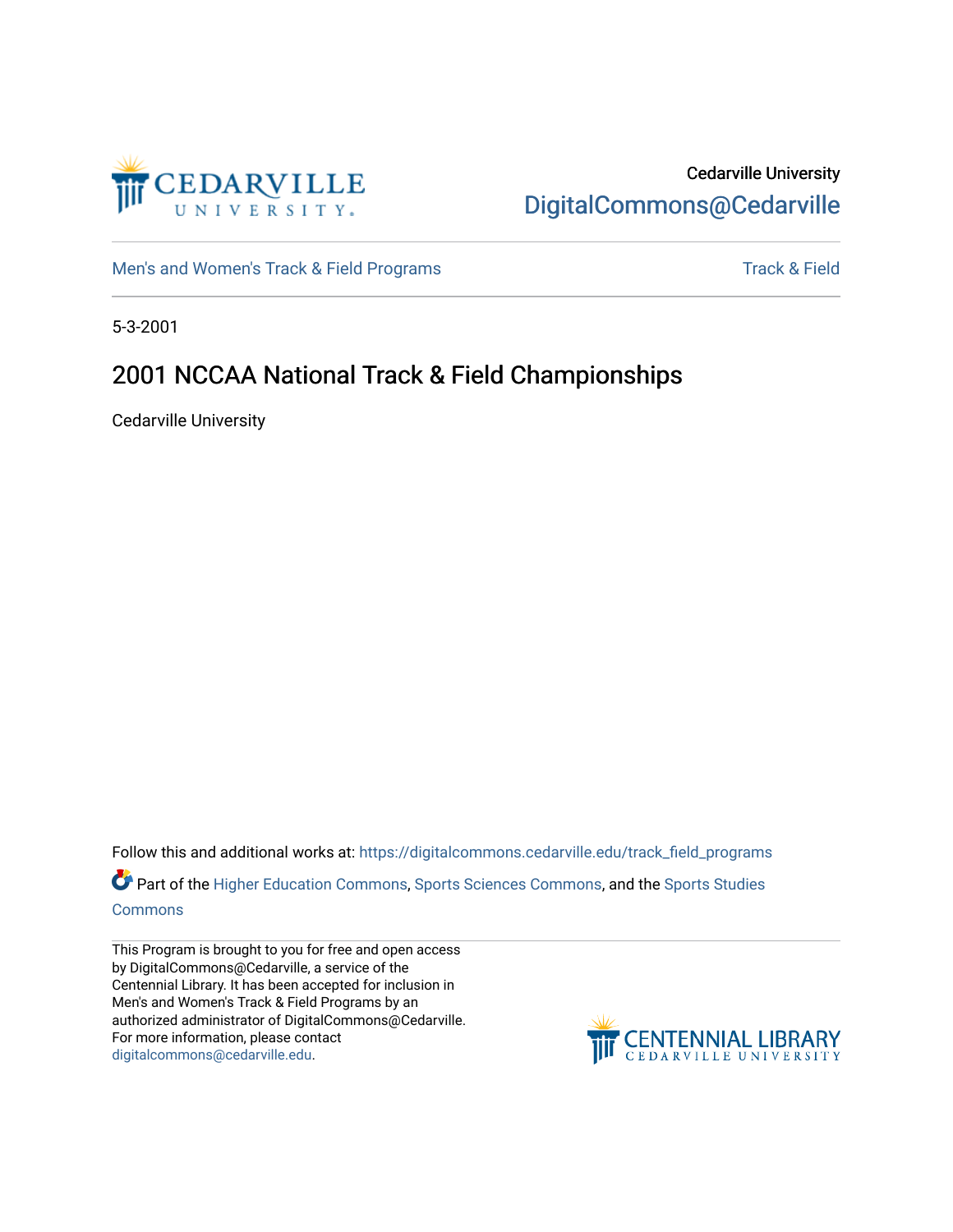













\*\*\*\*\*\*\*\*\*\*\*\*\*\*\*\*\*\*\*\*\* 2 Pok Americal Men's **• 8122 Aman Women** <sup>n</sup>**NCCAA NATIONAL**  · 'i **TRACK** & FIELD ;~ ,. CHAMPIONSHIP  $\overline{\phantom{a}}$ 



\_\_\_ \_

# Cedarville University Cedarville, Ohio May 3-5, 2001

\*\*\*\*\*\*\*\*\*\*\*\*\*\*\*\*\*\*\*\*\*\*\*\*\*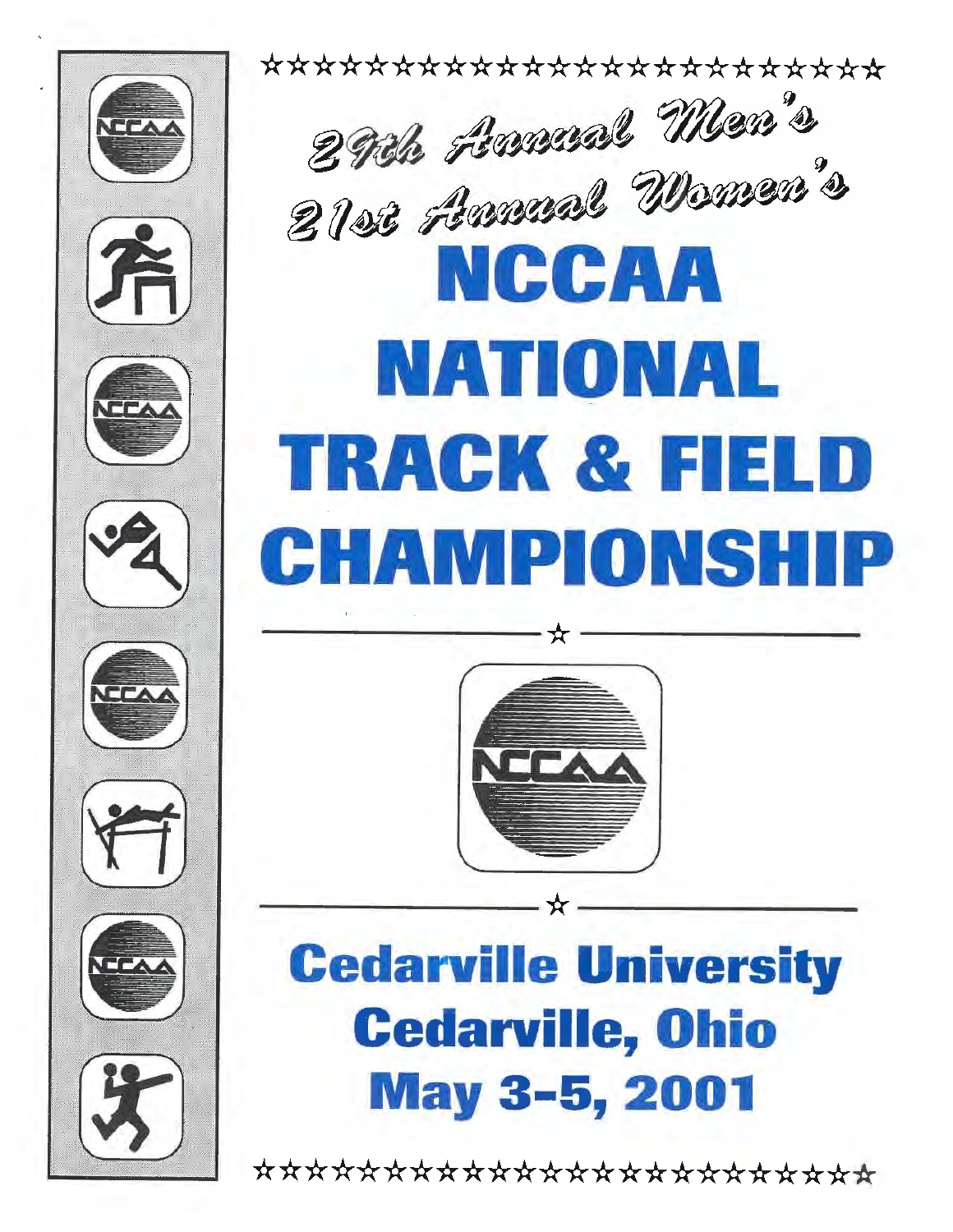## 2001 NCCAA Track and Field Championships

### DECATHLON and HEPTATHLON SCHEDULE

### Thursday, May 3

| <b>Decathlon</b> |           | Heptathlon |           | Decathlon  |            | Heptathlon |           |
|------------------|-----------|------------|-----------|------------|------------|------------|-----------|
| $12:15$ p.m.     | 100       | 12:00 p.m. | 100H      | 8:00a.m.   | 110H       | 9:00 a.m.  | Long Jump |
| 1:00             | Long Jump | 12:40      | High Jump | 8:45       | Discus     | 10:15      | Javelin   |
| 2:15             | Shot Put  | 2:30       | Shot Put  | 10:00      | Pole Vault | 11:30      | 800       |
| 3:30             | High Jump | 4:45       | 200       | 12:00 p.m. | Javelin    |            |           |
| 5:00             | 400       |            |           | 1:15.      | 1500       |            |           |

### **AELD EVENTS SCHEDULE**

### **Friday, May 4**

| $2.00 \,\mathrm{nm}$ . | Pole Vault- women |
|------------------------|-------------------|
|                        | Javelin- women    |
|                        | Long Jump-women   |
|                        | Hammer Throw- Men |
|                        | High Jump-Men     |

**4:30 p.m.** Discus- women Shot put • men Triple Jump - men

### **RUNNING EVENTS SCHEDULE**

### **Friday, May 4**

| 1:30 p.m. | 4 x 100 prelims - women     |
|-----------|-----------------------------|
| 1:40      | 4 x 100 prelims - men       |
| 2:00      | 100 hurdles prelims - women |
| 2:15      | 110 hurdles prelims - men   |
| 2:30      | 400 prelims - women         |
| 2:40      | 400 prelims - men           |
| 2:50      | 100 prefims - women         |
| 3:00      | 100 prelims - men           |
| 3:10      | 800 prelims - women         |
| 3.20      | 800 prelims - men           |
| 3:35      | 400 hurdles prelims - women |
| 3:45      | 400 hurdles prelims - men   |
| 4:00      | 200 prelims - women         |
| 4:15      | 200 prelims - men           |
| 4:30      | WOMENS 10,000 METER FINAL   |
| 5:15      | 4 x 400 prelims - women     |
| 5:30      | 4 x 400 prelims - men       |
| 5:45      | MEN'S 10,000 METER FINAL    |
| 6:30      | 4 x 800 WOMEN'S FINAL       |
| 6:45      | 4 x 800 MEN'S FINAL         |

## Friday, **May 4**

### **Saturday, May 5**

 $\mathcal{L}$ 

- 11 :00 a.m. High Jump women Shot Put - women Long Jump - men Javelin - men Pole Vault - men
- 1 :15 p.m. Triple Jump women Hammer Throw- women Discus- men

### **Saturday, May 5 (all finals)**

| 10:30 a.m. | 3,000 race walk - women                   |
|------------|-------------------------------------------|
| 11:00      | 5,000 race walk - men                     |
| 11:30      | 5,000 run - women                         |
| 11:55      | $4 \times 100$ - women                    |
|            | 12:00 p.m. $4 \times 100 -$ men           |
| 12:10      | 3,000 steeplechase - men                  |
| 12:25      | 1500 - women                              |
| 12:40      | 1500 - men                                |
| 12:55      | Invocation and National Anthem            |
| 1:05       | 100 hurdles - women                       |
| 1:15       | 110 hurdles - men                         |
| 1:20       | 400 - women                               |
| 1:25       | 400 - men                                 |
| 1:30       | 100 - women                               |
| 1:35       | 100 - men                                 |
| 1:40       | $800 \cdot$ women                         |
| 1:45       | 800 - men                                 |
| 1:55       | 400 hurdles - women                       |
| 2:05       | 400 hurdles - men                         |
| 2:15       | 200 - women                               |
| 2:20       | 200 - men                                 |
| 2:30       | 3,000 - women                             |
| 2:45       | 5,000 - men                               |
| 3:10       | 4 x 400 - women                           |
| 3:20       | $4 \times 400$ - men                      |
| 4:00       | Awards Ceremony inside of Athletic Center |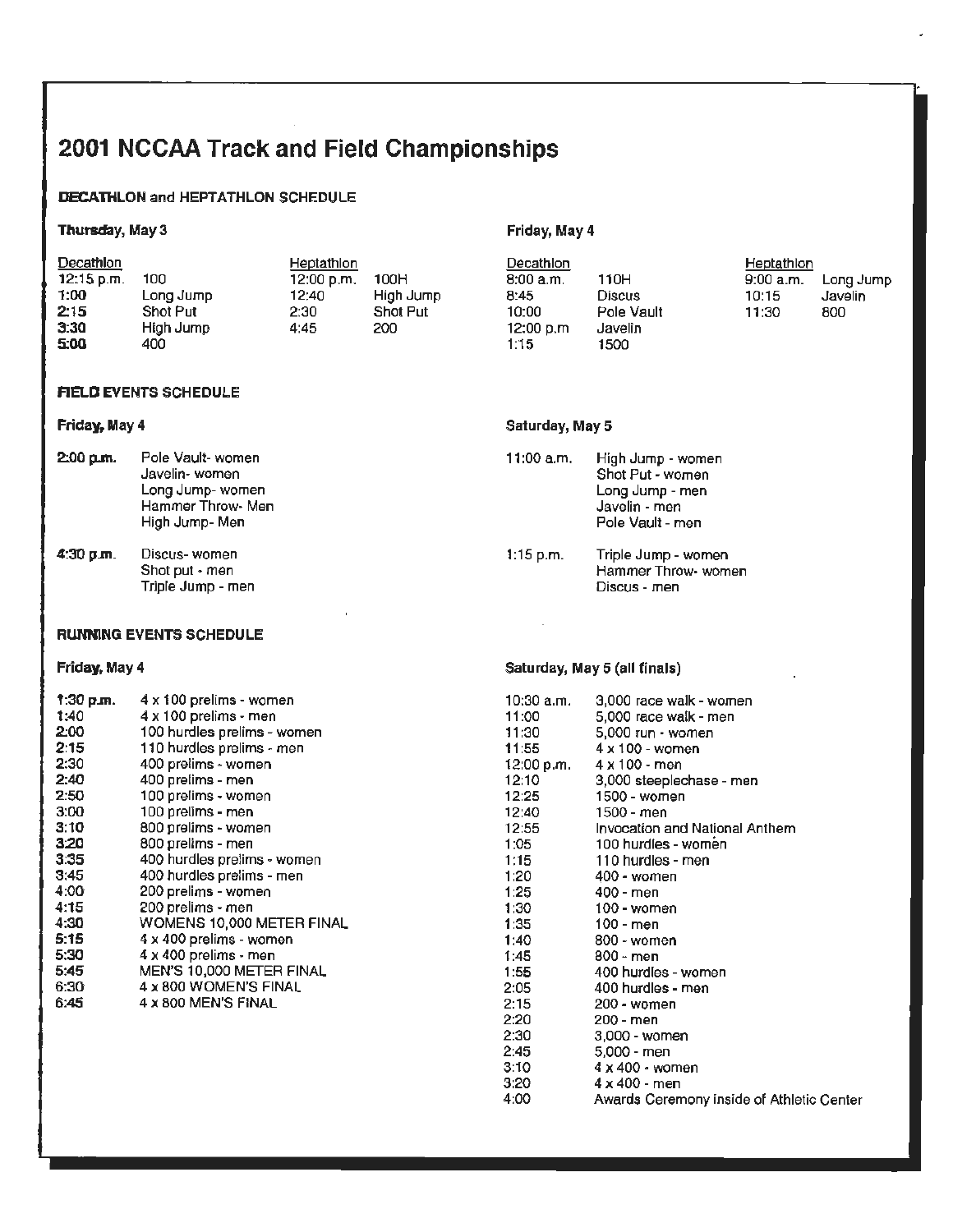## **National Christian College Athletic Association Track** & **Field Championships**

## **May 3-5, 2001 Cedarville University- Cedarville, Ohio**

## **29th Annual Men's Championship 21st Annual Women's Championship**

| MEN'S Hammer; High Jump; Shot Put; Triple Jump  8<br>MEN'S Pole Vault; Discus; 5K Race Walk; 4 x 100 Relay  10<br>MEN'S 3,000 Steeplechase; 1,500; 110 High Hurdles; 400 11 |  |
|-----------------------------------------------------------------------------------------------------------------------------------------------------------------------------|--|
| WOMEN'S 10,000; 4 x 800 Relay; High Jump; Shot Put 15<br>WOMEN'S Triple Jump; Hammer; 3K Race Walk; 5,000; 4 x 100 Relay 16                                                 |  |

## **NCCAA Track** & **Field Championships Website**

http://yellowjackets.cedarville.edu/nccaatf/index2001.htm

## **NCCAA National Office**

302 West Washington Street Greenville, SC 29601 Dan Wood, Executive Director

### **Program Credits**

The NCCAA National Track & Field Championship program has been written and edited by Mark Womack, Cedarville University Sports Information Director. Cover design by Jim Clark, Assistant Sports Information Director. The program was printed by the Cedarville University Copy Center.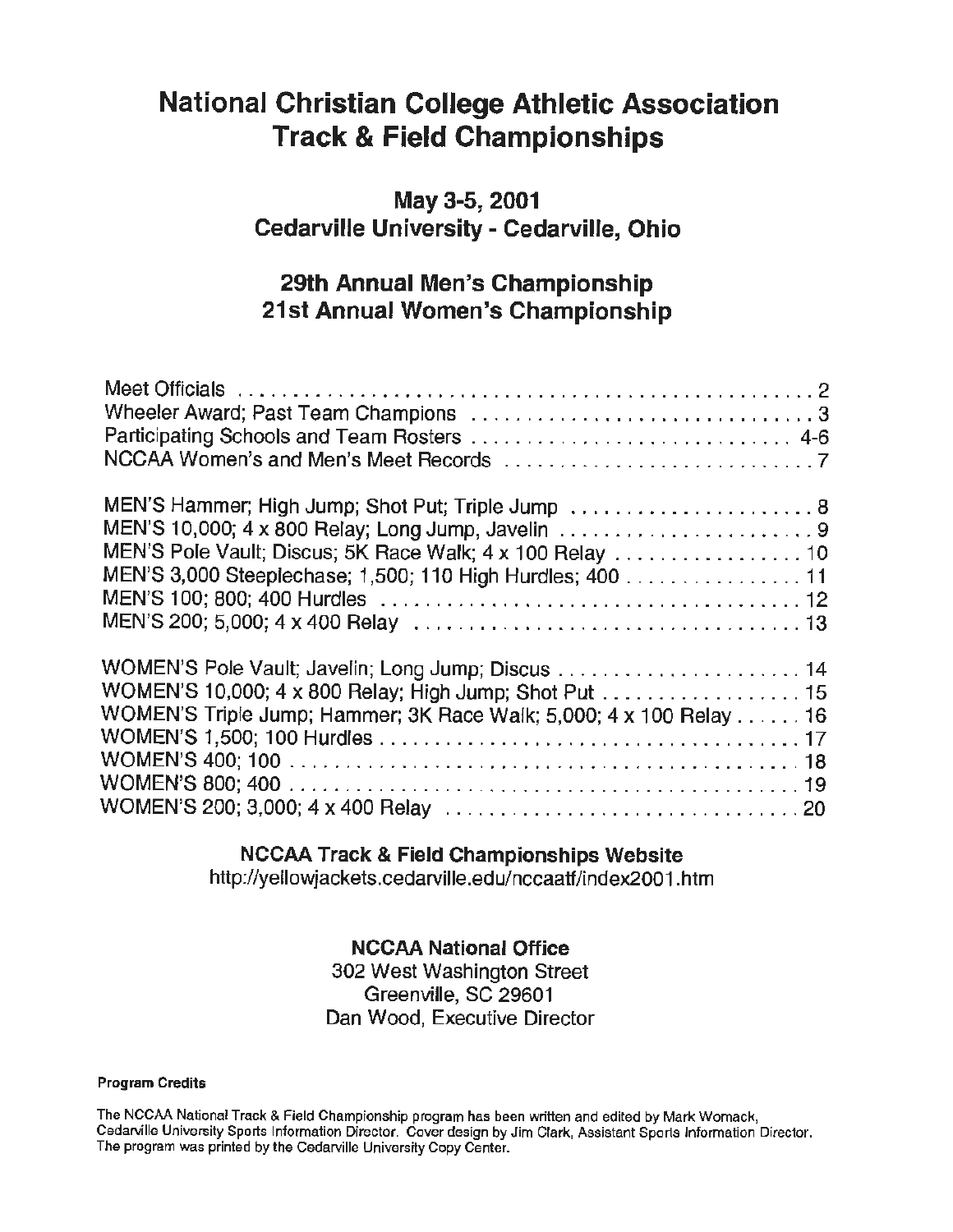## **Meet Officials and Support Staff**

| Meet Director and NCCAA Track & Field Chair  Paul Orchard<br>Host Athletic Director (and all and all and all and all and all and all and all and all and all and all and a |  |
|----------------------------------------------------------------------------------------------------------------------------------------------------------------------------|--|
| Games Committee  Paul Orchard, Bill Bippes, John Foss                                                                                                                      |  |
| Automatic Timing Washerman Automatic Automatic Automatic Timing Washerman Automatic Timing                                                                                 |  |
|                                                                                                                                                                            |  |

## **Event Officials**

| Decathlon, Long Jump, and Triple Jump  Brad Whitehair |  |
|-------------------------------------------------------|--|
|                                                       |  |
|                                                       |  |

Many thanks to the large number of Cedarville University faculty, staff, students as well as community volunteers. Your help is greatly appreciated!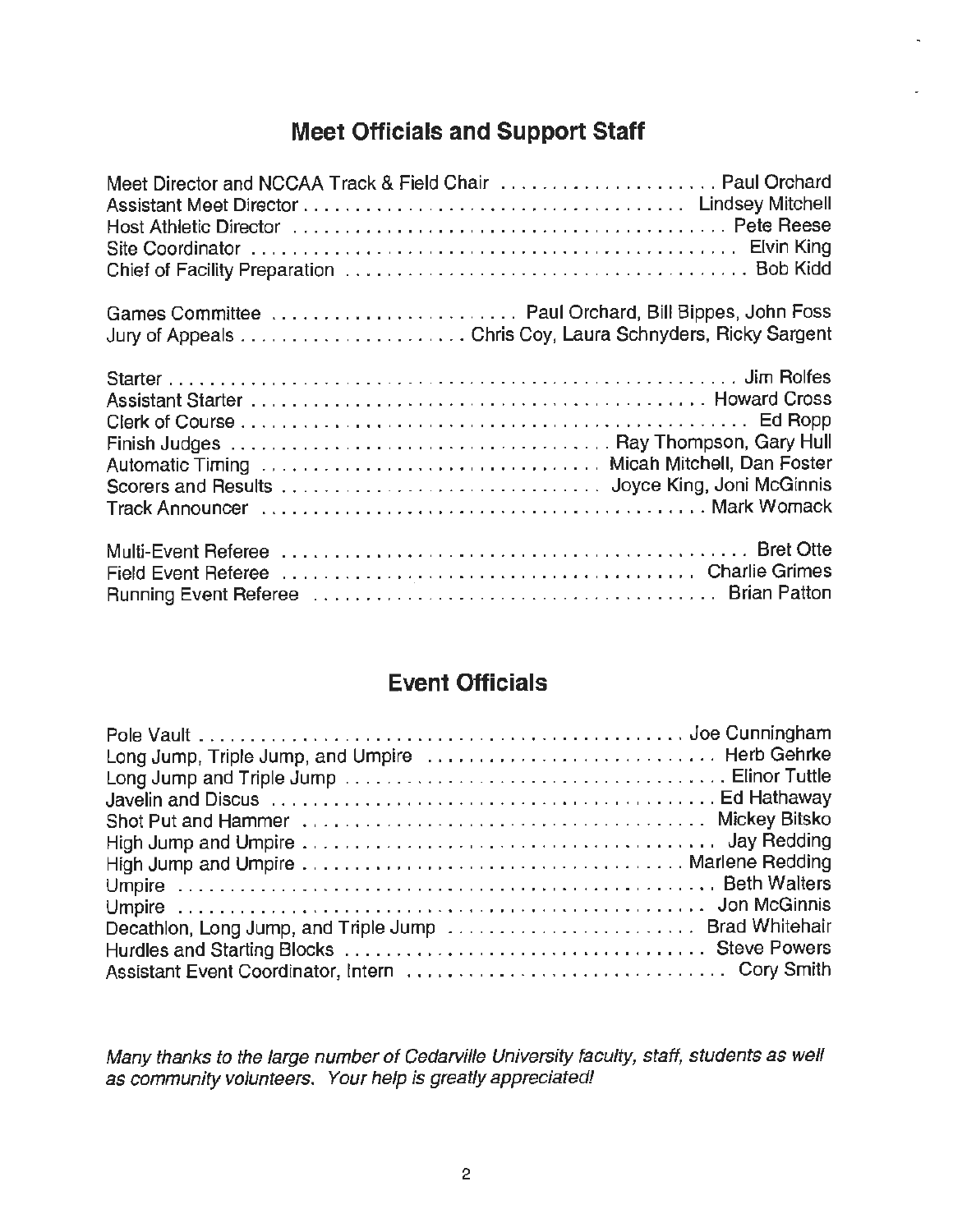## **The Wheeler Track** & **Field Award**

The awards for men and women are sponsored by John and Joanne Wheeler, who have been involved in Christian athletic activities for many years. The awards were established in order to enhance excellence in track & field competition and to perpetuate the philosophy and faith as exemplified through Christ-like participation in NCCAA member colleges and universities.

### **WOMEN**

- 1984 Lori Shepard, Taylor University
- 1985 Jane Romig, Cedarville College
- 1986 Jane Romig Brooker, Cedarville College
- 1987 Jodie Williamson, Taylor University
- 1988 Teresa Luidhardt, Indiana Wesleyan University
- 1989 Eileen Gable, Roberts Wesleyan College
- 1990 Jo Ellen Earhart, Huntington College
- 1991 Sarah Hurst, Indiana Wesleyan University
- 1992 Carrie Williamson, Taylor University
- 1993 Elizabeth Steinwachs, Roberts Wesleyan College
- 1994 Stephanie Sherman, Cedarville College
- 1995 Jennifer Zenner, Cedarville College
- 1996 Julianne Pletcher, Cedarville College
- 1997 Kim Sturm, Spring Arbor College
- 1998 Shannon Bult, Olivet Nazarene University
- 1999 Stacey Wenger, Malone College
- 2000 Chrissie Jeren, Suzi Jaren, Malone College

### **MEN**

Gary Anderson, Cedarville College Eric Joseph, Biola University Tom Welsh, Baptist Bible College Dave Getsinger, Spring Arbor College Mike Yoder, Taylor University David Luce, Huntington College Nate Phinney, Taylor University Don Rains, Tabor College Chris Bambie, Taylor University Brad Johnson, Huntington College Matt Langdon, Huntington College Chris Debacker, Spring Arbor College Joe Cunningham, Cedarville College Braden Black, Indiana Wesleyan University Joe Cebulski, Taylor University Darren Youngstrom, Taylor University Cliff Reynolds, Cedarville College

### **PAST TEAM CHAMPIONS**

|      | <b>WOMEN</b>                                 | <b>MEN</b>                              |
|------|----------------------------------------------|-----------------------------------------|
| 1973 |                                              | Malone College                          |
| 1974 |                                              | Azusa Pacific College                   |
| 1975 |                                              | Cedarville College                      |
| 1976 |                                              | Cedarville College                      |
| 1977 |                                              | Northwestern College                    |
| 1978 |                                              | Northwestern College                    |
| 1979 |                                              | <b>Liberty Baptist College</b>          |
| 1980 |                                              | Carson-Newman College                   |
| 1981 | Liberty Baptist College                      | Liberty Baptist College                 |
| 1982 | Spring Arbor College                         | Messiah College                         |
| 1983 | Messiah College                              | Cedarville College; MidAmerica Nazarene |
| 1984 | <b>Taylor University</b>                     | Cedarville College                      |
| 1985 | Cedarville College                           | Taylor University                       |
| 1986 | Cedarville College                           | <b>Taylor University</b>                |
| 1987 | Malone College                               | <b>Taylor University</b>                |
| 1988 | Malone College                               | <b>Anderson University</b>              |
| 1989 | Malone College                               | Malone College                          |
| 1990 | Huntington College                           | <b>Anderson University</b>              |
| 1991 | Huntington College, Missouri Baptist College | Malone College                          |
| 1992 | <b>Huntington College</b>                    | <b>Anderson University</b>              |
| 1993 | Huntington College                           | <b>Anderson University</b>              |
| 1994 | Cedarville College                           | Indiana Wesleyan University             |
| 1995 | Cedarville College                           | <b>Taylor University</b>                |
| 1996 | Cedarville College                           | <b>Taylor University</b>                |
| 1997 | Cedarville College                           | <b>Taylor University</b>                |
| 1998 | Cedarville College                           | Taylor University                       |
| 1999 | Malone College                               | <b>Taylor University</b>                |
| 2000 | Malone College                               | Taylor University                       |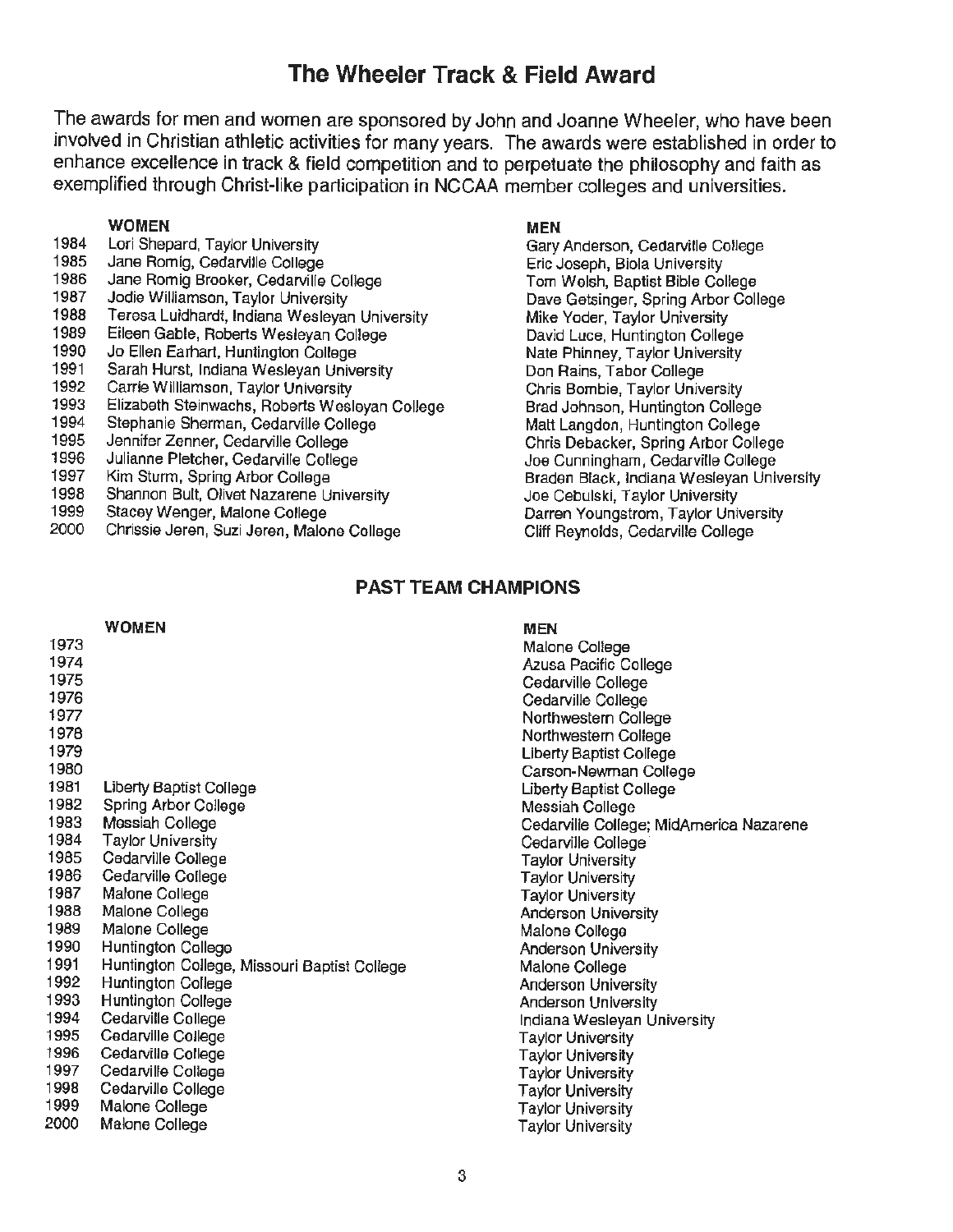## **Participating Schools** and Team **Rosters**

|                          | <b>ASBURY COLLEGE</b>        | 27  | MICHAILE GILCHOWSKI          |            | GENEVA COLLEGE          |
|--------------------------|------------------------------|-----|------------------------------|------------|-------------------------|
|                          | Wilmore, KY                  | 28  | Sara Gruber                  |            | <b>Beaver Falls, PA</b> |
|                          | Head Coach: Neil Butler      | 29  | Jen Heidenreich              |            | Head Coach: Bret Otte   |
|                          |                              | 30  | Mary Rose Hocevar            |            |                         |
| Women                    |                              | 31  | Stephanie Hollingshead       | Women      |                         |
| $\overline{1}$           | Diane King                   | 32  | Abby Iden                    | 50         | Jessica Blackburn       |
| Men                      |                              | 33  | Kim McNeilance               | 51         | Abbi Campbell           |
| $\frac{1}{220}$          | Dave Overholt                | 34  | Bekah Millet                 | 52         | <b>Rebekah Carter</b>   |
| 221                      | Nathan Pyle                  | 35  | Erin Nehus                   | 53         | Becky Eiler             |
|                          |                              | 36  | Kristen Nichols              | 54         | Angela Farren           |
|                          |                              | 37  | Jenifer Nikerle              | 55         | Kristen King            |
|                          | <b>BETHEL COLLEGE</b>        | 38  | Erica Pasciuta               | 56         | <b>Erica Lewis</b>      |
|                          | Mishawaka, IN                | 39  | Sarah Pollock                | 57         | Melissa Maze            |
|                          | Head Coach: Tony Natali      | 40  | <b>Sarah Roberts</b>         | 58         | Anne McCready           |
|                          |                              | 41  | Katie Rulapaugh              | 59         | Erin Ward               |
| $\frac{\text{Women}}{2}$ |                              | 42  | Jen Tetrick                  | 60         |                         |
|                          | Bethany Brace                | 43  | Maren Ullestad               |            | Maureen Wright          |
| з                        | Kim Brandsen                 | 44  |                              | Men        |                         |
| 4                        | Shayna Brown                 | 45  | Heidi Wright                 | 271        | Justin Bail             |
| 5                        | Shaunte Calhoun              |     | Sharon Wright                | 272        | Philip Breneman         |
| 6                        | Candace Carlson              | Men |                              | 273        | Kyle Davis              |
| 7                        | Lori Edler                   | 239 | Matt Bicknell                | 274        | Rob Edgar               |
| 8                        | Kara Freed                   | 240 | <b>Brittian Bollenbacher</b> | 275        | Danny Hough             |
| 9                        | Carrie Gilmer                | 241 | Alan Bruder                  | 276        | Keith Kozik             |
| 10                       | <b>Tiffany Glingle</b>       | 242 | Ben Evenson                  | 277        | Nate Kuch               |
| 11                       | Candace Gooden               | 243 | Jody Fox                     | 278        | Rob Lowe                |
| 12                       | Leah Hoover                  | 244 | Justin Gerber                | 279        | Seth Miller             |
| 13                       | Alicia Johnson               | 245 | Jason Gray                   | 280        | <b>Kurt Phillips</b>    |
| 14                       | <b>Betty Jones</b>           | 246 | Andy Hayes                   | 281        | Dale Steigerwald        |
| 15                       | Marybeth Key                 | 247 | Micah Huffman                | 282        | Caleb Tabon             |
| 16                       | Karolyn Leniski              | 248 | Ken Loescher                 | 283        | Chris Thompson          |
| 17                       | Jamie Morris                 | 249 | Josh Mark                    | 284        | Sam Wright              |
| 18                       | Honey Storlie                | 250 | Mike Marsh                   |            |                         |
| 19                       | Staci Weisser                | 251 | John Millet                  |            | <b>GRACE COLLEGE</b>    |
|                          |                              | 252 | Brian Morgan                 |            | Winona Lake, IN         |
| Men<br>222               | Jason Constable              | 253 | Eddie Nehus                  |            | Head Coach: Kirk Heng   |
| 223                      | <b>Brad Cook</b>             | 254 | Drew Nelson                  |            |                         |
| 224                      | Matt Cunningham              | 255 | Andy Paugh                   | Women      |                         |
| 225                      | Mark Davidhizer              | 256 | Dan Plaatje                  | 61         | <b>Tonya Christl</b>    |
| 226                      | <b>Brian Dewey</b>           | 257 | Sergio Reyes                 | 62         | <b>Becky Green</b>      |
| 227                      | <b>Brad Fishser</b>          | 258 | Cliff Reynolds               | 63         | Andrea Hostetler        |
| 228                      | <b>Brandon Greenawalt</b>    | 259 | Kent Ruth                    | 64         | <b>Christy Moyer</b>    |
| 229                      | Greg Howard                  | 260 | Matt Smith                   | 65         | Andria Parker           |
| 230                      | Thomas Jackson               | 261 | <b>Matt Soules</b>           | 66         | <b>Brittney Raber</b>   |
| 231                      | Daniel Kibe                  | 262 | <b>Wasley Stephens</b>       | 67         | Erin Russell            |
| 232                      | Kevin Langlois               | 263 | Carl Traub                   | 68         | Patricia Wood           |
| 233                      | Wiafe Mensah-Bonsu           | 264 | Steve Wakefield              | <u>Men</u> |                         |
| 234                      | Ryan Parschauer              | 265 | Justin Whitaker              | 285        | Matt Abernathy          |
| 235                      | Ben Runyon                   | 266 | <b>Eric Yearley</b>          | 286        | Mike Chavez             |
| 236                      | Sheldon Smith                |     |                              | 287        | <b>Brett Gerhart</b>    |
| 237                      | Dallan Troyer                |     | <b>CONCORDIA COLLEGE</b>     | 288        | Brian Harshman          |
| 236                      | Ben Wheeler                  |     | Ann Arbor, MI                | 289        | <b>Barry Meisel</b>     |
|                          |                              |     | Head Coach: James Wicker     | 290        | Daniel Njenga           |
|                          | <b>CEDARVILLE UNIVERSITY</b> |     |                              | 291        | Paul Paschal            |
|                          |                              |     |                              |            |                         |

| ZV. | Kate Beatty       | $\sim$     | _______                                         | --- |               |
|-----|-------------------|------------|-------------------------------------------------|-----|---------------|
| 21  | Michaela Cernetic | <u>Men</u> |                                                 | 297 | Jerid Stoffel |
| 22  | Julia DeHart      | 267        | <b>Raymond Kirklin</b>                          | 298 | Art Woodruf   |
| 23  | Callie Edgington  | 268        | Nick Lamansky<br>Jason Lancaster<br>Mike Smetka |     |               |
| 24  | Michelle Flow     | 269        |                                                 |     |               |
| 25  | Corban Garcia     | 270        |                                                 |     |               |
| 26  | Jen Gerber        |            |                                                 |     |               |

| 27<br><b>ASBURY COLLEGE</b>   |                                              | Michalina Gluchowski | <b>GENEVA COLLEGE</b>        |       |                         |
|-------------------------------|----------------------------------------------|----------------------|------------------------------|-------|-------------------------|
| Wilmore, KY                   |                                              | 28                   | Sara Gruber                  |       | <b>Beaver Falls, PA</b> |
| 29<br>Head Coach: Neil Butler |                                              |                      | Jen Heidenreich              |       | Head Coach: Bret Otte   |
|                               |                                              | 30                   | Mary Rose Hocevar            |       |                         |
| Nomen                         |                                              | 31                   | Stephanie Hollingshead       | Women |                         |
| 1.                            | Diane King                                   | 32                   | Abby Iden                    | 50    | Jessica Blackbu         |
| Men                           |                                              | 33                   | Kim McNeilance               | 51    | Abbi Campbell           |
| 220                           | Dave Overholt                                | 34                   | Bekah Millet                 | 52    | Rebekah Carter          |
| 221                           | Nathan Pyle                                  | 35                   | Erin Nehus                   | 53    | Becky Eiler             |
|                               |                                              | 36                   | Kristen Nichols              | 54    | Angela Farren           |
|                               | <b>BETHEL COLLEGE</b>                        | 37                   | Jenifer Nikerle              | 55    | Kristen King            |
|                               | Mishawaka, IN                                | 38                   | Erica Pasciuta               | 56    | Erica Lewis             |
|                               | Head Coach: Tony Natali                      | 39                   | Sarah Pollock                | 57    | Melissa Maze            |
|                               |                                              | 40                   | Sarah Roberts                | 58    | Anne McCready           |
| Nomen                         |                                              | 41                   | Katie Rulapaugh              | 59    | Erin Ward               |
|                               | <b>Bethany Brace</b>                         | 42                   | Jen Tetrick                  | 60    | Maureen Wright          |
| 3                             | Kim Brandsen                                 | 43                   | Maren Ullestad               | Men   |                         |
| 1                             | Shayna Brown                                 | 44                   | Heidi Wright                 | 271   | Justin Bail             |
|                               | Shaunte Calhoun                              | 45                   | Sharon Wright                | 272   | <b>Philip Breneman</b>  |
| 3                             | Candace Carlson                              | Men                  |                              | 273   | Kyle Davis              |
|                               | Lori Edler                                   | 239                  | Matt Bicknell                | 274   | Rob Edgar               |
| 3                             | Kara Freed                                   | 240                  | <b>Brittian Bollenbacher</b> | 275   | Danny Hough             |
| g                             | Carrie Gilmer                                | 241                  | Alan Bruder                  | 276   | Keith Kozik             |
| 10                            | <b>Tiffany Glingle</b>                       | 242                  | Ben Evenson                  | 277   | Nate Kuch               |
| 11                            | Candace Gooden                               | 243                  | Jody Fox                     | 278   | Rob Lowe                |
| 12                            | Leah Hoover                                  | 244                  | Justin Gerber                | 279   | Seth Miller             |
| 13                            | Alicia Johnson                               | 245                  | Jason Gray                   | 280   | <b>Kurt Phillips</b>    |
| 14                            | <b>Betty Jones</b>                           | 246                  | Andy Hayes                   | 281   | Dale Steigerwald        |
| 15                            | Marybeth Key                                 | 247                  | Micah Huffman                | 282   | Caleb Tabon             |
| 16                            | Karolyn Leniski                              | 248                  | Ken Loescher                 | 283   | Chris Thompson          |
| 17                            | Jamie Morris                                 | 249                  | Josh Mark                    | 284   | Sam Wright              |
| 18                            | Honey Storlie                                | 250                  | Mike Marsh                   |       |                         |
| 19                            | Staci Weisser                                | 251                  | John Millet                  |       | <b>GRACE COLLEGE</b>    |
| vlen                          |                                              | 252                  | Brian Morgan                 |       | Winona Lake, IN         |
| $\overline{222}$              | Jason Constable                              | 253                  | Eddie Nehus                  |       | Head Coach: Kirk Heng   |
| 223                           | Brad Cook                                    | 254                  | Drew Nelson                  |       |                         |
| 224                           | Matt Cunningham                              | 255                  | Andy Paugh                   | Women |                         |
| 25                            | Mark Davidhizer                              | 256                  | Dan Plaatje                  | 61    | <b>Tonya Christl</b>    |
| 28                            | Brian Dewey                                  | 257                  | Sergio Reyes                 | 62    | Becky Green             |
| 227                           | <b>Brad Fishser</b>                          | 258                  | Cliff Reynolds               | 63    | Andrea Hostetler        |
| 228                           | <b>Brandon Greenawalt</b>                    | 259                  | Kent Ruth                    | 64    | <b>Christy Mover</b>    |
| 29                            | Greg Howard                                  | 260                  | Matt Smith                   | 65    | Andria Parker           |
| 230                           | Thomas Jackson                               | 261                  | <b>Matt Soules</b>           | 66    | <b>Brittney Raber</b>   |
| 231                           | Daniel Kibe                                  | 262                  | <b>Wasley Stephens</b>       | 67    | Erin Russell            |
| 232                           | Kevin Langlois                               | 263                  | Carl Traub                   | 68    | Patricia Wood           |
| 233                           |                                              | 264                  | Steve Wakefield              | Men   |                         |
| 234                           | Wiafe Mensah-Bonsu<br><b>Ryan Parschauer</b> | 265                  | Justin Whitaker              | 285   | Matt Abernathy          |
| :35                           | Ben Runyon                                   | 266                  | Eric Yearley                 | 286   | Mike Chavez             |
| 96                            | Sheldon Smith                                |                      |                              | 287   | <b>Brett Gerhart</b>    |
| דרי                           | Dallan Trover                                |                      | <b>CONCORDIA COLLEGE</b>     | 288   | Brian Harshman.         |
|                               |                                              |                      |                              |       |                         |

### **Cedarville, OH** Women 292<br> **Cedarville, OH** 292<br>
Head Coach: Paul Omhard 46 Jamie Kudzek 293 Head Coach: Paul Orchard 46 Jamie Kudzek 293 Dave Robertson 47 Jamie Kuzdek 294 Michael Schaadter<br>48 Michael Schaup 294 Michael Schaadter Women **48** Gretchen Shoup 295 Dennis Simmons 20 Kate Beatty **296 Tim Sprankle** 49 Susan Topolosky 296 Tim Sprankle 1997 Jerid Stoffel<br>267 Raymond Kirklin 298 Art Woodruff<br>268 Nick Lamansky 268 Nick Lamansky<br>269 Jason Lancaste 269 Jason Lancaster<br>270 Mike Smetka Mike Smetka

| 110111011     |                       |
|---------------|-----------------------|
| 50            | Jessica Blackburr     |
| 51            | Abbi Campbell         |
| 52            | <b>Rebekah Carter</b> |
| 53            | <b>Becky Eiler</b>    |
| 54            | Angela Farren         |
| 55            | Kristen King          |
| 56            | Erica Lewis           |
| 57            | Melissa Maze          |
| 58            | Anne McCready         |
| 59            | Erin Ward             |
| 60            | Maureen Wright        |
| <u>Men</u>    |                       |
| 271           | Justin Bail           |
| 272           | Philip Breneman       |
| 273           | Kyle Davis            |
| 274           | Rob Edgar             |
| 275           | Danny Hough           |
| 276           | Keith Kozik           |
| 277           | Nate Kuch             |
| 278           | Rob Lowe              |
| 279           | Seth Miller           |
| 280           | <b>Kurt Phillips</b>  |
| 281           | Dale Steigerwald      |
| 282           | Caleb Tabon           |
| 283           | Chris Thompson        |
| 284           | Sam Wright            |
|               | <b>GRACE COLLEGE</b>  |
|               | Winona Lake, IN       |
|               | Head Coach: Kirk Heng |
| <u> Momen</u> |                       |
| 51            | <b>Tonya Christl</b>  |
| 52            | <b>Becky Green</b>    |
| 53            | Andrea Hostetler      |
| 54            | <b>Christy Moyer</b>  |
| 35            | Andria Parker         |
| 6             | <b>Brittney Raber</b> |
| 37            | Erin Russell          |
| 58            | Patricia Wood         |
| Men           |                       |

| ıη |                      |
|----|----------------------|
| 5  | Matt Abernathy       |
| 6  | Mike Chavez          |
| 7  | <b>Brett Gerhart</b> |
| B  | Brian Harshmar       |
| 9  | Barry Meisel         |
| D  | Daniel Njenga        |
| 1  | Paul Paschal         |
| 2  | Mike Reeves          |
| 3  | Dave Robertson       |
| 4  | Michael Schaad       |
| 5  | Dennis Simmon        |
| s  | <b>Tim Sprankle</b>  |
| 7  | Jerid Stoffel        |
| ä  | Art Woodruff         |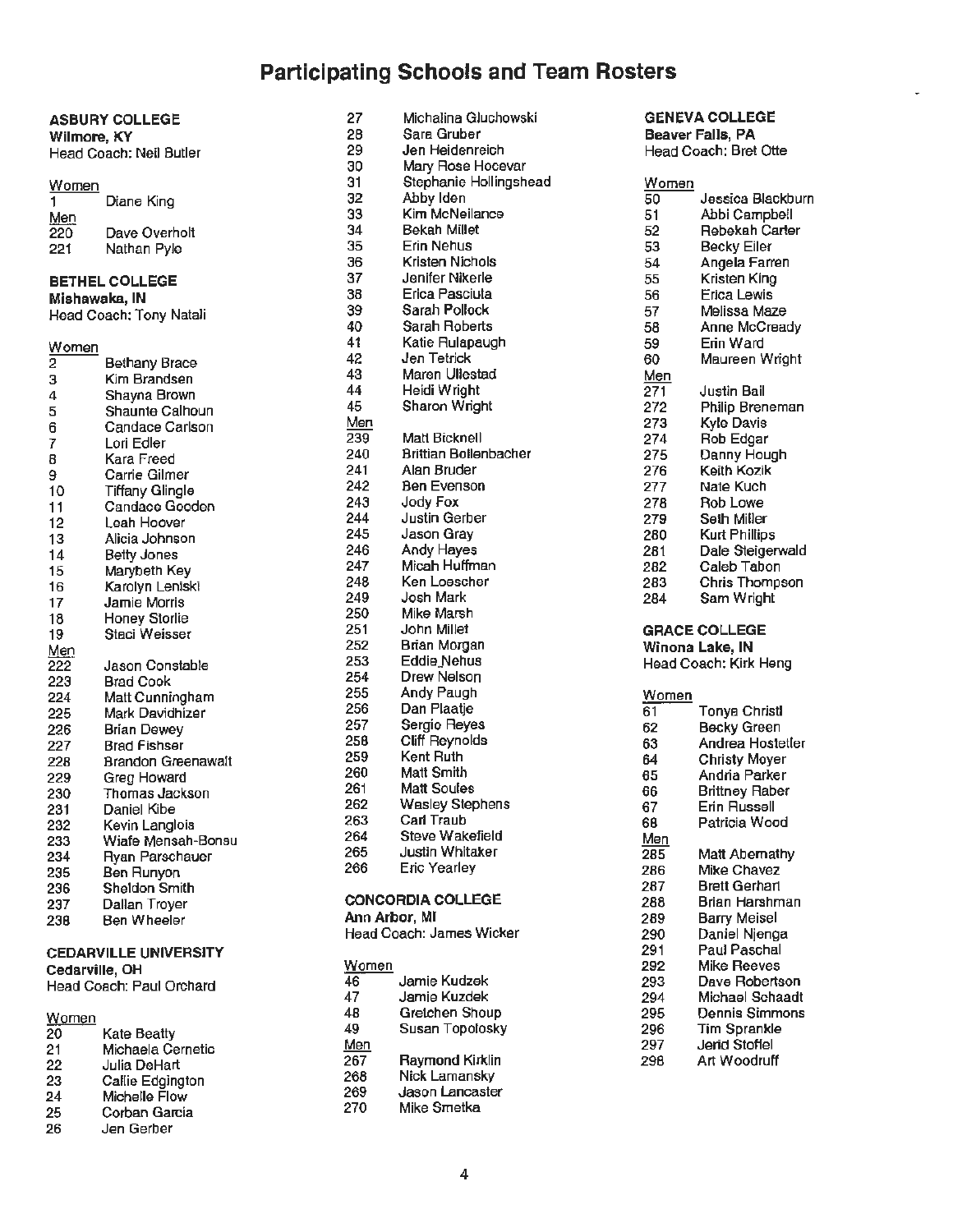## **GREENVILLE COLLEGE**

**Greenville, IL** Head Coach: Brian Patton

|       |                        |              |                            | ุงษย  | יישייייערערי עמויי              |
|-------|------------------------|--------------|----------------------------|-------|---------------------------------|
| Women |                        | 100          | Laura Norris               | 353   | Nate Bail                       |
| 69    | Amy Brinkerhoff        | 101          | Ashley Ohrn                | 354   | Ryan Barbar                     |
| 70    | Angela Cox             | 102          | <b>Lindsay Purcell</b>     | 355   | Jason Baron                     |
| 71    | LaToya Cypress         | 103          | Cindy Pyle                 | 356   | Jason Butcher                   |
| 72    | <b>Meredith Deters</b> | 104          | Julie Ralston              | 357   | Nate Clifton                    |
| 73    | Val Ernst              | 105          | Beth Reno                  | 358   | Aaron Copeland                  |
| 74    | Amy Ferrell            | 106          | Tiah Romagnoli             | 359   | <b>Jared Detter</b>             |
| 75    | Miriam Fisher          | 107          | Kelly Veenkant             | 360   | Dave Downey                     |
| 76    | Erica Gaesser          | Men          |                            | 361   | Kurt Fell                       |
| 77    | Sara Gentry            | 328          | <b>Billy Barcomb</b>       | 362   | <b>Brian Finney</b>             |
| 78    | Jada Hogg              | 329          | <b>Ronald Brown</b>        | 363   | Jon Ganley                      |
| 79    | Keyana Lewis           | 330          | David Chamberlain          | 364   | Donnie Groubert                 |
| 80    | Alison Louthan         | 331          | Jason Ewer                 | 365   | Mike Hay                        |
| 81    | Misty Mesecher         | 332          | Matt Frey                  | 366   | <b>Travis Hileman</b>           |
| 82    | Andrea Schultz         | 333          | Nathan Harris              | 367   | Mark Hunter                     |
| 83    | Jessey Stephens        | 334          | Kyle Horner                | 368   | John Jeren                      |
| 84    | Nicki Stone            | 335          | Alan Hounshell             | 369   | Daniel Kibungei                 |
| 85    | Jenny Svoboda          | 336          | Kelvin Johnson             | 370   | Ryan Lent                       |
| 86    | Kim Weaks              | 337          | David Larson               | 371   | Dave Leonard                    |
| 87    | <b>Tiffany Weiner</b>  | 338          | Gene Luidhardt             | 372   | Blake Renner                    |
| 86    | Stephanie Weiss        | 339          | Samuel Maindi              | 373   | Mark Rotich                     |
| 89    | Kristen Werking        | 340          | <b>Tony Mast</b>           | 374   | Mark Skelton                    |
| Men   |                        | 341          | Tim Meier                  | 375   | <b>Tony Steward</b>             |
| 299   | <b>Andrew Barker</b>   | 342          | Jason Miller               | 376   | Derek Studt                     |
| 300   | <b>Brent Baucom</b>    | 343          | Dan Moyer                  | 377   | Beau Tiger                      |
| 301   | Jimmy Bean             | 344          | Sid Nicholson              | 378   | Randy Troyer                    |
| 302   | <b>Justin Bennett</b>  | 345          | <b>Nate Quick</b>          |       |                                 |
|       |                        |              | Craig Shoultz              |       | <b>NORTH CENTRAL UNIVERSITY</b> |
|       |                        |              |                            |       |                                 |
| 303   | Jeff Boele             | 346          |                            |       |                                 |
| 304   | Aaron Bowlin           | 347          | Sam Torras                 |       | Minneapolis, MI                 |
| 305   | Andy Bratten           | 348          | <b>Brad Weller</b>         |       | Head Coach: Greg Hayton         |
| 306   | Michael Brewer         | 349          | <b>Brandon Woods</b>       |       |                                 |
| 307   | Shane Cress            | 350          | Steve Yeakley              | Women |                                 |
| 308   | <b>Brad Davidson</b>   | 351          | Dan Zoeller                | 135   | Michelle Beichley               |
| 309   | Danny Donaldson        |              |                            | 136   | Miranda Benz                    |
| 310   | Dustin Franckey        |              | <b>MALONE COLLEGE</b>      | 137   | Shelly Hayton                   |
| 311   | Antwan Garnett         | Canton, OH   |                            | 138   | Jen Holmes                      |
| 312   | Kyle Glash             |              | Head Coach: Charlie Grimes | 139   | <b>Emily Newport</b>            |
| 313   | Juannell Goodwin       |              |                            | 140   | <b>Stacey Nyland</b>            |
| 314   | Damaan Hutcherson      | Women        |                            | 141   | <b>Shannon Rogers</b>           |
| 315   | Nate Johns             | 108          | Missy Almond               | Men   |                                 |
| 316   | Carlos Leonard         | 109          | Kate Arthur                | 379   | <b>Drew Clapp</b>               |
| 317   | Jonathon Levels        | 110          | Rebecca Beery              | 380   | Danny Cohen                     |
| 318   | Paul Lueken            | 111          | Amy Bickel                 | 381   | <b>Brian Cornett</b>            |
| 319   | Cory Merriman          | 112          | Valerie Biebel             | 382   | Jared Furnish                   |
| 320   | Mark Niemuth           | 113          | Chrissy Dalessandro        | 383   | Gerritt Kenyon                  |
| 321   | Tim Pehlke             | 114          | <b>Lyndsey Deane</b>       | 384   | <b>Brian Lee</b>                |
| 322   | Justin Snider          | 115          | Marcy Evanich              | 385   | Jason MacHammer                 |
| 323   | Stephen Troup          | 116          | <b>Tiffany French</b>      | 386   | Marcus Madsen                   |
| 324   | John Turner            | 117          | Angela Gately              | 387   | <b>Trey Meadows</b>             |
| 325   | Chris Vogler           | 118          | Ashlie Hollingsworth       | 388   | Joe Mellberg                    |
| 326   | <b>Toye Watts</b>      | 119          | Leta Huntington            | 389   | Dave Pafford                    |
| 327   | <b>Brian Weiss</b>     | 120<br>4.04. | Bethany Irwin              |       |                                 |

## **INDIANA WESLEYAN UNIVERSITY**<br>Marion, IN

### Women

| 90 | Ginny Brammell  | 127 | Sarah Ogle           |
|----|-----------------|-----|----------------------|
| 91 | Dawnelle Cool   | 128 | Angel Stauff         |
| 92 | Rachel Cox      | 129 | Stephanie V          |
| 93 | Nicole Emmert   | 130 | <b>Erica Willett</b> |
| 94 | Andrea Forgeng  | 131 | Katie Wise           |
| 95 | Katrina Karnehm | 132 | Jen Wollam           |

| 96         | Tracie Lanning             | 133   | Dawn Woolf                 |
|------------|----------------------------|-------|----------------------------|
| 97         | Megan Linden               | 134   | Megan Young                |
| 98         | Beth Long                  | Men   |                            |
| 99         | Lisa McKee                 | 352   | Mike Aukerman              |
| 100        | Laura Norris               | 353   | Nate Bail                  |
| 101        | Ashley Ohrn                | 354   | Ryan Barbar                |
| 102        | <b>Lindsay Purcell</b>     | 355   | Jason Baron                |
| 103        | Cindy Pyle                 | 356   | Jason Butcher              |
| 104        | Julie Ralston              | 357   | Nate Clifton               |
| 105        | <b>Beth Reno</b>           | 358   | <b>Aaron Copeland</b>      |
| 106        | Tiah Romagnoli             | 359   | <b>Jared Detter</b>        |
| 107        | Kelly Veenkant             | 360   | Dave Downey                |
| Men        |                            | 361   | Kurt Fell                  |
| 328        | Billy Barcomb              | 362   | <b>Brian Finney</b>        |
| 329        | Ronald Brown               | 363   | Jon Ganley                 |
| 330        | David Chamberlain          | 364   | Donnie Groubert            |
| 331        | Jason Ewer                 | 365   | Mike Hay                   |
| 332        | Matt Frey                  | 366   | <b>Travis Hileman</b>      |
| 333        | Nathan Harris              | 367   | <b>Mark Hunter</b>         |
| 334        | Kyle Horner                | 368   | John Jeren                 |
| 335        | Alan Hounshell             | 369   | Daniel Kibungei            |
| 336        | Kelvin Johnson             | 370   | Ryan Lent                  |
| 337        | David Larson               | 371   | Dave Leonard               |
| 338        | Gene Luidhardt             | 372   | <b>Blake Renner</b>        |
| 339        | Samuel Maindi              | 373   | Mark Rotich                |
| 340        | <b>Tony Mast</b>           | 374   | Mark Skelton               |
| 341        | Tim Meier                  | 375   | <b>Tony Steward</b>        |
| 342        | Jason Miller               | 376   | Derek Studt                |
| 343        | Dan Moyer                  | 377   | Beau Tiger                 |
| 344        | Sid Nicholson              | 378   | Randy Trover               |
| 345        | <b>Nate Quick</b>          |       |                            |
| 346        | Craig Shoultz              |       | <b>NORTH CENTRAL UNIVI</b> |
| 347        | <b>Sam Torras</b>          |       | Minneapolis, MI            |
| 348        | <b>Brad Weller</b>         |       | Head Coach: Greg Haytor    |
| 349        | Brandon Woods              |       |                            |
| 350        | Steve Yeakley              | Women |                            |
| 351        | Dan Zoeller                | 135   | Michelle Beichley          |
|            |                            | 136   | Miranda Benz               |
|            | <b>MALONE COLLEGE</b>      | 137   | Shelly Hayton              |
| Canton, OH |                            | 138   | Jen Holmes                 |
|            | Head Coach: Charlie Grimes | 139   | <b>Emily Newport</b>       |
|            |                            | 140   | Stacey Nyland              |
| Women      |                            | 141   | Shannon Rogers             |

| 315          | Nate Johns                   | 108 | Missy Almond         | Men                      |                       |
|--------------|------------------------------|-----|----------------------|--------------------------|-----------------------|
| 316          | Carlos Leonard               | 109 | Kate Arthur          | 379                      | Drew Clapp            |
| 317          | Jonathon Levels              | 110 | Rebecca Beery        | 380                      | Danny Cohen           |
| 318          | Paul Lueken                  | 111 | Amy Bickel           | 381                      | <b>Brian Cornett</b>  |
| 319          | Cory Merriman                | 112 | Valerie Biebel       | 382                      | Jared Furnish         |
| 320          | Mark Niemuth                 | 113 | Chrissy Dalessandro  | 383                      | Gerritt Kenyon        |
| 321          | Tim Pehlke                   | 114 | Lyndsey Deane        | 384                      | Brian Lee             |
| 322          | Justin Snider                | 115 | Marcy Evanich        | 385                      | Jason MacHamn         |
| 323          | Stephen Troup                | 116 | Tiffany French       | 386                      | Marcus Madsen         |
| 324          | John Turner                  | 117 | Angela Gately        | 387                      | Trey Meadows          |
| 325          | Chris Vogler                 | 118 | Ashlie Hollingsworth | 388                      | Joe Mellberg          |
| 326          | Toye Watts                   | 119 | Leta Huntington      | 389                      | Dave Pafford          |
| 327          | Brian Weiss                  | 120 | Bethany Irwin        |                          |                       |
|              |                              | 121 | <b>Susy Leonard</b>  |                          |                       |
|              | INDIANA WESLEYAN UNIVERSITY  | 122 | Robin Lewis          |                          |                       |
| Marion, IN   |                              | 123 | Katie Macko          | <b>NORTHWESTERN COLL</b> |                       |
|              | 124<br>Head Coach: John Foss |     | Krista McFarlin      | St. Paul, MN             |                       |
|              |                              | 125 | Tanya McQueen        |                          | Head Coach: Matt Hill |
| <u>Women</u> |                              | 126 | Sarah Miller         |                          |                       |
| 90           | Ginny Brammell               | 127 | Sarah Ogle           | Women                    |                       |
| 91           | Dawnelle Cool                | 128 | Angel Stauffer       | 142                      | Dinah Frey            |
| 92           | Rachel Cox                   | 129 | Stephanie Volpe      | 143                      | Amy Hutchinson        |
| 93           | Nicole Emmert                | 130 | Erica Willett        | 144                      | Renae Isakson         |
| 94           | Andrea Forgeng               | 131 | Katie Wise           | 145                      | Missy Krauel          |
| 95           | Katrina Karnehm              | 132 | Jen Wollam           |                          |                       |

| 133             | Dawn Woolf                 |
|-----------------|----------------------------|
| 134             | Megan Young                |
| Men             |                            |
| 352             | Mike Aukerman              |
| 353             | Nate Bail                  |
| 354             | Ryan Barbar                |
| 355             | Jason Baron                |
| 356             | Jason Butcher              |
| 357             | Nate Clifton               |
| 358             | Aaron Copeland             |
| 359             | <b>Jared Detter</b>        |
| 360             | Dave Downey                |
| 361             | Kurt Fell                  |
| 362             | <b>Brian Finney</b>        |
| 363             | Jon Ganlev                 |
| 364             | Donnie Groubert            |
| 365             | Mike Hay                   |
| 366             | <b>Travis Hileman</b>      |
| 367             | <b>Mark Hunter</b>         |
| 368             | John Jeren                 |
| 369             | Daniel Kibungei            |
| 370             | <b>Ryan Lent</b>           |
| 371             | Dave Leonard               |
| 372             | Blake Renner               |
| 373             | Mark Rotich                |
| 374             | Mark Skelton               |
| 375             | <b>Tony Steward</b>        |
| 376             | Derek Studt                |
| 377             | Beau Tiger                 |
| 378             | Randy Troyer               |
|                 | <b>NORTH CENTRAL UNIVE</b> |
| Minneapolis, MI |                            |
|                 | Head Coach: Greg Haytor    |

| Women |                       |
|-------|-----------------------|
| 135   | Michelle Beichley     |
| 136   | Miranda Benz          |
| 137   | Shelly Hayton         |
| 138   | Jen Holmes            |
| 139.  | Emily Newport         |
| 140.  | <b>Stacey Nyland</b>  |
| 141   | <b>Shannon Rogers</b> |
| Men   |                       |
| 379   | Drew Clapp            |
| 380   | Danny Cohen           |
| 381   | Brian Cornett         |
| 382   | Jared Furnish         |
| 383   | Gerritt Kenyon        |
| 384   | Brian Lee             |
| 385   | Jason MacHammer       |
| 386   | Marcus Madsen         |
| 387   | <b>Trey Meadows</b>   |
| 388   | Joe Mellberg          |
| 389   | Dave Pafford          |

## Marion, IN 123 Katie Macko **NORTHWESTERN** COLLEGE St. Paul, MN<br>Head Coach: Matt Hill

| 142 | Dinah Frey     |
|-----|----------------|
| 143 | Amy Hutchinson |
| 144 | Renae Isakson  |
| 145 | Missy Krauel   |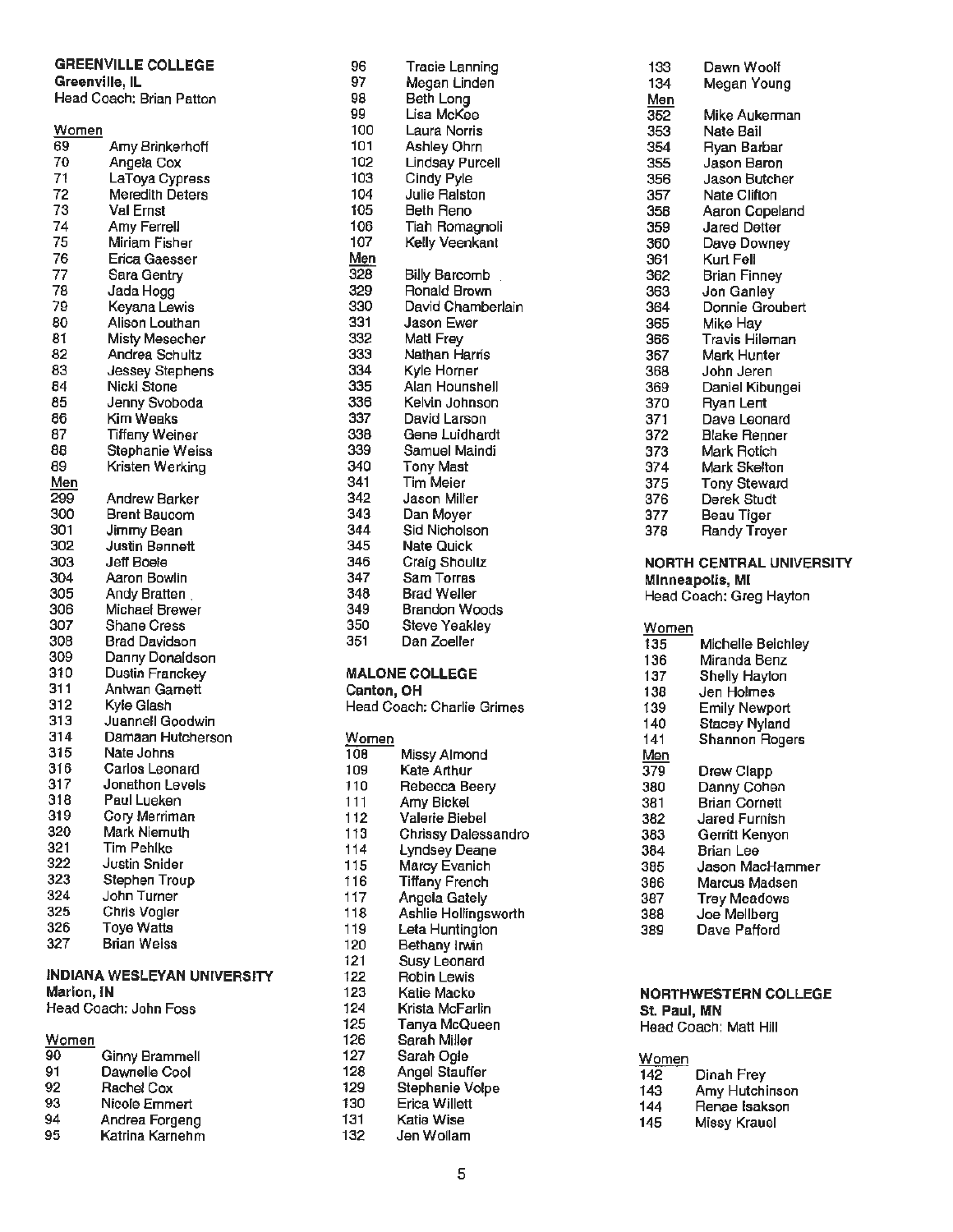## **NORTHWESTERN (continued) ROCHESTER COLLEGE** 194 Jennifer Kamps

| 146<br>147<br>148 | Kristie Mayo<br>Pam Nelson<br>Robyn Pike |
|-------------------|------------------------------------------|
| 149               | <b>Becky Seelv</b>                       |
| Men               |                                          |
| 390               | Mark Maranell                            |
| 391               | Jon Peterson                             |
| 392               | Chad Thompson                            |
| 393               | Perrin Werner                            |
|                   |                                          |

## **OLIVET NAZARENE UNIVERSITY**

| Women |  |  |  |  |
|-------|--|--|--|--|
|       |  |  |  |  |

| 150 | Jeanne Corbet           |
|-----|-------------------------|
| 151 | Alicia Gac              |
| 152 | <b>Heather Garrison</b> |
| 153 | Melissa Leatherman      |
| 154 | Stephanie Shelley       |
| 155 | <b>Cathy Swallow</b>    |
| 156 | Leigh Vickroy           |
| Men |                         |
| 394 | Kevin McNult            |
| 395 | <b>Charles Ogborn</b>   |
| 396 | <b>Brad Talley</b>      |
| 397 | Henry Timm              |

## **ROBERTS WESLEYAN COLLEGE Rochester, NY**

| <b>Rochester, NY</b>              |                          | Spring Arbor, MI             | John Wachtma<br>447                        |
|-----------------------------------|--------------------------|------------------------------|--------------------------------------------|
| Head Coach: Paul Kurtz            |                          | Head Coach: Bill Bippes      | John Watson<br>448                         |
| $\frac{\text{Women}}{\text{157}}$ |                          | Women                        | <b>TRINITY CHRISTIAN CO</b>                |
|                                   | <b>Beth Austin</b>       | Heidi Bock<br>176            |                                            |
| 158                               | <b>Elisabeth Bennett</b> | 177<br>Jen Boss              | Palos Heights, IL<br>Head Coach: Laura Sch |
| 159                               | <b>Hillary Davis</b>     | Krista Carpenter<br>178      |                                            |
| 160                               | <b>Julie Hill</b>        | Shanna DuBose<br>179         |                                            |
| 161                               | Marji Manz               | 180<br>Melonnie Furgason     | Women<br>Jamie Vanderw                     |
| 162                               | Amy Marcello             | 181<br><b>Bethany Harpst</b> | 205                                        |
| 163                               | Elizabeth Reed           | 182<br>Michelle Klein        | Men<br>Eric Blachford                      |
| 164                               | Laurel Reed              | 183<br>Meran Miles           | 449<br><b>Bart Visser</b>                  |
| 165                               | Kimber Shelton           | 184<br>Mandy Salisbury       | 450                                        |
| 166                               | Melissa Werner           | 185<br>Amber Woolsey         | <b>WARNER PACIFIC COI</b>                  |
| <u>Men</u>                        |                          | <u>Men</u>                   |                                            |
| 398                               | Jeff Arnold              | E.J. Green<br>420            | Portland, OR                               |
| 399                               | Peter Augrom             | 421<br>Nate Green            | Head Coach: David Lee                      |
| 400                               | <b>Felix Cheruivot</b>   | Jason Khon<br>422            |                                            |
| 401                               | <b>James Floyd</b>       | 423<br><b>Ben Mainka</b>     | Women                                      |
| 402                               | Peter George             | 424<br>Luke Ross             | 206<br>Tiana Buck                          |
| 403                               | <b>Andrew Gioulis</b>    | 425<br>Kendon Smith          | Jen Haberly<br>207                         |
| 404                               | Jamie Hall               | 426<br>Jeff Weiderhold       | Tyana Moralez<br>208                       |
| 405                               | <b>Matthew Hill</b>      |                              | Kendel White<br>209                        |
| 406                               | Donnell Mayes            | <b>TAYLOR UNIVERSITY</b>     |                                            |
| 407                               | <b>Aurimas Petrikas</b>  | Upland, IN                   | <b>YORK COLLEGE</b>                        |
| 408                               | <b>Timothy Shisler</b>   | Head Coach: Chris Coy        | York, NE                                   |
| 409                               | Jeremy Smith             |                              | Head Coach: Roger Coll                     |
| 410                               | <b>Isaac Watkins</b>     | Women                        |                                            |
| 411                               | Jesse Wenger             | 186<br>Alysha Aalbregtse     | Women                                      |
| 412                               | Scott Wolcot             | 187<br>Kelli Bowers          | Katie Hulstrom<br>210                      |
|                                   |                          | Amanda Brown<br>188          | Amber Moore<br>211                         |
|                                   |                          | 189<br><b>Christel Deal</b>  | Men<br><b>AR1</b><br>Joehus Nathing        |
|                                   |                          |                              |                                            |

|                  |                                          |            | Rochester, MI                                          | 195        | Kate Kaufman                |
|------------------|------------------------------------------|------------|--------------------------------------------------------|------------|-----------------------------|
| 146              | Kristie Mayo                             |            | Head Coach: Dave Hutson                                | 196        | Molly Mason                 |
| 147              | Pam Nelson                               |            |                                                        | 197        | <b>Julie Nor</b>            |
| 148              | Robyn Pike                               | Men        |                                                        | 198        | Rebecca Oehrig              |
| 149              | <b>Becky Seely</b>                       | 413        | Aaron Cox                                              | 199        | Andrea Rea                  |
| <u>Men</u>       |                                          | 414        | Caden Ruohomaki                                        | 200        | <b>Connie Sparks</b>        |
| 390              | Mark Maranell                            |            |                                                        | 201        | <b>Rachel Stucky</b>        |
| 391              | Jon Peterson                             |            | <b>SOUTHWESTERN ASSEMBLIES</b>                         | 202        | Jessica Thompson            |
| 392              | Chad Thompson                            |            | of GOD UNIVERSITY                                      | 203        | Kathryn Turner              |
| 393              | Perrin Werner                            |            | Waxahachie, TX                                         | 204        | LaToya Webb                 |
|                  |                                          |            |                                                        | <u>Men</u> |                             |
|                  | <b>OLIVET NAZARENE UNIVERSITY</b>        |            | Head Coach: Ricky Sargent                              | 427        | Matt Abernathy              |
|                  |                                          |            |                                                        | 428        | Scott Aronson               |
|                  | Kankakee, IL<br>Head Coach: Anthony Krol | Women      | Charity Chandler                                       | 429        | <b>Russell Boronow</b>      |
|                  |                                          | 167        |                                                        | 430        | <b>Andrew Burgess</b>       |
|                  |                                          | 168        | Kaycee Dunlap                                          | 431        | Matt Doctor                 |
| Women<br>150     | Jeanne Corbet                            | 169<br>170 | Tara Figueroa<br>Jackie Galindo                        | 432        | Simon Ercegovac             |
| 151              | Alicia Gac                               |            | Charlee Gleason                                        | 433        | Steve Ercegovac             |
| 152              | <b>Heather Garrison</b>                  | 171<br>172 | <b>Tiffany Grant</b>                                   | 434        | <b>Spencer Finley</b>       |
| 153              | Melissa Leatherman                       | 173        | Kara Shields                                           | 435        | <b>Tim Hoeflinger</b>       |
| 154              | Stephanie Shelley                        | 174        | <b>Becky Sizemore</b>                                  | 436        | <b>Ben Jeffrey</b>          |
| 155              | <b>Cathy Swallow</b>                     | 175        | <b>Brenda Turner</b>                                   | 437        | Joe Keller                  |
| 156              | Leigh Vickroy                            |            |                                                        | 438        | Josh Kijanko                |
| Men              |                                          | Men<br>415 | Chad Allen                                             | 439        | John Miles                  |
| 394              | Kevin McNult                             | 416        | Morris Childs                                          | 440        | Eric Olson                  |
|                  | Charles Ogborn                           |            | Patrick McGowen                                        | 441        | Luke Reimer                 |
| 395<br>396       | <b>Brad Talley</b>                       | 417        |                                                        | 442        | <b>Gabriel Rop</b>          |
| 397              | Henry Timm                               | 418        | Pajak<br>Sidney Redd                                   | 443        | Jon Tabor                   |
|                  |                                          | 419        |                                                        | 444        | Josh Vanderwalker           |
|                  | <b>ROBERTS WESLEYAN COLLEGE</b>          |            |                                                        | 445        | Ethan Vandronen             |
|                  |                                          |            | <b>SPRING ARBOR COLLEGE</b><br><b>Spring Arbor, MI</b> |            | Mark Voss                   |
|                  | <b>Rochester, NY</b>                     |            |                                                        | 447        | John Wachtmann              |
|                  | Head Coach: Paul Kurtz                   |            | Head Coach: Bill Bippes                                | 448        | John Watson                 |
| Women            |                                          | Women      |                                                        |            | TRINITY CHRISTIAN COLLEGE   |
| $\overline{157}$ | <b>Beth Austin</b>                       | 176        | Heidi Bock                                             |            | Palos Heights, IL           |
| 158              | <b>Elisabeth Bennett</b>                 | 177        | Jen Boss                                               |            | Head Coach: Laura Schnyders |
| 159              | <b>Hillary Davis</b>                     | 178        | Krista Carpenter                                       |            |                             |
| 160              | <b>Julie Hill</b>                        | 179        | Shanna DuBose                                          | Women      |                             |
| 161              | Marji Manz                               | 180        | Melonnie Furgason                                      | 205        | Jamie Vanderwal             |
| 162              | Amy Marcello                             | 181        | <b>Bethany Harpst</b>                                  | Men        |                             |
| 163              | Elizabeth Reed                           | 182        | Michelle Klein                                         | 449        | Eric Blachford              |
| 164              | Laurel Reed                              | 183        | Meran Miles                                            | $1 - n$    | $D = 4$ . Moreover, $D = 1$ |

|            |                        |     |                       |              | <b>TRINITY CHRISTIAN CO</b> |
|------------|------------------------|-----|-----------------------|--------------|-----------------------------|
| 157        | <b>Beth Austin</b>     | 176 | Heidi Bock            |              |                             |
| 158        | Elisabeth Bennett      | 177 | Jen Boss              |              | Palos Heights, IL           |
| 159        | <b>Hillary Davis</b>   | 178 | Krista Carpenter      |              | Head Coach: Laura Schi      |
| 160        | Julie Hill             | 179 | Shanna DuBose         |              |                             |
| 161        | Marji Manz             | 180 | Melonnie Furgason     | Women        |                             |
| 162        | Amy Marcello           | 181 | <b>Bethany Harpst</b> | 205          | Jamie Vanderw               |
| 163        | Elizabeth Reed         | 182 | Michelle Klein        | <u>Men</u>   |                             |
| 164        | Laurel Reed            | 183 | Meran Miles           | 449          | Eric Blachford              |
| 165        | Kimber Shelton         | 184 | Mandy Salisbury       | 450          | <b>Bart Visser</b>          |
| 166        | Melissa Werner         | 185 | Amber Woolsey         |              |                             |
| <u>Men</u> |                        | Men |                       |              | <b>WARNER PACIFIC COL</b>   |
| 398        | Jeff Arnold            | 420 | E.J. Green            | Portland, OR |                             |
| 399        | Peter Augrom           | 421 | Nate Green            |              | Head Coach: David Lee       |
| 400        | <b>Felix Cheruivot</b> | 422 | Jason Khon            |              |                             |
| 401        | James Floyd            | 423 | Ben Mainka            | Women        |                             |
| 402        | Peter George           | 424 | Luke Ross             | 206          | Tiana Buck                  |
| 403        | <b>Andrew Gioulis</b>  | 425 | Kendon Smith          | 207          | Jen Haberly                 |
| 404        | Jamie Hall             | 426 | Jeff Weiderhold       | 208          | Tyana Moralez               |
|            |                        |     |                       | ההה          | レーニュー いいしゅう                 |

### Donnell Mayes **TAYLOR UNIVERSITY**

| <b>Head Coach: Chns Coy</b> |  |
|-----------------------------|--|
|                             |  |

| <b>Women</b><br>186<br>187<br>188<br>189 | Alysha Aalbregtse<br>Kelli Bowers<br>Amanda Brown<br><b>Christel Deal</b> | Women<br>210<br>211<br>$\frac{\text{Men}}{451}$ | Katie Hulstrom<br>Amber Moore<br>Joshua Nething |
|------------------------------------------|---------------------------------------------------------------------------|-------------------------------------------------|-------------------------------------------------|
| 190<br>191<br>192<br>193                 | Carol Hahnstadt<br>Tracy Hale<br>Meg Halgren<br><b>Erin Hutton</b>        | 452                                             | <b>Justin Stoll</b>                             |

| 194 | Jenningi Ivanipo       |
|-----|------------------------|
| 195 | Kate Kaufman           |
| 196 | Molly Mason            |
| 197 | <b>Julie Nor</b>       |
| 198 | Rebecca Oehrig         |
| 199 | Andrea Rea             |
| 200 | Connie Sparks          |
| 201 | <b>Rachel Stucky</b>   |
| 202 | Jessica Thompson       |
| 203 | Kathryn Turner         |
| 204 | LaToya Webb            |
| Men |                        |
| 427 | Matt Abernathy         |
| 428 | Scott Aronson          |
| 429 | <b>Russell Boronow</b> |
| 430 | <b>Andrew Burgess</b>  |
| 431 | Matt Doctor            |
| 432 | Simon Ercegovac        |
| 433 | Steve Ercegovac        |
| 434 | <b>Spencer Finley</b>  |
| 435 | Tim Hoeflinger         |
| 436 | <b>Ben Jeffrey</b>     |
| 437 | Joe Keller             |
| 438 | Josh Kijanko           |
| 439 | John Miles             |
| 440 | Eric Olson             |
| 441 | Luke Reimer            |
| 442 | Gabriel Rop            |
| 443 | Jon Tabor              |
| 444 | Josh Vanderwalker      |
| 445 | Ethan Vandronen        |
| 446 | Mark Voss              |
| 447 | John Wachtmann         |
| 448 | John Watson            |

| п |
|---|
|   |

| 205 | Jamie Vanderwal    |
|-----|--------------------|
| Men |                    |
| 449 | Eric Blachford     |
| 450 | <b>Bart Visser</b> |

## WARNER PACIFIC COLLEGE<br>Portland, OR

| 206 | Tiana Buck           |
|-----|----------------------|
| 207 | Jen Haberly          |
| 208 | <b>Tyana Moralez</b> |
| 209 | Kendel White         |

## Aurimas Petrikas **Upland, IN YORK COLLEGE**

Head Coach: Roger Collins

| vomen<br>٠ |  |
|------------|--|
|            |  |

| 210 | Katle Fluistforn    |
|-----|---------------------|
| 211 | Amber Moore         |
| Men |                     |
| 451 | Joshua Nething      |
| 452 | <b>Justin Stoll</b> |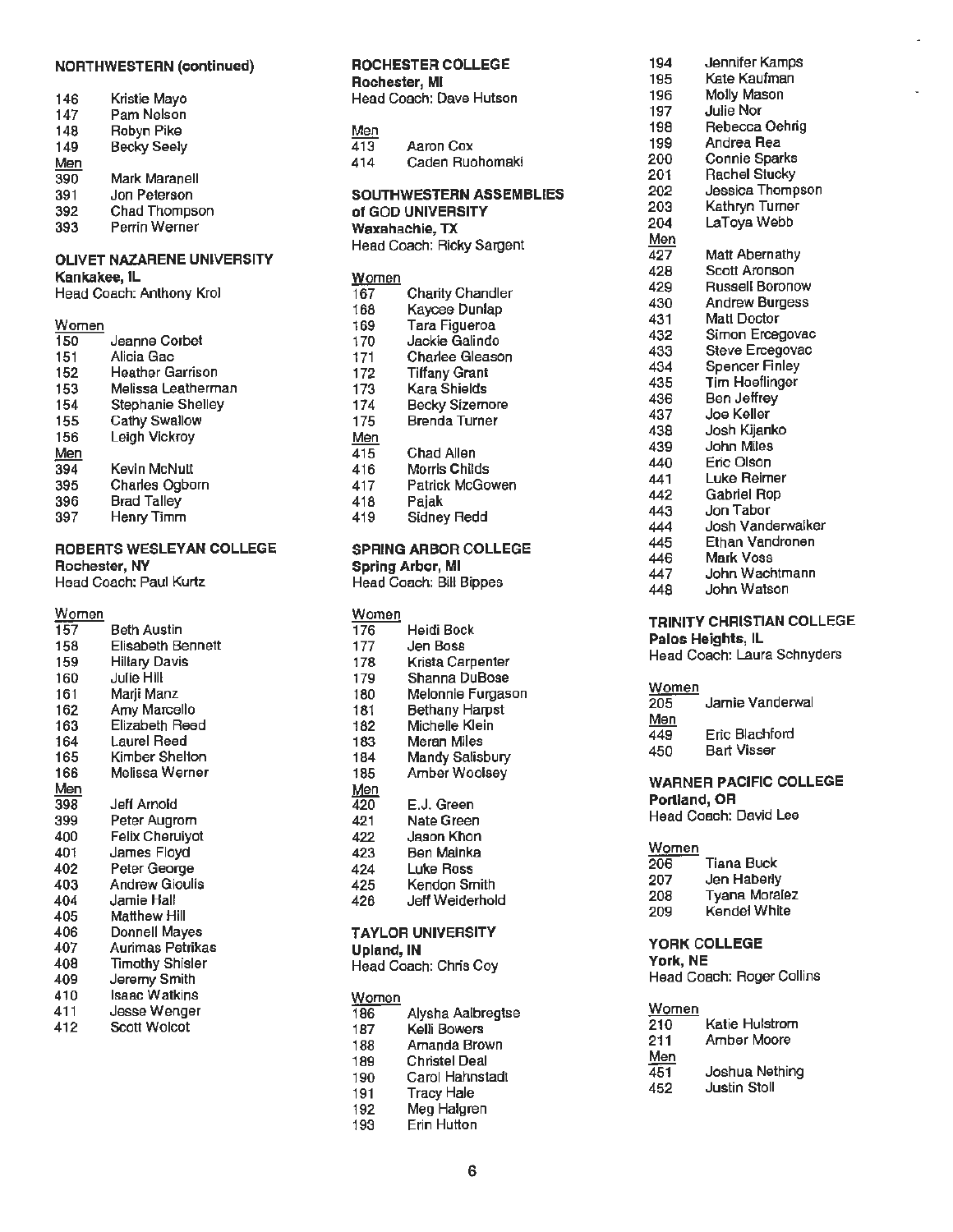## **NCCAA WOMEN'S OUTDOOR TRACK & FIELD RECORDS**

| 100                  | 11.80    | Faith Idehen, Missouri Baptist      | 1991 |
|----------------------|----------|-------------------------------------|------|
| 200                  | 23.84    | Faith Idehen, Missouri Baptist      | 1991 |
| 400                  | 54.75    | Felicia Amajali, Missouri Baptist   | 1991 |
| 800                  | 2:14.43  | Josephine Suge, MidAmerica Nazarene | 1999 |
| 1,500                | 4:38.87  | Laura Schneiders, Olivet Nazarene   | 1995 |
| 3,000                | 10:09.69 | Kelli DeCamp, Spring Arbor          | 1998 |
| 5,000                | 17:31.23 | Julianne Pletcher, Cedarville       | 1996 |
| 10,000               | 36:45.39 | Jenny Kohl, Olivet Nazarene         | 1994 |
| 100 H                | 14.46    | Amy Boothe, Taylor                  | 1992 |
| 400 H                | 1:02.92  | Michelle Albrecht, Geneva           | 1996 |
| $4 \times 100$ Relay | 46.31    | Missouri Baptist                    | 1991 |
| 4 x 400 Relay        | 3:50.77  | Missouri Baptist                    | 1991 |
| 4 x 800 Relay        | 9:16.47  | Malone                              | 2000 |
| <b>Discus</b>        | 159-9    | Marcy Evanich, Malone               | 1999 |
| Hammer               | 149-9    | Sandy Swales, Cedarville            | 2000 |
| Javelin              | 130-11   | Danielle Swift, Taylor              | 1997 |
| Pole Vault           | $10 - 6$ | Tracy Hale, Taylor                  | 2000 |
| Shot Put             | 44-11.75 | Dail Haynes Moore, Indiana Wesleyan | 1982 |
| High Jump            | $5 - 8$  | Lynn Strickland, Cedarville         | 1988 |
| Long Jump            | 18-10.75 | Stephanie Sherman, Cedarville       | 1993 |
| Triple Jump          | 38-4.25  | Stephanie Sherman, Cedarville       | 1995 |
| Heptathlon           | 4,367    | Tanya McQueen, Malone               | 2000 |

## **NCCAA MEN'S OUTDOOR TRACK & FIELD RECORDS**

| 100           | 10.48       | Keith Spiva, Malone             | 1990 |
|---------------|-------------|---------------------------------|------|
| 200           | 21,30       | Keith Spiva, Malone             | 1990 |
| 400           | 47.78       | Peter Scott, Kings              | 1987 |
| 800           | 1:49.54     | James Njoroge, Taylor           | 1995 |
| 1,500         | 3:46.61     | James Njoroge, Taylor           | 1996 |
| 3,000 Steeple | 9:14.45     | Geoffrey Rono, Roberts Wesleyan | 1994 |
| 5,000         | 14:45.12    | Gabriel Rop, Taylor             | 1999 |
| 10,000        | 30:11.47    | Daniel Kibungei, Malone         | 1999 |
| 110 H         | 13.88       | Darren Youngstrom, Taylor       | 2000 |
| 400 H         | 52.09       | Darren Youngstrom, Taylor       | 2000 |
| 4 x 100 Relay | 41.83       | Anderson                        | 1993 |
| 4 x 400 Relay | 3:16.03     | Cedarville                      | 1999 |
| 4 x 800 Relay | 7:41.96     | Taylor                          | 2000 |
| <b>Discus</b> | 173-8       | Steve Ercegovac, Taylor         | 2000 |
| Hammer        | 168-4       | Chad Higgins, Malone            | 1994 |
| Javelin       | 216-1       | Rick Cleveland, Spring Arbor    | 1986 |
| Pole Vault    | 17-5        | Tim Mack, Malone                | 1993 |
| Shot Put      | 62-5.75     | Steve Ercegovac, Taylor         | 2000 |
| High Jump     | 7-2         | Dwayne Stanford, Malone         | 1990 |
| Long Jump     | $23 - 10.5$ | Brad Lamb, Anderson             | 1990 |
| Triple Jump   | 50-6.25     | Cory Tyler, Biola               | 1981 |
| Decathion     | 6,367       | Brian Finney, Malone            | 2000 |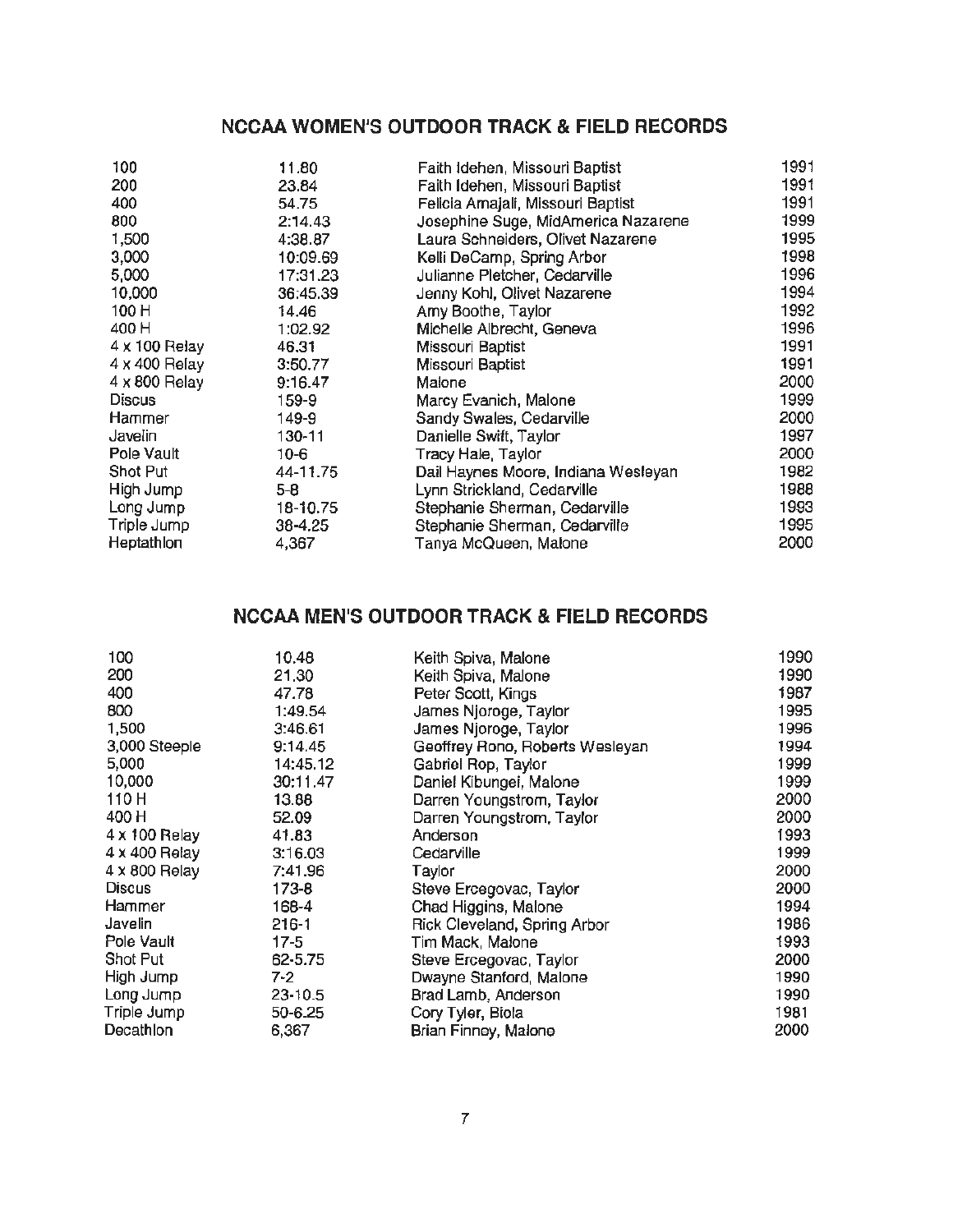### 05/01/01 7:26 PM **MCCAA Track and Field Championships** Cedarville University - Thursday May 3, 2001 to Saturday May 5, 2001

HEAT SHEETS AND FLIGHT SHEETS - TRACK & FIELD

|                             | Event 2 Men's Hammer Throw Finals |                                           |                                                                                                                                                                                 | Event 4 Men's Shot Put Finals                               |       |                                                       |                                                                                                                                                                                                                                                                                                                            |  |
|-----------------------------|-----------------------------------|-------------------------------------------|---------------------------------------------------------------------------------------------------------------------------------------------------------------------------------|-------------------------------------------------------------|-------|-------------------------------------------------------|----------------------------------------------------------------------------------------------------------------------------------------------------------------------------------------------------------------------------------------------------------------------------------------------------------------------------|--|
|                             |                                   | Friday 05/04/01 at 2:00 PM                |                                                                                                                                                                                 |                                                             |       | Friday 05/04/01 at 4:30 PM                            |                                                                                                                                                                                                                                                                                                                            |  |
|                             |                                   |                                           | Meet: 168'04.00" Chad Higgins, Malone College 05/01/94                                                                                                                          | Meet: 62'05.75" Steve Ercegovac, Taylor University 05/05/00 |       |                                                       |                                                                                                                                                                                                                                                                                                                            |  |
| Pos                         |                                   | # Flight 1 Finals                         |                                                                                                                                                                                 | Pos                                                         |       | # Flight 1 Finals                                     |                                                                                                                                                                                                                                                                                                                            |  |
| 1                           |                                   | 324 Turner, John                          | Greenville Colleg _____ __                                                                                                                                                      | -1                                                          |       | 288 Harshman, Brian                                   | Grace College                                                                                                                                                                                                                                                                                                              |  |
| z                           |                                   | 313 Goodwin, Juannell                     | Greenville Colleg _____ __                                                                                                                                                      | 2                                                           | 300   | Baucom, Brent                                         | Greenville Colleg $\frac{1}{\sqrt{1-\frac{1}{2}}}$                                                                                                                                                                                                                                                                         |  |
| 3                           |                                   | 328 Barcomb, Billy                        | Indiana Wesleyan ________ ___                                                                                                                                                   | 3                                                           |       | 397 Jimm, Henry                                       | Olivet Nazarene U _____ __                                                                                                                                                                                                                                                                                                 |  |
| 4                           |                                   | 300 Baucom, Brent                         | Greenville Colleg ______ ___                                                                                                                                                    | 4                                                           |       | 361 Fell, Kurt                                        | Malone College<br>$\frac{1}{2}$ and $\frac{1}{2}$ and $\frac{1}{2}$ and $\frac{1}{2}$ and $\frac{1}{2}$ and $\frac{1}{2}$ and $\frac{1}{2}$ and $\frac{1}{2}$                                                                                                                                                              |  |
| 5                           |                                   | 325 Vogler, Chris                         | Greenville Colleg _____ __                                                                                                                                                      | 5                                                           | 285   | Abernathy, Matt                                       | Grace College<br>$\overline{\phantom{a}}$                                                                                                                                                                                                                                                                                  |  |
| 6                           |                                   | 357 Clifton, Nate                         | Malone College<br>المستحدث المستحدث                                                                                                                                             | 6                                                           | 323   | Troup, Stephen                                        | Greenville Colleg ________                                                                                                                                                                                                                                                                                                 |  |
| 7                           |                                   | 319 Merriman, Cory                        | Greenville Colleg _____ __                                                                                                                                                      |                                                             |       |                                                       |                                                                                                                                                                                                                                                                                                                            |  |
| 8                           |                                   | 415 Atten, Chad                           | Southwestern Asse _____ __                                                                                                                                                      | Pos                                                         |       | # Flight 2 Finals                                     |                                                                                                                                                                                                                                                                                                                            |  |
| 9                           |                                   | 312 Glash, Kyle                           | Greenville Colleg $\frac{1}{2}$                                                                                                                                                 | 1.                                                          |       | 393 Werner, Perrin                                    | Northwestern Coll ________                                                                                                                                                                                                                                                                                                 |  |
|                             |                                   |                                           |                                                                                                                                                                                 | 2                                                           | 380   | Cohen, Danny                                          | North Central Uni _____ __                                                                                                                                                                                                                                                                                                 |  |
| Pos                         |                                   | # Flight 2 Finals                         |                                                                                                                                                                                 | 3.                                                          |       | 432 Ercegovac, Simon                                  | Taylor University _____ __                                                                                                                                                                                                                                                                                                 |  |
| 1                           |                                   | 323 Troup, Stephen                        | Greenville Colleg _____ __                                                                                                                                                      | 4                                                           | 345.  | Quick, Nate                                           | Indiana Wesleyan _____ __                                                                                                                                                                                                                                                                                                  |  |
| 2                           |                                   | 390 Maranell, Mark                        | Northwestern Coll ____ __                                                                                                                                                       | 5                                                           | 433.  | Ercegovac, Steve                                      | Taylor University ______ ___                                                                                                                                                                                                                                                                                               |  |
| 3.                          |                                   | 263 Traub, Carl                           | Cedarville Univer _______ __                                                                                                                                                    | 6                                                           | 385.  | MacHammer, Jason                                      | North Central Uni ________                                                                                                                                                                                                                                                                                                 |  |
|                             |                                   | 397 Timm, Henry                           | Olivet Nazarene U _____ __                                                                                                                                                      |                                                             |       |                                                       |                                                                                                                                                                                                                                                                                                                            |  |
| 4                           | 346                               | Shoultz, Craig                            | Indiana Wesleyan ________                                                                                                                                                       |                                                             |       |                                                       |                                                                                                                                                                                                                                                                                                                            |  |
| 5.                          |                                   |                                           |                                                                                                                                                                                 |                                                             |       |                                                       |                                                                                                                                                                                                                                                                                                                            |  |
| 6                           | 433 -                             | Ercegovac, Steve                          | Taylor University ______ ___                                                                                                                                                    |                                                             |       | Event 5 Men's Triple Jump Finals                      |                                                                                                                                                                                                                                                                                                                            |  |
| 7<br>8                      | 285<br>288                        | Abernathy, Matt<br>Marshman, Brian        | Grace College<br>Grace College                                                                                                                                                  |                                                             |       | Friday 05/04/01 at 4:30 PM                            |                                                                                                                                                                                                                                                                                                                            |  |
|                             |                                   |                                           |                                                                                                                                                                                 |                                                             |       | Meet: 50'06.25" Cory Tyler, Biola University 05/01/81 |                                                                                                                                                                                                                                                                                                                            |  |
|                             |                                   | Event 3 Men's High Jump Finals            |                                                                                                                                                                                 | Pos                                                         |       | # Flight 1 Finals                                     |                                                                                                                                                                                                                                                                                                                            |  |
|                             |                                   | Friday 05/04/01 at 2:00 PM                |                                                                                                                                                                                 | 1                                                           |       | 314 Hutcherson, Damaan                                |                                                                                                                                                                                                                                                                                                                            |  |
|                             |                                   |                                           |                                                                                                                                                                                 | z                                                           | 236 - | Smith, Sheldon                                        | Sethel College                                                                                                                                                                                                                                                                                                             |  |
|                             |                                   |                                           | Meet: 7'02.00" Dwayne Stanford, Malone College 05/01/90                                                                                                                         | 3.                                                          |       | 233 Mensah-Bonsu, Wiafe                               | <b>Bethel College</b>                                                                                                                                                                                                                                                                                                      |  |
|                             |                                   |                                           |                                                                                                                                                                                 | 4<br>5.                                                     | 359 . | Detter, Jared                                         | Malone College                                                                                                                                                                                                                                                                                                             |  |
| Ŧ                           |                                   | # Flight 1 Finals<br>317 Levels, Jonathon |                                                                                                                                                                                 | 6                                                           |       | 252 Morgan, Brian                                     |                                                                                                                                                                                                                                                                                                                            |  |
| 2                           |                                   | 376 Studt, Derek                          | Greenville Colleg $\frac{1}{\sqrt{1-\frac{1}{2}}\sqrt{1-\frac{1}{2}}\sqrt{1-\frac{1}{2}}\sqrt{1-\frac{1}{2}}\sqrt{1-\frac{1}{2}}$<br>Malone College<br>$\overline{\phantom{a}}$ | 7                                                           |       | 272 Breneman, Philip<br>391 Peterson, Jon             | Greenville Colleg $\frac{1}{\sqrt{1-\frac{1}{2}}\sqrt{1-\frac{1}{2}}\sqrt{1-\frac{1}{2}}\sqrt{1-\frac{1}{2}}\sqrt{1-\frac{1}{2}}\sqrt{1-\frac{1}{2}}$<br>$\overline{\phantom{a}}$ and $\overline{\phantom{a}}$<br>Cedarville Univer _____ __<br>Geneva College                                                             |  |
| 3.                          | 235                               | Runyon, Ben                               | Bethel College<br>المستحصل                                                                                                                                                      | 8.                                                          |       | 417 McGowen, Patrick                                  |                                                                                                                                                                                                                                                                                                                            |  |
| 4.                          |                                   | 275 Kough, Danny                          | Geneva College                                                                                                                                                                  | 9                                                           |       | 445 Vandronen, Ethan                                  |                                                                                                                                                                                                                                                                                                                            |  |
| 5                           | 308                               | Davidson, Brad                            | Greenville Colleg ______ ___                                                                                                                                                    | 10                                                          |       | 427 Abernathy, Matt                                   |                                                                                                                                                                                                                                                                                                                            |  |
| 6                           | 289                               | Meisel, Barry                             | Grace College                                                                                                                                                                   |                                                             |       |                                                       |                                                                                                                                                                                                                                                                                                                            |  |
| 7                           | 439                               | Miles, John                               | Taylor University ______ __                                                                                                                                                     | Pos                                                         | #.    | Flight 2 Finals                                       |                                                                                                                                                                                                                                                                                                                            |  |
| 8                           | 437.                              | Keller, Joe                               | Taylor University __________                                                                                                                                                    | 1                                                           | 332   | Frey, Matt                                            |                                                                                                                                                                                                                                                                                                                            |  |
| 9                           | 449                               | Blachford, Eric                           | Trinity Christian $\frac{1}{1-x^2}$                                                                                                                                             | 2                                                           | 316   | Leonard, Carlos                                       |                                                                                                                                                                                                                                                                                                                            |  |
|                             | 255                               | Paugh, Andy                               | Cedarville Univer _____ __                                                                                                                                                      | з                                                           | 437   | Keller, Joe                                           |                                                                                                                                                                                                                                                                                                                            |  |
|                             | 405                               | Hill, Matthew                             | Roberts Wesleyan                                                                                                                                                                | 4                                                           | 221   | Pyle, Nathan                                          | Asbury College                                                                                                                                                                                                                                                                                                             |  |
|                             | 370                               | Lent, Ryan                                | Malone College<br>$\overline{\phantom{a}}$                                                                                                                                      | 5                                                           | 302   | Bennett, Justin                                       |                                                                                                                                                                                                                                                                                                                            |  |
|                             | 302                               | Bennett, Justin                           | Greenville Colleg ______ __                                                                                                                                                     | 6                                                           |       | 275 Hough, Danny                                      | Geneva College                                                                                                                                                                                                                                                                                                             |  |
|                             |                                   |                                           |                                                                                                                                                                                 | 7                                                           | 408.  | Shisler, Timothy                                      |                                                                                                                                                                                                                                                                                                                            |  |
| Pos<br>10<br>11<br>12<br>13 |                                   |                                           |                                                                                                                                                                                 | 8<br>9                                                      | 446   | Voss, Mark<br>278 Lowe, Rob                           | Northwestern Coll ______ __<br>Southwestern Asse _____ __<br>Taylor University ______ ___<br>Taylor University _____ __<br>Greenville Colleg ________<br>Taylor University _____ __<br>$\overline{\phantom{a}}$<br>Greenvitle Colleg _____ __<br>Roberts Wesleyan _____ __<br>Taylor University _____ __<br>Geneva College |  |

8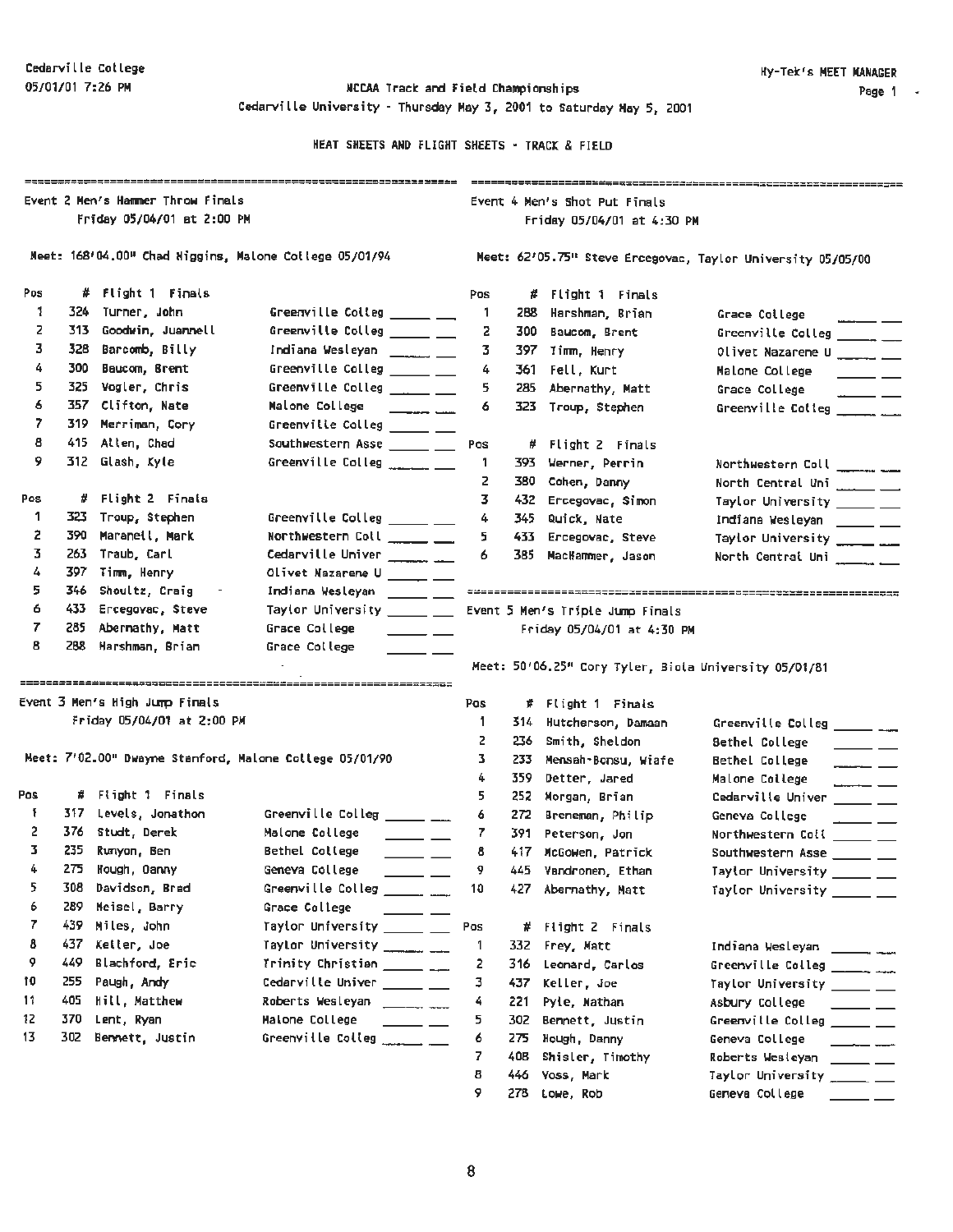05/01/01 7:26 **PM** NCCAA TracK and Field Chanpionships Cedarville University - Thursday May 3, 2001 to Saturday May 5, 2001

|                |       |                                                                      | HEAT SHEETS AND FLIGHT SHEETS - TRACK & FIELD            |              |                                                                 |                                                                     |                                                                |  |  |  |  |
|----------------|-------|----------------------------------------------------------------------|----------------------------------------------------------|--------------|-----------------------------------------------------------------|---------------------------------------------------------------------|----------------------------------------------------------------|--|--|--|--|
|                |       | Event 6 Men's 10,000 Meter Run Finals<br>Friday 05/04/01 at 5:45 PM  |                                                          |              | Event 8 Men's Long Jump Finals<br>Saturday 05/05/01 at 11:00 AM |                                                                     |                                                                |  |  |  |  |
|                |       |                                                                      | Meet: 30:11.47 Daniel Kibungei, Malone College 05/01/99  |              | Meet: 23'10.50" Brad Lamb, Anderson University 05/01/90         |                                                                     |                                                                |  |  |  |  |
| Pos            |       | # Final                                                              |                                                          | Pos          |                                                                 | # Flight 1 Finals                                                   |                                                                |  |  |  |  |
| 1              |       | 243 Fox, Jody                                                        | Cedarville Univer ______ __                              | 1            | 236                                                             | Smith, Sheldon                                                      | Bethel College                                                 |  |  |  |  |
| 2              |       | 270 Smetka, Mike                                                     | Concordia College ________ ____                          | 2            | 302 -                                                           | Bennett, Justin                                                     | Greenville Colleg _____ __                                     |  |  |  |  |
| 3              |       | 246 Hayes, Andy                                                      | Cedarville Univer _______ ___                            | 3.           |                                                                 | 326 Watts, Toye                                                     | Greenville Colleg _____ __                                     |  |  |  |  |
| 4              |       | 342 Miller, Jason                                                    | Indiana Wesleyan _______ ___                             | 4            |                                                                 | 367 Hunter, Mark                                                    | Malone College<br>$\overline{\phantom{a}}$                     |  |  |  |  |
| 5              |       | 245 Gray, Jason                                                      | Cedarville Univer ______ __                              | 5            | 250                                                             | Marsh, Mike                                                         | Cedarville Univer ______ __                                    |  |  |  |  |
| 6              |       | 452 Stoll, Justin                                                    | York College<br>$ -$                                     | 6            | 375                                                             | Steward, Tony                                                       | Matone College<br>$- - -$                                      |  |  |  |  |
| $\overline{r}$ |       | 413 Cox, Aaron                                                       | Rochester College _____ __                               | 7            | 391 -                                                           | Peterson, Jon                                                       | Northwestern Coll ______ ___                                   |  |  |  |  |
| 8              | 409 - | Smith, Jeremy                                                        | Roberts Wesleyan ______ __                               | 8            |                                                                 | 281 Steigerwald, Dale                                               | Geneva College<br>$-$                                          |  |  |  |  |
| 9              | 220   | Overholt, Dave                                                       | Asbury College<br>$\overline{\phantom{a}}$               | 9            |                                                                 | 439 Miles, John                                                     | Taylor University _____ __                                     |  |  |  |  |
| 10             |       | 303 Boele, Jeff                                                      | Greenville Colleg _______ ___                            |              |                                                                 |                                                                     |                                                                |  |  |  |  |
| 11             |       | 257 Reyes, Sergio                                                    | Cedarville Univer ________ .___                          | Pos          |                                                                 | # Flight 2 Finals                                                   |                                                                |  |  |  |  |
| 12             |       | 435 Hoeflinger, Tim                                                  | Taylor University $\frac{1}{1-\epsilon}$                 | $\mathbf{1}$ | 294                                                             | Schaadt, Michael                                                    | Grace College                                                  |  |  |  |  |
| 13             | 225   | Davidhizer, Mark                                                     | Bethel College                                           | 2            |                                                                 | 221 Pyle, Nathan                                                    | Asbury College                                                 |  |  |  |  |
| 14             |       | 343 Moyer, Dan                                                       | Indiana Wesleyan<br>$\frac{1}{2}$ and $\frac{1}{2}$      | 3.           |                                                                 | 408 Shisler, Timothy                                                | Roberts Wesleyan                                               |  |  |  |  |
| 15             |       | 296 Sprankle, Tim                                                    | Grace College                                            | 4            |                                                                 | 437 Keller, Joe                                                     | Taylor University ______ __                                    |  |  |  |  |
| 16             | 441   | Reimer, Luke                                                         | Taylor University ______ ___                             | 5            |                                                                 | 247 Huffman, Micah                                                  | Cedarville Univer _____ __                                     |  |  |  |  |
| 17             |       | 337 Larson, David                                                    | Indiana Wesleyan<br>$\frac{1}{2}$                        | 6            |                                                                 | 347 Torres, Sam                                                     | Indiana Wesleyan ___________                                   |  |  |  |  |
| 18             |       | 369 Kibungei, Daniel                                                 | Maione College<br>$\overline{\phantom{iiiiiiiiiiiiiii}}$ | 7            | 316                                                             | Leonard, Carlos                                                     | Greenville Colleg $\frac{1}{\sqrt{2}}$                         |  |  |  |  |
| 19             |       | 371 Leonard, Dave                                                    | Malone College                                           | 8            |                                                                 | 289 Meisel, Barry                                                   | Grace College                                                  |  |  |  |  |
|                |       | Event 7 Men's 4x800 Meter Relay Finals<br>Friday 05/04/01 at 6:45 PM |                                                          |              |                                                                 | Event 9 Men's Javelin Throw Finals<br>Saturday 05/05/01 at 11:00 AM |                                                                |  |  |  |  |
|                |       | Meet: 7:41.96 Taylor University 05/05/00                             |                                                          |              |                                                                 |                                                                     | Meet: 216'01.00" Rick Cleveland, Spring Arbor College 05/01/86 |  |  |  |  |
| Pos            |       | $#$ Final                                                            |                                                          | Pos          |                                                                 | # Flight 1 Finals                                                   |                                                                |  |  |  |  |
| 1              |       | Geneva College                                                       |                                                          | 1.           |                                                                 | 222 Constable, Jason                                                | Bethel College                                                 |  |  |  |  |
| 2.             |       | Taylor University                                                    |                                                          | 2            |                                                                 | 359 Detter, Jared                                                   | Maione College<br>______                                       |  |  |  |  |
| 3              |       | Cedarville University                                                |                                                          | 3.           |                                                                 | 437 Keller, Joe                                                     | Taylor University _____ __                                     |  |  |  |  |
| 4              |       | Indiana Wesleyan Univ.                                               |                                                          | 4            | 372                                                             | Renner, Blake                                                       | Maione College                                                 |  |  |  |  |
| 5              |       | Grace College                                                        |                                                          | 5            |                                                                 | 288 Harshman, Brian                                                 | Grace College                                                  |  |  |  |  |
| 6              |       | Greenville College                                                   | $ -$<br>- - -                                            | 6            |                                                                 | 351 Zoeller, Dan                                                    | Indiana Wesleyan                                               |  |  |  |  |
|                |       |                                                                      |                                                          |              |                                                                 |                                                                     |                                                                |  |  |  |  |

6 Greenville College 7 Roberts Wesleyan Univ.

- 8 **Horth Central University**
- 9 Malone College

| 1              | 222   | Constable, Jason      | Bethel College                                                                                                                                                                                                                                                                                                                                                                                                                                                      |
|----------------|-------|-----------------------|---------------------------------------------------------------------------------------------------------------------------------------------------------------------------------------------------------------------------------------------------------------------------------------------------------------------------------------------------------------------------------------------------------------------------------------------------------------------|
| 2              | 359   | Detter, Jared         | Maione College                                                                                                                                                                                                                                                                                                                                                                                                                                                      |
| 3              | 437 - | Keller, Joe           | Taylor Univeraity<br><u> 1999 - Andrea State</u>                                                                                                                                                                                                                                                                                                                                                                                                                    |
| 4              | 372   | Renner, Blake         | Maione College<br>$\overline{\phantom{a}}$ and $\overline{\phantom{a}}$                                                                                                                                                                                                                                                                                                                                                                                             |
| 5              | 288   | Harshman, Brian       | Grace College                                                                                                                                                                                                                                                                                                                                                                                                                                                       |
| 6              | 351   | Zoeller, Dan          | Indiana Wesleyan                                                                                                                                                                                                                                                                                                                                                                                                                                                    |
| 7              | 259.  | Ruth, Kent            | Cedarville Univer                                                                                                                                                                                                                                                                                                                                                                                                                                                   |
| 8              | 262   | Stephens, Wesley      | Cedarville Univer<br>$\frac{1}{2} \left( \frac{1}{2} \right) \frac{1}{2} \left( \frac{1}{2} \right) \frac{1}{2} \left( \frac{1}{2} \right) \frac{1}{2} \left( \frac{1}{2} \right) \frac{1}{2} \left( \frac{1}{2} \right) \frac{1}{2} \left( \frac{1}{2} \right) \frac{1}{2} \left( \frac{1}{2} \right) \frac{1}{2} \left( \frac{1}{2} \right) \frac{1}{2} \left( \frac{1}{2} \right) \frac{1}{2} \left( \frac{1}{2} \right) \frac{1}{2} \left( \frac{1}{2} \right)$ |
| 9              | 367.  | Hunter, Mark          | Malone College                                                                                                                                                                                                                                                                                                                                                                                                                                                      |
|                |       |                       |                                                                                                                                                                                                                                                                                                                                                                                                                                                                     |
| Pos            | #     | Flight 2 Finals       |                                                                                                                                                                                                                                                                                                                                                                                                                                                                     |
| 1              | 227   | Fishser, Brad         | Bethel College                                                                                                                                                                                                                                                                                                                                                                                                                                                      |
| $\overline{c}$ | 375.  | Steward, Tony         | Malone College                                                                                                                                                                                                                                                                                                                                                                                                                                                      |
| 3              | 385   | MacHammer, Jason      | North Central Uni<br>$\frac{1}{2}$                                                                                                                                                                                                                                                                                                                                                                                                                                  |
| 4              | 306   | Brewer, Michael       | Greenville Colleg ______ __                                                                                                                                                                                                                                                                                                                                                                                                                                         |
| 5              | 240   | Bollenbacher, Brittai | Cedarville Univer _____ __                                                                                                                                                                                                                                                                                                                                                                                                                                          |
| 6              | 391   | Peterson, Jon         | Northwestern Coll _____ __                                                                                                                                                                                                                                                                                                                                                                                                                                          |
| 7              | 424.  | Ross, Luke            | Spring Arbor Coll _____ __                                                                                                                                                                                                                                                                                                                                                                                                                                          |
| 8              | 286   | Chavez, Mike          | Grace College                                                                                                                                                                                                                                                                                                                                                                                                                                                       |
| 9              |       |                       |                                                                                                                                                                                                                                                                                                                                                                                                                                                                     |

 $\overline{\phantom{a}}$  and  $\overline{\phantom{a}}$  and  $\overline{\phantom{a}}$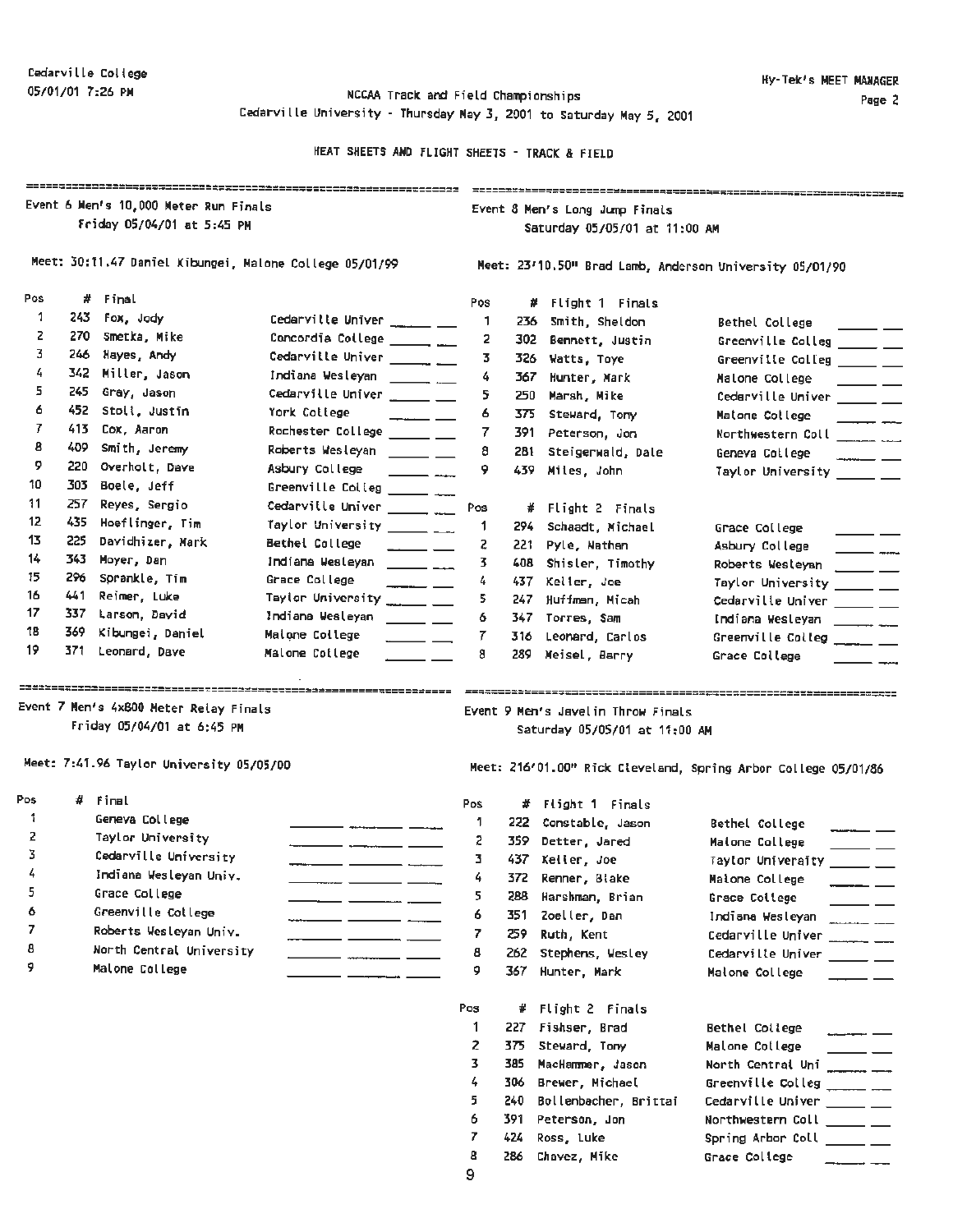Cedarville University• Thursday **May 3,** 2001 to Saturday **Mey 5,** 2001

|     |       |                                                   |                                                                                                                                                                                                                                                                                                                    |      |                               |                                                | ------------------------------------              |  |
|-----|-------|---------------------------------------------------|--------------------------------------------------------------------------------------------------------------------------------------------------------------------------------------------------------------------------------------------------------------------------------------------------------------------|------|-------------------------------|------------------------------------------------|---------------------------------------------------|--|
|     |       | Event 10 Men's Pole Vault Finals                  |                                                                                                                                                                                                                                                                                                                    |      |                               | Event 12 Men's 5,000 Meter Race Walk Finals    |                                                   |  |
|     |       | Saturday 05/05/01 at 11:00 AM                     |                                                                                                                                                                                                                                                                                                                    |      | Saturday 05/05/01 at 11:00 AM |                                                |                                                   |  |
|     |       |                                                   |                                                                                                                                                                                                                                                                                                                    |      |                               |                                                |                                                   |  |
|     |       | Keet: 17'05.00" Tim Mack, Malone College 05/01/93 |                                                                                                                                                                                                                                                                                                                    | Pos  |                               | # Final                                        |                                                   |  |
|     |       |                                                   |                                                                                                                                                                                                                                                                                                                    | 1.   |                               | 434 Finley, Spencer                            | Taylor University _______                         |  |
| Pos |       | # Flight 1 Finals                                 |                                                                                                                                                                                                                                                                                                                    | 2    |                               | 436 Jeffrey, Ben                               | Taylor University ______ __                       |  |
| 1   | 223   | Cook, Brad                                        | Bethel College<br>$\overline{\phantom{0}}$                                                                                                                                                                                                                                                                         |      |                               |                                                |                                                   |  |
| z   | 232.  | Langlois, Kevin                                   | <b>Bethel College</b>                                                                                                                                                                                                                                                                                              |      |                               |                                                |                                                   |  |
| 3   | 331   | Ewer, Jason                                       | Indiana Westeyan<br><u> 2002 - 20</u>                                                                                                                                                                                                                                                                              |      |                               | Event 13 Hen's 4x100 Meter Relay Preliminaries |                                                   |  |
| 4   | 366   | Hileman, Travis                                   | Malone College<br>$\overline{\phantom{a}}$                                                                                                                                                                                                                                                                         |      |                               |                                                | 9 Advance: Top 1 Each Heat Plus Next 7 Best Times |  |
| 5   | 224   | Cunningham, Matt                                  | Bethel College<br>$\overline{\phantom{a}}$                                                                                                                                                                                                                                                                         |      |                               | Friday 05/04/01 at 1:40 PM                     |                                                   |  |
| 6   | 242   | Evenson, Sen                                      | Cedarville Univer<br>$\overline{\phantom{a}}$                                                                                                                                                                                                                                                                      |      |                               |                                                |                                                   |  |
| 7   | 360   | Downey, Dave                                      | Malone College<br>$\overline{\phantom{a}}$                                                                                                                                                                                                                                                                         |      |                               | Meet: 41.83 Anderson University 05/01/93       |                                                   |  |
| 8   | 330   | Chamberlain, David                                | Indiana Westeyan                                                                                                                                                                                                                                                                                                   |      |                               |                                                |                                                   |  |
| 9   | 338   | Luidhardt, Gene                                   | Indiana Wesleyan                                                                                                                                                                                                                                                                                                   | Lane |                               | # Heat 1 Preliminaries                         |                                                   |  |
| 10  | 421   | Green, Mate                                       | Spring Arbor Coll<br>السامسية                                                                                                                                                                                                                                                                                      | 1    |                               |                                                |                                                   |  |
| 11  | 395.  | Ogborn, Charles                                   | Olivet Nazarene U ______ __                                                                                                                                                                                                                                                                                        | 2    |                               |                                                |                                                   |  |
| 12  | 362.  | Finney, Brian                                     | Malone College<br>$\overline{\phantom{a}}$                                                                                                                                                                                                                                                                         | з    |                               | Cedarville University                          |                                                   |  |
| 13  | 403   | Gioulis, Andrew                                   | Roberts Wesleyan                                                                                                                                                                                                                                                                                                   | 4    |                               | Greenville College                             |                                                   |  |
| 14  | 315   | Johns, Nate                                       | Greenville Colleg _______ ___                                                                                                                                                                                                                                                                                      | 5    |                               | Roberts Wesleyan Univ.                         |                                                   |  |
| 15  | 378   | Troyer, Randy                                     | Malone College<br>$\overline{\phantom{a}}$ $\overline{\phantom{a}}$                                                                                                                                                                                                                                                | 6    |                               | North Central University                       |                                                   |  |
| 16  | 424   | Ross, Luke                                        | Spring Arbor Coll _____ __                                                                                                                                                                                                                                                                                         | 7    |                               | Grace College                                  |                                                   |  |
| 17  | 354.  | Barber, Ryan                                      | Malone College<br>$\overline{\phantom{a}}$                                                                                                                                                                                                                                                                         |      |                               |                                                |                                                   |  |
| 18  | 261   | Soules, Matt                                      | Cedarville Univer _____ __                                                                                                                                                                                                                                                                                         | Lane | #                             | Heat 2 Preliminaries                           |                                                   |  |
| 19  | 237   | Troyer, Dallan                                    | <b>Bethel College</b><br>$\overline{\phantom{a}}$ $\overline{\phantom{a}}$                                                                                                                                                                                                                                         | 1    |                               |                                                |                                                   |  |
| 20  | 349.  | Woods, Brandon                                    | Indiana Wesleyan                                                                                                                                                                                                                                                                                                   | z    |                               | Bethel College                                 |                                                   |  |
|     |       |                                                   |                                                                                                                                                                                                                                                                                                                    | 3    |                               | Taylor University                              |                                                   |  |
|     |       |                                                   |                                                                                                                                                                                                                                                                                                                    | 4    |                               | Southwestern Assemblies                        |                                                   |  |
|     |       | Event 11 Men's Discus Throw Finals                |                                                                                                                                                                                                                                                                                                                    | 5.   |                               | Indiana Wesleyan Univ.                         |                                                   |  |
|     |       | Saturday 05/05/01 at 1:15 PM                      |                                                                                                                                                                                                                                                                                                                    | 6    |                               | Geneva College                                 | _ ___<br>- - -                                    |  |
|     |       |                                                   |                                                                                                                                                                                                                                                                                                                    | 7    |                               | Malone College                                 |                                                   |  |
|     |       |                                                   | Meet: 173'08.00" Steve Ercegovac, Taylor University 05/06/00                                                                                                                                                                                                                                                       |      |                               |                                                |                                                   |  |
| Pos |       | # Flight 1 Finals                                 |                                                                                                                                                                                                                                                                                                                    |      |                               |                                                |                                                   |  |
| 1   |       | 372 Renner, Blake                                 | Malone College                                                                                                                                                                                                                                                                                                     |      |                               |                                                |                                                   |  |
| 2   |       | 323 Troup, Stephen                                | Greenville Colleg                                                                                                                                                                                                                                                                                                  |      |                               |                                                |                                                   |  |
| 3   | 390   | Maranell, Mark                                    | Northwestern Coll _____ __                                                                                                                                                                                                                                                                                         |      |                               |                                                |                                                   |  |
| 4   | 288   | Harshman, Brian                                   | Grace College                                                                                                                                                                                                                                                                                                      |      |                               |                                                |                                                   |  |
| 5.  |       | 433 Ercegovac, Steve                              | Taylor University _______ ___                                                                                                                                                                                                                                                                                      |      |                               |                                                |                                                   |  |
| 6   |       | 432 Ercegovac, Simon                              | Taylor University ______ __                                                                                                                                                                                                                                                                                        |      |                               |                                                |                                                   |  |
| 7   | 438   | Kijanko, Josh                                     | Taylor University ______ __                                                                                                                                                                                                                                                                                        |      |                               |                                                |                                                   |  |
| 8   | 451 - | Nething, Joshua                                   | York College                                                                                                                                                                                                                                                                                                       |      |                               |                                                |                                                   |  |
| Pos |       |                                                   |                                                                                                                                                                                                                                                                                                                    |      |                               |                                                |                                                   |  |
|     |       | # Flight 2 Finals                                 |                                                                                                                                                                                                                                                                                                                    |      |                               |                                                |                                                   |  |
| 1   | 380   | Cohen, Danny                                      | North Central Uni _______                                                                                                                                                                                                                                                                                          |      |                               |                                                |                                                   |  |
| 2   | 393.  | Wenner, Perrin                                    | Northwestern Coll _______ ___                                                                                                                                                                                                                                                                                      |      |                               |                                                |                                                   |  |
| 3.  | 312   | Glash, Kyie                                       | Greenville Colleg _____ __                                                                                                                                                                                                                                                                                         |      |                               |                                                |                                                   |  |
| 4   | 340   | Mast, Tony                                        | Indiana Wesleyan _______ ___                                                                                                                                                                                                                                                                                       |      |                               |                                                |                                                   |  |
| 5   | 345   | Quick, Nate                                       | Indiana Wesleyan<br>$\frac{1}{1}$                                                                                                                                                                                                                                                                                  |      |                               |                                                |                                                   |  |
| 6   | 228   | Greenawalt, Brandon                               | Sethel College<br>______                                                                                                                                                                                                                                                                                           |      |                               |                                                |                                                   |  |
| 7   | 300   | Baucom, Brent                                     | Greenville Colleg<br>$\frac{1}{2}$ and $\frac{1}{2}$ and $\frac{1}{2}$ and $\frac{1}{2}$ and $\frac{1}{2}$ and $\frac{1}{2}$ and $\frac{1}{2}$ and $\frac{1}{2}$ and $\frac{1}{2}$ and $\frac{1}{2}$ and $\frac{1}{2}$ and $\frac{1}{2}$ and $\frac{1}{2}$ and $\frac{1}{2}$ and $\frac{1}{2}$ and $\frac{1}{2}$ a |      |                               |                                                |                                                   |  |
| 8   |       | 363 Ganley, Jon                                   | Malone College                                                                                                                                                                                                                                                                                                     |      |                               |                                                |                                                   |  |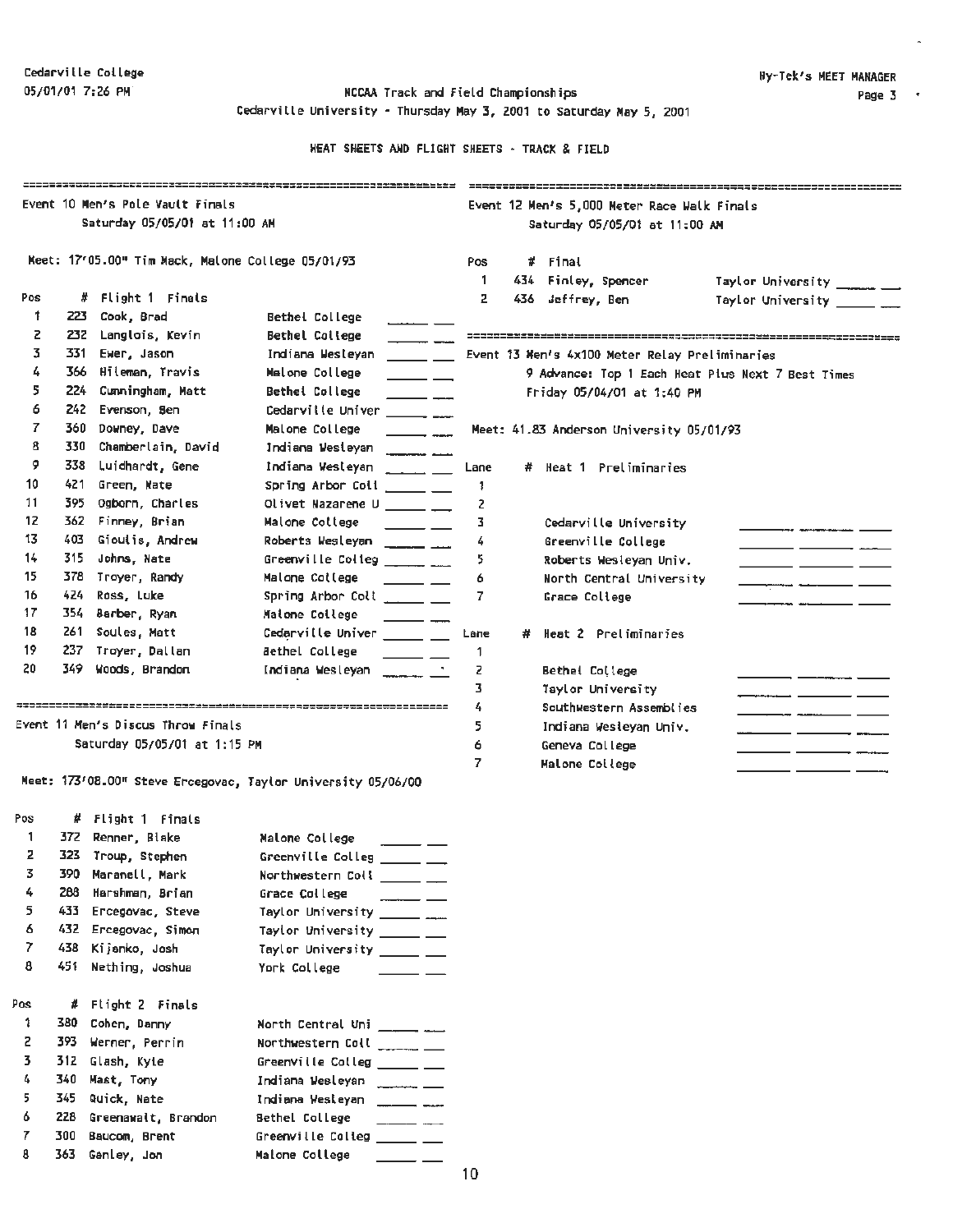$\epsilon$ 

05/01/01 7:26 PM **NCCAA Track and Field Championships** Cedarville University - Thursday May 3, 2001 to Saturday May 5, 2001

|     |       | Event 14 Men's 3,000 Meter Steeplechase Finals          |                                                                                                                                                                                                                                                                                                                                                                                                                                         |                      |       | Event 16 Men's 110 Meter High Hurdies Preliminaries       |                                                                                                                                                                                                                                                                                                                                                                                                                                         |
|-----|-------|---------------------------------------------------------|-----------------------------------------------------------------------------------------------------------------------------------------------------------------------------------------------------------------------------------------------------------------------------------------------------------------------------------------------------------------------------------------------------------------------------------------|----------------------|-------|-----------------------------------------------------------|-----------------------------------------------------------------------------------------------------------------------------------------------------------------------------------------------------------------------------------------------------------------------------------------------------------------------------------------------------------------------------------------------------------------------------------------|
|     |       | Saturday 05/05/01 at 12:10 PM                           |                                                                                                                                                                                                                                                                                                                                                                                                                                         |                      |       |                                                           | 9 Advance: Top 1 Each Heat Plus Next 7 Best Times                                                                                                                                                                                                                                                                                                                                                                                       |
|     |       |                                                         |                                                                                                                                                                                                                                                                                                                                                                                                                                         |                      |       | Friday 05/04/01 at 2:15 PM                                |                                                                                                                                                                                                                                                                                                                                                                                                                                         |
|     |       |                                                         | Meet: 9:14.45 Geoffrey Rono, Roberts Wesleyan College 05/01/94                                                                                                                                                                                                                                                                                                                                                                          |                      |       |                                                           |                                                                                                                                                                                                                                                                                                                                                                                                                                         |
|     |       |                                                         |                                                                                                                                                                                                                                                                                                                                                                                                                                         |                      |       | Meet: 13.88 Darren Youngstrom, Taylor University 05/06/00 |                                                                                                                                                                                                                                                                                                                                                                                                                                         |
| Pos |       | # Final                                                 |                                                                                                                                                                                                                                                                                                                                                                                                                                         |                      |       |                                                           |                                                                                                                                                                                                                                                                                                                                                                                                                                         |
| 1   | 249.  | Mark, Josh                                              | Cedarville Univer ______ ___                                                                                                                                                                                                                                                                                                                                                                                                            | Lane                 |       | # Heat 1 Preliminaries                                    | Wind Reading: _____                                                                                                                                                                                                                                                                                                                                                                                                                     |
| 2   | 442   | Rop, Gabriel                                            | Taylor University _____ __                                                                                                                                                                                                                                                                                                                                                                                                              | 1                    |       |                                                           |                                                                                                                                                                                                                                                                                                                                                                                                                                         |
| 3   |       | 443 Tabor, Jon                                          | Taylor University ______ __                                                                                                                                                                                                                                                                                                                                                                                                             | 2                    | 277.  | Kuch, Nate                                                | Geneva College<br>$\overline{\phantom{a}}$ $\overline{\phantom{a}}$                                                                                                                                                                                                                                                                                                                                                                     |
| 4   | 344.  | Nicholson, Sid                                          | Indiana Westeyan _______ ___                                                                                                                                                                                                                                                                                                                                                                                                            | 3.                   |       | 446 Voss, Mark                                            | Taylor University ______ ___                                                                                                                                                                                                                                                                                                                                                                                                            |
| 5   | 373.  | Rotich, Mark                                            | Maione College<br>$ -$                                                                                                                                                                                                                                                                                                                                                                                                                  | 4                    | 232   | Langlois, Kevin                                           | Bethel College<br>$\frac{1}{1-\frac{1}{1-\frac{1}{1-\frac{1}{1-\frac{1}{1-\frac{1}{1-\frac{1}{1-\frac{1}{1-\frac{1}{1-\frac{1}{1-\frac{1}{1-\frac{1}{1-\frac{1}{1-\frac{1}{1-\frac{1}{1-\frac{1}{1-\frac{1}{1-\frac{1}{1-\frac{1}{1-\frac{1}{1-\frac{1}{1-\frac{1}{1-\frac{1}{1-\frac{1}{1-\frac{1}{1-\frac{1}{1-\frac{1}{1-\frac{1}{1-\frac{1}{1-\frac{1}{1-\frac{1}{1-\frac{1}{1-\frac{1}{1-\frac{1}{1-\frac{1}{1-\frac{1}{1-\frac{1$ |
| 6   | 226   | Dewey, Brian                                            | Bethel College<br>$\overline{\phantom{a}}$ and $\overline{\phantom{a}}$                                                                                                                                                                                                                                                                                                                                                                 | 5                    | 355.  | Baron, Jason                                              | Malone College<br>$\frac{1}{1}$                                                                                                                                                                                                                                                                                                                                                                                                         |
| 7   |       | 410 Watkins, Isaac                                      | Roberts Westeyan ______ ___                                                                                                                                                                                                                                                                                                                                                                                                             | 6                    | 362.  | Finney, Brian                                             | Malone College<br>$\overline{\phantom{a}}$                                                                                                                                                                                                                                                                                                                                                                                              |
| 8   |       | 398 Arnold, Jeff                                        | Roberts Wesleyan<br>$\overline{\phantom{a}}$                                                                                                                                                                                                                                                                                                                                                                                            | 7                    |       | 282 Tabon, Caleb                                          | Geneva College<br>$\overline{\phantom{0}}$                                                                                                                                                                                                                                                                                                                                                                                              |
| 9   | 244   | Gerber, Justin                                          | Cedarville Univer ______ ___                                                                                                                                                                                                                                                                                                                                                                                                            | 8                    |       |                                                           |                                                                                                                                                                                                                                                                                                                                                                                                                                         |
| 10  |       | 256 Plaatje, Dan                                        | Cedarville Univer ______ ___                                                                                                                                                                                                                                                                                                                                                                                                            |                      |       |                                                           |                                                                                                                                                                                                                                                                                                                                                                                                                                         |
| 11. |       | 399 Augrom, Peter                                       | Roberts Wesleyan<br>$\overline{\phantom{iiiiiiiiii}}$                                                                                                                                                                                                                                                                                                                                                                                   | Lane                 |       | # Heat 2 Preliminaries                                    | Wind Reading: _____                                                                                                                                                                                                                                                                                                                                                                                                                     |
| 12  | 333.  | Harris, Nathan                                          | Indiana Wesleyan<br>$\overline{\phantom{a}}$                                                                                                                                                                                                                                                                                                                                                                                            | 1                    |       |                                                           |                                                                                                                                                                                                                                                                                                                                                                                                                                         |
| 13  | 400.  | Cheruiyot, Felix                                        | Roberts Wesleyan<br>$\frac{1}{1}$                                                                                                                                                                                                                                                                                                                                                                                                       | 2                    | 335.  | Hounshell, Alan                                           | Indiana Wesleyan _____ __                                                                                                                                                                                                                                                                                                                                                                                                               |
| 14  |       | 353 Bail, Nate                                          | Malone College<br>$\overline{\phantom{a}}$                                                                                                                                                                                                                                                                                                                                                                                              | 3                    | 255   | Paugh, Andy                                               | Cedarville Univer _____ __                                                                                                                                                                                                                                                                                                                                                                                                              |
| 15  |       | 271 Bail, Justin                                        | Geneva College<br>$\frac{1}{1-\frac{1}{1-\frac{1}{1-\frac{1}{1-\frac{1}{1-\frac{1}{1-\frac{1}{1-\frac{1}{1-\frac{1}{1-\frac{1}{1-\frac{1}{1-\frac{1}{1-\frac{1}{1-\frac{1}{1-\frac{1}{1-\frac{1}{1-\frac{1}{1-\frac{1}{1-\frac{1}{1-\frac{1}{1-\frac{1}{1-\frac{1}{1-\frac{1}{1-\frac{1}{1-\frac{1}{1-\frac{1}{1-\frac{1}{1-\frac{1}{1-\frac{1}{1-\frac{1}{1-\frac{1}{1-\frac{1}{1-\frac{1}{1-\frac{1}{1-\frac{1}{1-\frac{1}{1-\frac{1$ | 4                    | 320.  | Niemuth, Mark                                             | Greenville Colleg _____ __                                                                                                                                                                                                                                                                                                                                                                                                              |
| 16  |       | 435 Noeflinger, Tim                                     | Taylor University ______ __                                                                                                                                                                                                                                                                                                                                                                                                             | 5.                   | 445   | Vandronen, Ethan                                          | Taylor University _____ __                                                                                                                                                                                                                                                                                                                                                                                                              |
| 17  | 448 - | Watson, John                                            | Taylor University ______ ___                                                                                                                                                                                                                                                                                                                                                                                                            | 6                    | 238   | Wheeler, Ben                                              | Bethel College<br><u>____</u> __                                                                                                                                                                                                                                                                                                                                                                                                        |
|     |       |                                                         |                                                                                                                                                                                                                                                                                                                                                                                                                                         | 7                    | 233   | Mensah-Bonsu, Wiafe                                       | Bethel College                                                                                                                                                                                                                                                                                                                                                                                                                          |
|     |       |                                                         |                                                                                                                                                                                                                                                                                                                                                                                                                                         | 8                    | 318   | Lueken, Paul                                              | Greenville Colleg _____ __                                                                                                                                                                                                                                                                                                                                                                                                              |
|     |       | Event 15 Men's 1,500 Meter Run Finals .                 |                                                                                                                                                                                                                                                                                                                                                                                                                                         |                      |       |                                                           |                                                                                                                                                                                                                                                                                                                                                                                                                                         |
|     |       | Saturday 05/05/01 at 12:40 PM                           |                                                                                                                                                                                                                                                                                                                                                                                                                                         |                      |       |                                                           |                                                                                                                                                                                                                                                                                                                                                                                                                                         |
|     |       | Meet: 3:46.61 James Njoroge, Taylor University 05/01/96 |                                                                                                                                                                                                                                                                                                                                                                                                                                         |                      |       | Event 17 Men's 400 Meter Dash Preliminaries               |                                                                                                                                                                                                                                                                                                                                                                                                                                         |
|     |       |                                                         |                                                                                                                                                                                                                                                                                                                                                                                                                                         |                      |       | 9 Advance: Top 1 Each Heat Plus Next 6 Best Times         |                                                                                                                                                                                                                                                                                                                                                                                                                                         |
| Pos | #.    | Final                                                   |                                                                                                                                                                                                                                                                                                                                                                                                                                         |                      |       | Friday 05/04/01 at 2:40 PM                                |                                                                                                                                                                                                                                                                                                                                                                                                                                         |
| 1   | 430.  | Burgess, Andrew                                         | Taylor University _____ __ Meet: 47.78 Peter Scott, Kings 05/01/87                                                                                                                                                                                                                                                                                                                                                                      |                      |       |                                                           |                                                                                                                                                                                                                                                                                                                                                                                                                                         |
| 2   | 311   | Garnett, Antwan                                         | Greenville Colleg ______ __                                                                                                                                                                                                                                                                                                                                                                                                             |                      |       |                                                           |                                                                                                                                                                                                                                                                                                                                                                                                                                         |
| 3.  | 322   | Snider, Justin                                          | Greenville Colleg ______ ___                                                                                                                                                                                                                                                                                                                                                                                                            |                      |       |                                                           |                                                                                                                                                                                                                                                                                                                                                                                                                                         |
| 4   | 450.  | Visser, Bart                                            | Trinity Christian ______ ___                                                                                                                                                                                                                                                                                                                                                                                                            | Lane                 |       | # Heat 1 Pretiminaries                                    |                                                                                                                                                                                                                                                                                                                                                                                                                                         |
| 5.  | 297   | Stoffel, Jerid                                          | Grace College                                                                                                                                                                                                                                                                                                                                                                                                                           | -1<br>$\overline{z}$ |       |                                                           |                                                                                                                                                                                                                                                                                                                                                                                                                                         |
| 6   | 448   | Watson, John                                            | Taylor University ______ ___                                                                                                                                                                                                                                                                                                                                                                                                            | 3                    | 258   | 299 Sarker, Andrew                                        | Greenville Colleg                                                                                                                                                                                                                                                                                                                                                                                                                       |
| 7   | 229   | Howard, Greg                                            | Bethel College                                                                                                                                                                                                                                                                                                                                                                                                                          | 4                    | 283   | Reynolds, Cliff<br>Thompson, Chris                        | Cedarville Univer _____ __                                                                                                                                                                                                                                                                                                                                                                                                              |
| 8   | 404   | Hall, Jamie                                             | $\overline{\phantom{a}}$<br>Roberts Wesleyan<br>$\overline{\phantom{a}}$                                                                                                                                                                                                                                                                                                                                                                | 5                    | 230.  | Jackson, Thomas                                           | Geneva College<br>$\overline{\phantom{a}}$                                                                                                                                                                                                                                                                                                                                                                                              |
| 9   | 290   | Njenga, Daniel                                          | Grace College<br>$\overline{\phantom{a}}$                                                                                                                                                                                                                                                                                                                                                                                               | 6                    | 295.  | Simmons, Dennis                                           | Bethel College                                                                                                                                                                                                                                                                                                                                                                                                                          |
| 10  | 310   | Franckey, Dustin                                        | Greenville Colleg                                                                                                                                                                                                                                                                                                                                                                                                                       | 7                    | 428 - | Aronson, Scott                                            | Grace College<br>Taylor University _____ __                                                                                                                                                                                                                                                                                                                                                                                             |
| 11  | 279   | Miller, Seth                                            | Geneva College<br>المستناسبات                                                                                                                                                                                                                                                                                                                                                                                                           | 8                    |       |                                                           |                                                                                                                                                                                                                                                                                                                                                                                                                                         |
| 12  | 444   | Vanderwalker, Josh                                      | Taylor University ______ ___                                                                                                                                                                                                                                                                                                                                                                                                            |                      |       |                                                           |                                                                                                                                                                                                                                                                                                                                                                                                                                         |
| 13  | 257   | Reyes, Sergio                                           | Cedarville Univer _____ __                                                                                                                                                                                                                                                                                                                                                                                                              | Lane                 |       | # Heat 2 Preliminaries                                    |                                                                                                                                                                                                                                                                                                                                                                                                                                         |
| 14  | 265   | Whitaker, Justin                                        | Cedarville Univer _____ __                                                                                                                                                                                                                                                                                                                                                                                                              | 1                    |       |                                                           |                                                                                                                                                                                                                                                                                                                                                                                                                                         |
| 15  | 334   | Horner, Kyle                                            | Indiana Westeyan ______ __                                                                                                                                                                                                                                                                                                                                                                                                              | 2                    |       | 294 Schaadt, Michael                                      | Grace College                                                                                                                                                                                                                                                                                                                                                                                                                           |
| 16  | 414   | Ruohomaki, Caden                                        | Rochester College ______ __                                                                                                                                                                                                                                                                                                                                                                                                             | 3                    |       | 381 Cornett, Brian                                        | North Central Uni _____ __                                                                                                                                                                                                                                                                                                                                                                                                              |
|     |       |                                                         |                                                                                                                                                                                                                                                                                                                                                                                                                                         | 4                    |       | 447 Wachtmann, John                                       | Taylor University ______ __                                                                                                                                                                                                                                                                                                                                                                                                             |
|     |       |                                                         |                                                                                                                                                                                                                                                                                                                                                                                                                                         | 5                    |       | 437 Keller, Joe                                           | Taylor University _____ __                                                                                                                                                                                                                                                                                                                                                                                                              |
|     |       |                                                         |                                                                                                                                                                                                                                                                                                                                                                                                                                         | 6                    | 231   | Kibe, Daniel                                              | Bethel College<br>$\frac{1}{1-\frac{1}{1-\frac{1}{1-\frac{1}{1-\frac{1}{1-\frac{1}{1-\frac{1}{1-\frac{1}{1-\frac{1}{1-\frac{1}{1-\frac{1}{1-\frac{1}{1-\frac{1}{1-\frac{1}{1-\frac{1}{1-\frac{1}{1-\frac{1}{1-\frac{1}{1-\frac{1}{1-\frac{1}{1-\frac{1}{1-\frac{1}{1-\frac{1}{1-\frac{1}{1-\frac{1}{1-\frac{1}{1-\frac{1}{1-\frac{1}{1-\frac{1}{1-\frac{1}{1-\frac{1}{1-\frac{1}{1-\frac{1}{1-\frac{1}{1-\frac{1}{1-\frac{1}{1-\frac{1$ |
|     |       |                                                         |                                                                                                                                                                                                                                                                                                                                                                                                                                         | 7                    |       | 350 Yeakley, Steve                                        | Indiana Wesleyan<br>$\frac{1}{2}$ and $\frac{1}{2}$ and $\frac{1}{2}$ and $\frac{1}{2}$ and $\frac{1}{2}$ and $\frac{1}{2}$ and $\frac{1}{2}$ and $\frac{1}{2}$ and $\frac{1}{2}$ and $\frac{1}{2}$ and $\frac{1}{2}$ and $\frac{1}{2}$ and $\frac{1}{2}$ and $\frac{1}{2}$ and $\frac{1}{2}$ and $\frac{1}{2}$ a                                                                                                                       |
|     |       |                                                         |                                                                                                                                                                                                                                                                                                                                                                                                                                         | 8                    | 287   | Gerhart, Brett                                            | Grace College                                                                                                                                                                                                                                                                                                                                                                                                                           |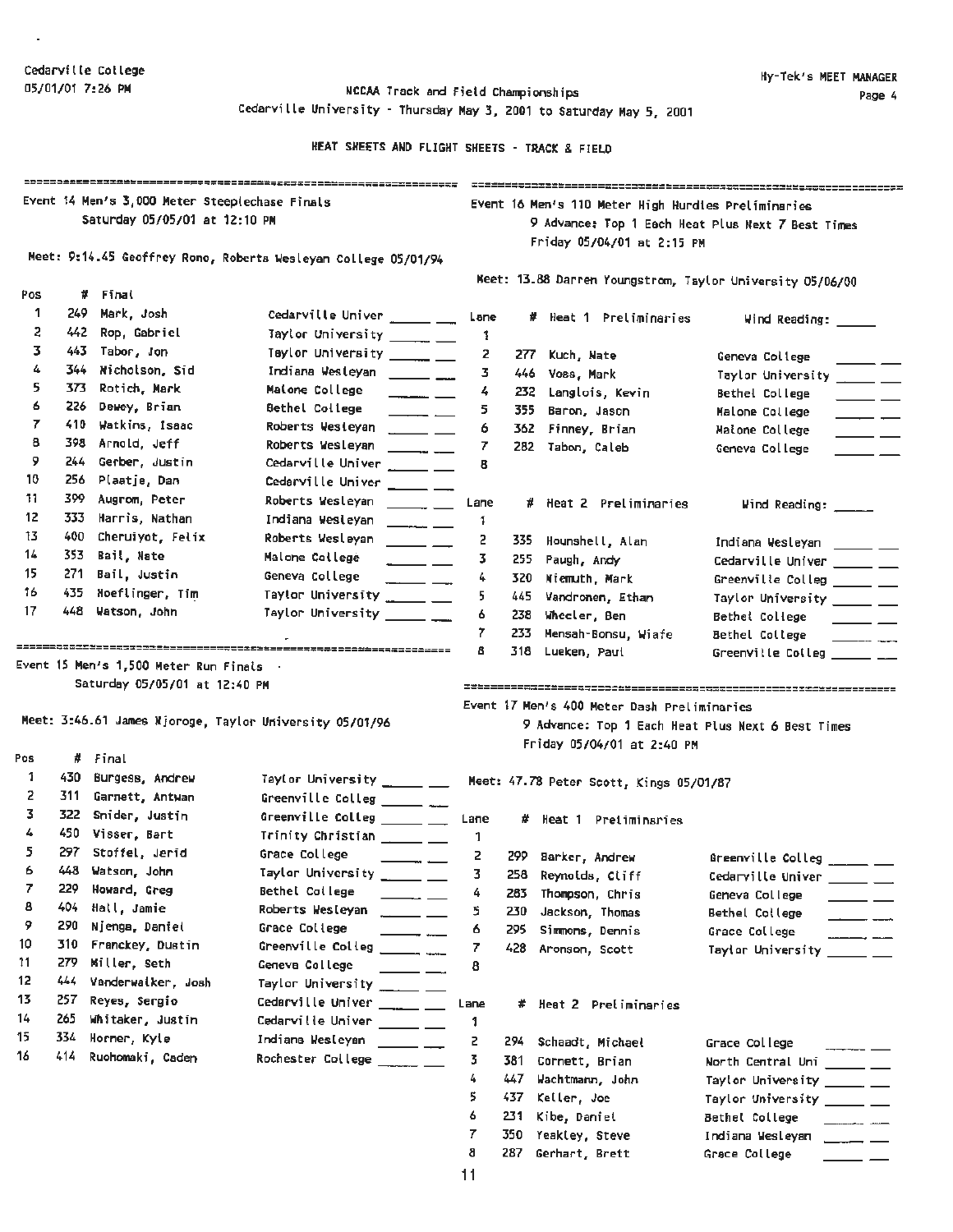$\bar{z}$ 

05/01/01 7:26 PM **NCCAA Track and Field Championships** Cedarville University• Thursday May 3, 2001 to Saturday May 5, 2001

|      |       | Event 17 Men's 400 Meter Dash (Continued)         |                                                                                                                                                                                                                                                                                                                 |      |      | Event 19 Men's 800 Meter Dash Preliminaries        | 9 Advance: Top 1 Each Heat Plus Next 6 Best Times                                                                                                                                                                                                                                                                                                                                                                                        |
|------|-------|---------------------------------------------------|-----------------------------------------------------------------------------------------------------------------------------------------------------------------------------------------------------------------------------------------------------------------------------------------------------------------|------|------|----------------------------------------------------|------------------------------------------------------------------------------------------------------------------------------------------------------------------------------------------------------------------------------------------------------------------------------------------------------------------------------------------------------------------------------------------------------------------------------------------|
| Lane |       | # Heat 3 Preliminaries                            |                                                                                                                                                                                                                                                                                                                 |      |      | Friday 05/04/01 at 3:20 PM                         |                                                                                                                                                                                                                                                                                                                                                                                                                                          |
| 1.   |       |                                                   |                                                                                                                                                                                                                                                                                                                 |      |      |                                                    |                                                                                                                                                                                                                                                                                                                                                                                                                                          |
| 2    | 304   | Bowlin, Aaron                                     | Greenville Colleg _______ ___                                                                                                                                                                                                                                                                                   |      |      |                                                    | Meet: 1:49.54 James Njoroge, Taylor University 05/01/95                                                                                                                                                                                                                                                                                                                                                                                  |
| 3    | 423.  | Mainka, Ben                                       | Spring Arbor Coll _______ ___                                                                                                                                                                                                                                                                                   |      |      |                                                    |                                                                                                                                                                                                                                                                                                                                                                                                                                          |
| 4    | 358.  | Copeland, Aaron                                   | Malone College<br><u>and the state</u>                                                                                                                                                                                                                                                                          | Lane |      | # Heat 1 Preliminaries                             |                                                                                                                                                                                                                                                                                                                                                                                                                                          |
| 5    | 407 - | Petrikas, Aurimas                                 | Roberts Westeyan ______ ___                                                                                                                                                                                                                                                                                     | 1    | 400  | Cheruiyot, Felix                                   | Roberts Wesleyan<br>$\frac{1}{2}$ and $\frac{1}{2}$ and $\frac{1}{2}$                                                                                                                                                                                                                                                                                                                                                                    |
| 6    |       | 392 Thompson, Chad                                | Northwestern Coll _____ __                                                                                                                                                                                                                                                                                      | 2    | 356. | Butcher, Jason                                     | Malone College:<br>$\frac{1}{1-\frac{1}{1-\frac{1}{1-\frac{1}{1-\frac{1}{1-\frac{1}{1-\frac{1}{1-\frac{1}{1-\frac{1}{1-\frac{1}{1-\frac{1}{1-\frac{1}{1-\frac{1}{1-\frac{1}{1-\frac{1}{1-\frac{1}{1-\frac{1}{1-\frac{1}{1-\frac{1}{1-\frac{1}{1-\frac{1}{1-\frac{1}{1-\frac{1}{1-\frac{1}{1-\frac{1}{1-\frac{1}{1-\frac{1}{1-\frac{1}{1-\frac{1}{1-\frac{1}{1-\frac{1}{1-\frac{1}{1-\frac{1}{1-\frac{1}{1-\frac{1}{1-\frac{1}{1-\frac{1$ |
| 7    | 268   | lamansky, Nick                                    | Concordia College ________                                                                                                                                                                                                                                                                                      | 3.   | 368  | Jeren, John                                        | Maione College<br>$\overline{\phantom{a}}$                                                                                                                                                                                                                                                                                                                                                                                               |
| 8    | 315.  | Johns, Nate                                       | Greenville Colleg ______ __                                                                                                                                                                                                                                                                                     | 4    | 420  | Green, E.J.                                        | Spring Arbor Coll ________                                                                                                                                                                                                                                                                                                                                                                                                               |
|      |       |                                                   |                                                                                                                                                                                                                                                                                                                 | 5    | 298  | Woodruff, Art                                      | Grace College                                                                                                                                                                                                                                                                                                                                                                                                                            |
|      |       |                                                   |                                                                                                                                                                                                                                                                                                                 | 6    | 404  | Hall, Jamie                                        | Roberts Wesleyan<br>$\overline{\phantom{a}}$                                                                                                                                                                                                                                                                                                                                                                                             |
|      |       | Event 18 Men's 100 Meter Dash Preliminaries       |                                                                                                                                                                                                                                                                                                                 | 7.   | 291  | Paschal, Paul                                      | Grace College                                                                                                                                                                                                                                                                                                                                                                                                                            |
|      |       | 9 Advance: Top 1 Each Heat Plus Next 6 Best Times |                                                                                                                                                                                                                                                                                                                 |      |      |                                                    |                                                                                                                                                                                                                                                                                                                                                                                                                                          |
|      |       | Friday 05/04/01 at 3:00 PM                        |                                                                                                                                                                                                                                                                                                                 | Lane | #    | Heat 2 Preliminaries                               |                                                                                                                                                                                                                                                                                                                                                                                                                                          |
|      |       |                                                   |                                                                                                                                                                                                                                                                                                                 | 1    | 447. | Wachtmann, John                                    | Taylor University _____ ___                                                                                                                                                                                                                                                                                                                                                                                                              |
|      |       | Meet: 10.48 Keith Spiva, Malone College 05/01/90  |                                                                                                                                                                                                                                                                                                                 | 2    | 253  | Nehus, Eddie                                       | Cedarville Univer ________                                                                                                                                                                                                                                                                                                                                                                                                               |
|      |       |                                                   |                                                                                                                                                                                                                                                                                                                 | 3.   | 339. | Maindi, Samuel                                     | Indiana Westeyan _____ __                                                                                                                                                                                                                                                                                                                                                                                                                |
| Lane |       | # Heat 1 Preliminaries                            | Wind Reading: ______                                                                                                                                                                                                                                                                                            | 4    | 414  | Ruohomaki, Caden                                   | Rochester College _____ __                                                                                                                                                                                                                                                                                                                                                                                                               |
| 1    |       | 347 Torres, Sam                                   | Indiana Wesleyan _____ __                                                                                                                                                                                                                                                                                       | 5.   | 290  | Njenga, Daniel                                     | Grace College<br>$\frac{1}{1-\frac{1}{1-\frac{1}{1-\frac{1}{1-\frac{1}{1-\frac{1}{1-\frac{1}{1-\frac{1}{1-\frac{1}{1-\frac{1}{1-\frac{1}{1-\frac{1}{1-\frac{1}{1-\frac{1}{1-\frac{1}{1-\frac{1}{1-\frac{1}{1-\frac{1}{1-\frac{1}{1-\frac{1}{1-\frac{1}{1-\frac{1}{1-\frac{1}{1-\frac{1}{1-\frac{1}{1-\frac{1}{1-\frac{1}{1-\frac{1}{1-\frac{1}{1-\frac{1}{1-\frac{1}{1-\frac{1}{1-\frac{1}{1-\frac{1}{1-\frac{1}{1-\frac{1}{1-\frac{1$   |
| 2    | 427.  | Abernathy, Matt                                   | Taylor University _____ __                                                                                                                                                                                                                                                                                      | 6    | 274  | Edgar, Robert                                      | Geneva College<br>$\frac{1}{1-\frac{1}{1-\frac{1}{1-\frac{1}{1-\frac{1}{1-\frac{1}{1-\frac{1}{1-\frac{1}{1-\frac{1}{1-\frac{1}{1-\frac{1}{1-\frac{1}{1-\frac{1}{1-\frac{1}{1-\frac{1}{1-\frac{1}{1-\frac{1}{1-\frac{1}{1-\frac{1}{1-\frac{1}{1-\frac{1}{1-\frac{1}{1-\frac{1}{1-\frac{1}{1-\frac{1}{1-\frac{1}{1-\frac{1}{1-\frac{1}{1-\frac{1}{1-\frac{1}{1-\frac{1}{1-\frac{1}{1-\frac{1}{1-\frac{1}{1-\frac{1}{1-\frac{1}{1-\frac{1$  |
| 3.   | 429.  | Boronow, Russell                                  | Taylor University ______ __                                                                                                                                                                                                                                                                                     | 7.   | 442  | Rop, Gabriel                                       | Taylor University _____ __                                                                                                                                                                                                                                                                                                                                                                                                               |
| 4    | 416   | Childs, Morris                                    | Southwestern Asse _____ __                                                                                                                                                                                                                                                                                      |      |      |                                                    |                                                                                                                                                                                                                                                                                                                                                                                                                                          |
| 5.   | 401   | Floyd, James                                      | Roberts Wesleyan ______ ___                                                                                                                                                                                                                                                                                     | Lane | #    | Heat 3 Preliminaries                               |                                                                                                                                                                                                                                                                                                                                                                                                                                          |
| 6    | 329   | Brown, Ronald                                     | Indiana Wesleyan                                                                                                                                                                                                                                                                                                | 1    | 269  | Lancaster, Jason                                   | Concordia College _______ ___                                                                                                                                                                                                                                                                                                                                                                                                            |
| 7    | 224   | Cumningham, Matt                                  | Bethel College<br>$\frac{1}{2}$                                                                                                                                                                                                                                                                                 | 2    | 448  | Wetson, John                                       | Taylor University _____ __                                                                                                                                                                                                                                                                                                                                                                                                               |
| 8    | 326.  | Watts, Toye                                       | Greenville Colleg _____ __                                                                                                                                                                                                                                                                                      | 3.   | 422  | Khon, Jason                                        | Spring Arbor Coll _______                                                                                                                                                                                                                                                                                                                                                                                                                |
|      |       |                                                   |                                                                                                                                                                                                                                                                                                                 | 4.   | 327  | Veiss, Brian                                       | Greenville Colleg $\_\_\_\_\_\_\_\_\_\_\_\$                                                                                                                                                                                                                                                                                                                                                                                              |
| Lane | #     | Heat 2 Preliminaries                              | Wind Reading: _____                                                                                                                                                                                                                                                                                             | 5.   | 254  | Neison, Drew                                       | Cedarville Univer ______ ___                                                                                                                                                                                                                                                                                                                                                                                                             |
| 1    | 336   | Johnson, Kelvin                                   | Indiana Westeyan ______ __                                                                                                                                                                                                                                                                                      | 6    | 321  | Pehlke, Tim                                        | Greenville Colleg $\frac{1}{2}$                                                                                                                                                                                                                                                                                                                                                                                                          |
| 2    | 388   | Mellberg, Joe                                     | North Central Uni ______ __                                                                                                                                                                                                                                                                                     | 7.   |      | 396 Talley, Brad                                   | Olivet Nazarene U _____ __                                                                                                                                                                                                                                                                                                                                                                                                               |
| 3.   | 426   | Weiderhold, Jeff                                  | Spring Arbor Coll _____ __                                                                                                                                                                                                                                                                                      |      |      |                                                    |                                                                                                                                                                                                                                                                                                                                                                                                                                          |
| 4    | 382   | Furnish, Jared                                    |                                                                                                                                                                                                                                                                                                                 |      |      |                                                    |                                                                                                                                                                                                                                                                                                                                                                                                                                          |
| 5    | 284   | Wright, Sam                                       | Geneva College<br>$\frac{1}{2}$ and $\frac{1}{2}$ and $\frac{1}{2}$ and $\frac{1}{2}$ and $\frac{1}{2}$ and $\frac{1}{2}$ and $\frac{1}{2}$ and $\frac{1}{2}$ and $\frac{1}{2}$ and $\frac{1}{2}$ and $\frac{1}{2}$ and $\frac{1}{2}$ and $\frac{1}{2}$ and $\frac{1}{2}$ and $\frac{1}{2}$ and $\frac{1}{2}$ a |      |      | Event 20 Men's 400 Meter Low Hurdles Preliminaries |                                                                                                                                                                                                                                                                                                                                                                                                                                          |
| 6    |       | 276 Kozik, Keith                                  | Geneva College<br>$\overline{\phantom{a}}$                                                                                                                                                                                                                                                                      |      |      |                                                    | 9 Advance: Top 1 Each Heat Plus Next 7 Best Times                                                                                                                                                                                                                                                                                                                                                                                        |
| x    |       | 292 Reeves, Mike                                  | Grace College                                                                                                                                                                                                                                                                                                   |      |      | Friday 05/04/01 at 3:45 PM                         |                                                                                                                                                                                                                                                                                                                                                                                                                                          |
| 8    |       |                                                   |                                                                                                                                                                                                                                                                                                                 |      |      |                                                    |                                                                                                                                                                                                                                                                                                                                                                                                                                          |
|      |       |                                                   |                                                                                                                                                                                                                                                                                                                 |      |      |                                                    | Meet: 52.09 Darren Youngstrom, Taylor University 05/06/00                                                                                                                                                                                                                                                                                                                                                                                |
| Lane |       | # Heat 3 Preliminaries                            | Wind Reading: ____                                                                                                                                                                                                                                                                                              |      |      |                                                    |                                                                                                                                                                                                                                                                                                                                                                                                                                          |
| Ŧ    | 316   | Leonard, Carlos                                   | Greenville Colleg ______ __                                                                                                                                                                                                                                                                                     | Lane | #    | Heat 1 Preliminaries                               |                                                                                                                                                                                                                                                                                                                                                                                                                                          |
| 2    | 309   | Donaldson, Danny                                  | Greenville Colleg _______ ___                                                                                                                                                                                                                                                                                   | 1.   |      |                                                    |                                                                                                                                                                                                                                                                                                                                                                                                                                          |
| 3.   | 386   | Madsen, Marcus                                    | North Central Uni _____ __                                                                                                                                                                                                                                                                                      | 2    | 266  | Yearley, Eric                                      | Cedarville Univer _____ __                                                                                                                                                                                                                                                                                                                                                                                                               |
| 4    | 267   | Kirklin, Raymond                                  | Concordia College ______ __                                                                                                                                                                                                                                                                                     | 3    | 402  | George, Peter                                      | Roberts Wesleyan                                                                                                                                                                                                                                                                                                                                                                                                                         |
| 5.   | 374.  | Skelton, Mark                                     | Malone College<br>$\frac{1}{1}$                                                                                                                                                                                                                                                                                 | 4    | 355  | Baron, Jason                                       | Malone College<br>$\overline{\phantom{a}}$                                                                                                                                                                                                                                                                                                                                                                                               |
| 6    |       | 417 McGowen, Patrick                              | Southwestern Asse _____ __                                                                                                                                                                                                                                                                                      | 5    | 238  | Wheeler, Ben                                       | Bethel College                                                                                                                                                                                                                                                                                                                                                                                                                           |
| 7    |       | 307 Cress, Shane                                  | Greenville Colleg _______ ___                                                                                                                                                                                                                                                                                   | 6    | 425  | Smith, Kendon                                      | Spring Arbor Coll _____ __                                                                                                                                                                                                                                                                                                                                                                                                               |
| 8    |       |                                                   |                                                                                                                                                                                                                                                                                                                 | 7    | 446  | Voss, Mark                                         | Taylor University                                                                                                                                                                                                                                                                                                                                                                                                                        |
|      |       |                                                   |                                                                                                                                                                                                                                                                                                                 | 8    | 394  | McNutt, Xevin                                      | Olivet Nazarene U ______ __                                                                                                                                                                                                                                                                                                                                                                                                              |
|      |       |                                                   |                                                                                                                                                                                                                                                                                                                 | 9    | 294. | Schaadt, Michael                                   | Grace College                                                                                                                                                                                                                                                                                                                                                                                                                            |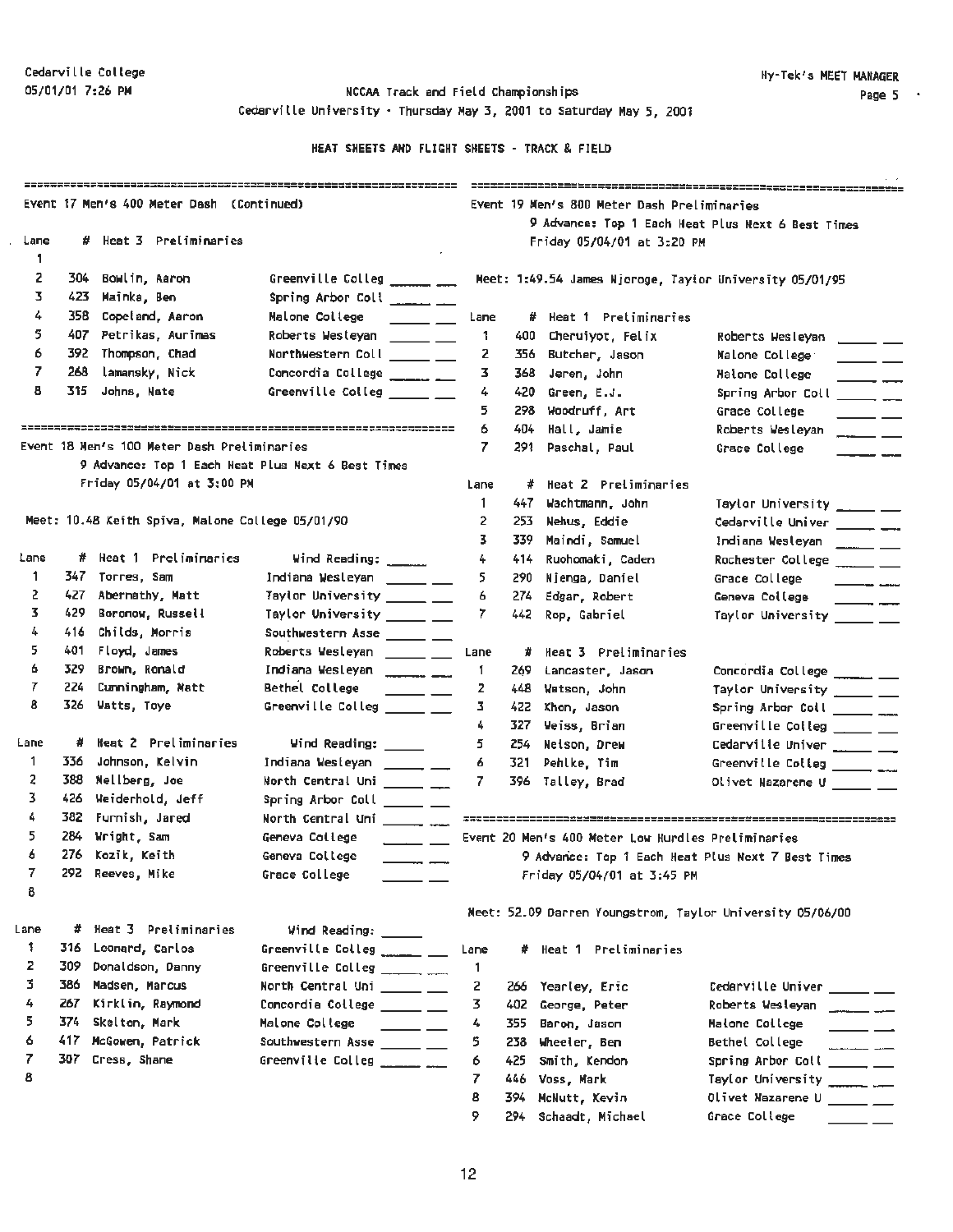$\epsilon$ 

OS/01/01 7:26 PM NCCAA Track and Field Championships Cedarville University - Thursday May 3, 2001 to Saturday May 5, 2001

|              |       | Event 20 Men's 400 Meter Low Hurdles (Continued)  |                                                                                                                                                                                                                                                                                                                                                                                                                                         |      |       | Event 22 Men's 5,000 Meter Run Finals                  |                                                   |
|--------------|-------|---------------------------------------------------|-----------------------------------------------------------------------------------------------------------------------------------------------------------------------------------------------------------------------------------------------------------------------------------------------------------------------------------------------------------------------------------------------------------------------------------------|------|-------|--------------------------------------------------------|---------------------------------------------------|
|              |       |                                                   |                                                                                                                                                                                                                                                                                                                                                                                                                                         |      |       | Saturday 05/05/01 at 2:45 PM                           |                                                   |
| Lane         |       | # Heat 2 Preliminaries                            |                                                                                                                                                                                                                                                                                                                                                                                                                                         |      |       |                                                        |                                                   |
| 1            |       |                                                   |                                                                                                                                                                                                                                                                                                                                                                                                                                         |      |       | Meet: 14:45.12 Gabriel Rop, Taylor University 05/01/99 |                                                   |
| 2            |       | 258 Reynolds, Cliff                               | Cedarville Univer _____ __                                                                                                                                                                                                                                                                                                                                                                                                              |      |       |                                                        |                                                   |
| з            |       | 318 Lueken, Paul                                  | Greenville Colleg $\_\_\_\_\_\_\_\_\$                                                                                                                                                                                                                                                                                                                                                                                                   | Pos  |       | # Final                                                |                                                   |
| 4            | 293.  | Robertson, Dave                                   | Grace College<br>$\overline{\phantom{a}}$                                                                                                                                                                                                                                                                                                                                                                                               | -1   | 305   | Bratten, Andy                                          | Greenville Colleg _____ __                        |
| 5            |       | 255 Paugh, Andy                                   | Cedarville Univer __________                                                                                                                                                                                                                                                                                                                                                                                                            | z    | 342   | Miller, Jason                                          | Indiana Westeyan ______ __                        |
| 6            |       | 233 Mensah-Bonsu, Wiafe                           | Bethel College<br>$\overline{\phantom{a}}$                                                                                                                                                                                                                                                                                                                                                                                              | з    | 243   | Fox, Jody                                              | Cedarville Univer $\frac{1}{2}$                   |
| 7            |       | 236 Smith, Sheldon                                | Bethel College<br>$\overline{\phantom{a}}$                                                                                                                                                                                                                                                                                                                                                                                              | 4    | 241   | Bruder, Alan                                           | Cedarville Univer $\frac{1}{2}$                   |
| 8            |       | 280 Phillips, Kurt                                | Geneva College<br>$\overline{\phantom{a}}$                                                                                                                                                                                                                                                                                                                                                                                              | 5.   | 296   | Sprankle, Tim                                          | Grace College                                     |
| 9.           |       | 431 Doctor, Matt                                  | Taylor University ______ __                                                                                                                                                                                                                                                                                                                                                                                                             | 6    | 244   | Gerber, Justin                                         | Cedarville Univer ______ ___                      |
|              |       |                                                   |                                                                                                                                                                                                                                                                                                                                                                                                                                         | 7    | 303   | Boele, Jeff                                            | Greenville Colleg $\frac{1}{2}$                   |
|              |       |                                                   |                                                                                                                                                                                                                                                                                                                                                                                                                                         | 8    | 270   | Smetka, Mike                                           | Concordia College ______ __                       |
|              |       | Event 21 Men's 200 Meter Dash Preliminaries       |                                                                                                                                                                                                                                                                                                                                                                                                                                         | 9    | 353   | Bail, Nate                                             | Malone College<br>$\overline{\phantom{0}}$        |
|              |       | 9 Advance: Top 1 Each Heat Plus Next 6 Best Times |                                                                                                                                                                                                                                                                                                                                                                                                                                         | 10   | 452   | Stoll, Justin                                          | York College<br>$\overline{\phantom{iiiiiiii}}$   |
|              |       | Friday 05/04/01 at 4:15 PM                        |                                                                                                                                                                                                                                                                                                                                                                                                                                         | 11   | 442   | Rop, Gabriel                                           | Taylor University _____ __                        |
|              |       |                                                   |                                                                                                                                                                                                                                                                                                                                                                                                                                         | 12   | 301.  | Bean, Jimmy                                            | Greenville Colleg ______ __                       |
|              |       | Meet: 21.30 Keith Spiva, Malone College 05/01/90  |                                                                                                                                                                                                                                                                                                                                                                                                                                         | 13   | 444   | Vanderwalker, Josh                                     | Taylor University ______ __                       |
|              |       |                                                   |                                                                                                                                                                                                                                                                                                                                                                                                                                         | 14   | 369.  | Kibungei, Daniel                                       | Malone College                                    |
| Lane         |       | # Heat 1 Preliminaries                            | Wind Reading: ______                                                                                                                                                                                                                                                                                                                                                                                                                    | 15.  | 248   | Loescher, Ken                                          | Cedarville Univer ______ __                       |
| 1            |       |                                                   |                                                                                                                                                                                                                                                                                                                                                                                                                                         | 16   | 400   | Cheruiyot, Felix                                       | Roberts Wesleyan _____ __                         |
| 2            | 295.  | Simmons, Dennis                                   | Grace College<br>$\frac{1}{2}$                                                                                                                                                                                                                                                                                                                                                                                                          | 17   | 409.  | Smith, Jeremy                                          | Roberts Wesleyan _______ ___                      |
| 3            | 268   | lamansky, Nick                                    | Concordia College ______ __                                                                                                                                                                                                                                                                                                                                                                                                             | 18   | 341.  | Meier, Tim                                             | Indiana Wesleyan<br>$\overline{\phantom{a}}$      |
| 4            | 231   | Kibe, Daniel                                      | Bethel College<br>$\frac{1}{1-\frac{1}{1-\frac{1}{1-\frac{1}{1-\frac{1}{1-\frac{1}{1-\frac{1}{1-\frac{1}{1-\frac{1}{1-\frac{1}{1-\frac{1}{1-\frac{1}{1-\frac{1}{1-\frac{1}{1-\frac{1}{1-\frac{1}{1-\frac{1}{1-\frac{1}{1-\frac{1}{1-\frac{1}{1-\frac{1}{1-\frac{1}{1-\frac{1}{1-\frac{1}{1-\frac{1}{1-\frac{1}{1-\frac{1}{1-\frac{1}{1-\frac{1}{1-\frac{1}{1-\frac{1}{1-\frac{1}{1-\frac{1}{1-\frac{1}{1-\frac{1}{1-\frac{1}{1-\frac{1$ | 19   | 264 - | Wakefield, Steve                                       | Cedarville Univer ______ __                       |
| 5            |       | 392 Thompson, Chad                                | Northwestern Coll ______ __                                                                                                                                                                                                                                                                                                                                                                                                             |      |       |                                                        |                                                   |
| 6            | 276 - | Kozik, Keith                                      | Geneva College<br>$\frac{1}{1-\frac{1}{1-\frac{1}{1-\frac{1}{1-\frac{1}{1-\frac{1}{1-\frac{1}{1-\frac{1}{1-\frac{1}{1-\frac{1}{1-\frac{1}{1-\frac{1}{1-\frac{1}{1-\frac{1}{1-\frac{1}{1-\frac{1}{1-\frac{1}{1-\frac{1}{1-\frac{1}{1-\frac{1}{1-\frac{1}{1-\frac{1}{1-\frac{1}{1-\frac{1}{1-\frac{1}{1-\frac{1}{1-\frac{1}{1-\frac{1}{1-\frac{1}{1-\frac{1}{1-\frac{1}{1-\frac{1}{1-\frac{1}{1-\frac{1}{1-\frac{1}{1-\frac{1}{1-\frac{1$ |      |       |                                                        |                                                   |
| 7            | 326   | Watts, Toye                                       | Greenville Colleg $\_\_\_\_\_\_\_\_\_\_\_\_\_\_\_$                                                                                                                                                                                                                                                                                                                                                                                      |      |       | Event 23 Men's 4x400 Meter Relay Preliminaries         |                                                   |
| 8            | 429.  | Boronow, Russell                                  | Taylor University ______ ___                                                                                                                                                                                                                                                                                                                                                                                                            |      |       |                                                        | 9 Advance: Top 1 Each Heat Plus Next 7 Best Times |
|              |       |                                                   |                                                                                                                                                                                                                                                                                                                                                                                                                                         |      |       | Friday 05/04/01 at 5:30 PM                             |                                                   |
| Lane         |       | # Heat 2 Preliminaries                            | Wind Reading: _____                                                                                                                                                                                                                                                                                                                                                                                                                     |      |       |                                                        |                                                   |
| $\mathbf{1}$ |       |                                                   |                                                                                                                                                                                                                                                                                                                                                                                                                                         |      |       | Meet: 3:16.03 Cedarville University 05/08/99           |                                                   |
| z            |       | 426 Weiderhold, Jeff                              | Spring Arbor Coll ______ __                                                                                                                                                                                                                                                                                                                                                                                                             |      |       |                                                        |                                                   |
| 3.           |       | 230 Jackson, Thomas                               | Bethel College<br>$\frac{1}{2}$                                                                                                                                                                                                                                                                                                                                                                                                         | Lane |       | # Heat 1 Preliminaries                                 |                                                   |
| 4            |       | 407 Petrikas, Aurimas                             | Roberts Wesleyan ______ __                                                                                                                                                                                                                                                                                                                                                                                                              | -1   |       |                                                        |                                                   |
| 5.           |       | 307 Cress, Shane                                  | Greenville Colleg ______ ___                                                                                                                                                                                                                                                                                                                                                                                                            | z    |       | Southwestern Assemblies                                |                                                   |
| 6            |       | 267 Kirklin, Raymond                              | Concordia College ______ ___                                                                                                                                                                                                                                                                                                                                                                                                            | з    |       | Spring Arbor College                                   |                                                   |
| 7            | 417.  | McGowen, Patrick                                  | Southwestern Asse ______ ___                                                                                                                                                                                                                                                                                                                                                                                                            | 4    |       | Indiana Wesleyan Univ.                                 |                                                   |
| 8            | 309.  | Donaldson, Danny                                  | Greenville Colleg ______ ___                                                                                                                                                                                                                                                                                                                                                                                                            | 5    |       | North Central University                               |                                                   |
|              |       |                                                   |                                                                                                                                                                                                                                                                                                                                                                                                                                         | 6.   |       | Greenville College                                     |                                                   |
| Lane         |       | # Heat 3 Pretiminaries                            | Wind Reading: ______                                                                                                                                                                                                                                                                                                                                                                                                                    | 7    |       | Grace College                                          | ___                                               |
| 1            |       |                                                   |                                                                                                                                                                                                                                                                                                                                                                                                                                         |      |       |                                                        |                                                   |
| 2            | 284   | Wright, Sam                                       | Geneva College<br><u>and the state</u>                                                                                                                                                                                                                                                                                                                                                                                                  | Lane |       | # Heat 2 Preliminaries                                 |                                                   |
| 3.           | 374.  | Skelton, Mark                                     | Malone College                                                                                                                                                                                                                                                                                                                                                                                                                          | -1   |       |                                                        |                                                   |
| 4            | 416.  | Childs, Morris                                    | Southwestern Asse _______ ___                                                                                                                                                                                                                                                                                                                                                                                                           | 2    |       | Malone College                                         |                                                   |
| 5            | 329.  | Brown, Ronald                                     | Indiana Westeyan ______ __                                                                                                                                                                                                                                                                                                                                                                                                              | 3    |       | Geneva College                                         |                                                   |
| 6            | 347.  | Torres, Sam                                       | Indiana Westeyan ______ __                                                                                                                                                                                                                                                                                                                                                                                                              | 4    |       | Taylor University                                      |                                                   |
| 7            |       | 316 Leonard, Carlos                               | Greenville Colleg $\frac{1}{2}$                                                                                                                                                                                                                                                                                                                                                                                                         | 5    |       | Roberts Wesleyan Univ.                                 | ____ ________ __                                  |
| 8            |       |                                                   |                                                                                                                                                                                                                                                                                                                                                                                                                                         | 6    |       | <b>Bethel College</b>                                  | ____                                              |
|              |       |                                                   |                                                                                                                                                                                                                                                                                                                                                                                                                                         | 7    |       | Cedarville University                                  |                                                   |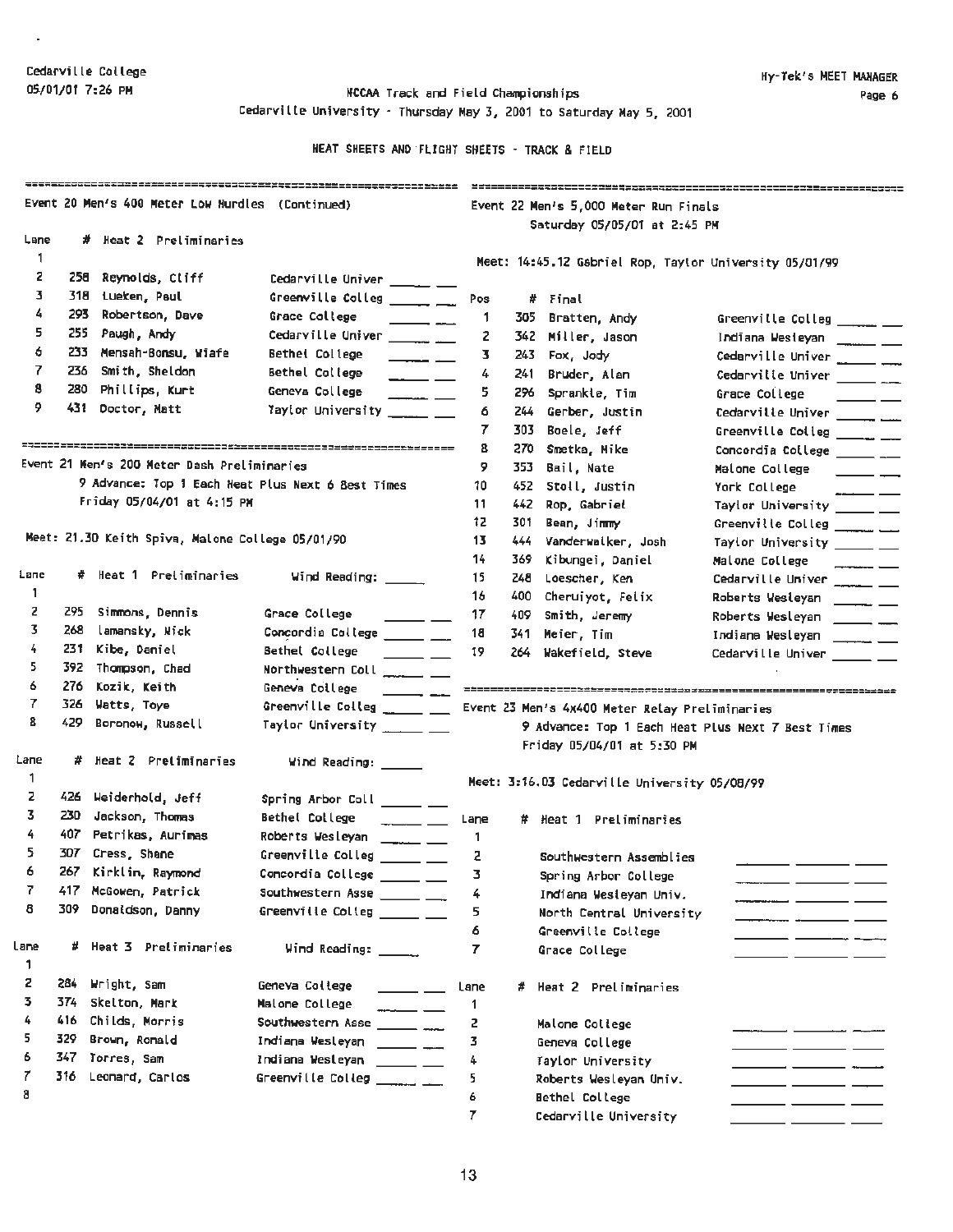05/01/01 7:26 **PN** NCCAA Track and Field Championships Cedarville University - Thursday **May 3,** 2001 to Saturday May 5, 2001

|          | Event 25 Women's Pole Vault Finals<br>Friday 05/04/01 st 2:00 PM |                                                                     |                                |                                                                                                                                                                                                                                                                                                                                                                                                                                               |                                                              |       | Event 27 Women's Long Jump Finals                       |                                                                                                |  |
|----------|------------------------------------------------------------------|---------------------------------------------------------------------|--------------------------------|-----------------------------------------------------------------------------------------------------------------------------------------------------------------------------------------------------------------------------------------------------------------------------------------------------------------------------------------------------------------------------------------------------------------------------------------------|--------------------------------------------------------------|-------|---------------------------------------------------------|------------------------------------------------------------------------------------------------|--|
|          |                                                                  |                                                                     |                                |                                                                                                                                                                                                                                                                                                                                                                                                                                               |                                                              |       | Friday 05/04/01 at 2:00 PM                              |                                                                                                |  |
|          |                                                                  | Meet: 10/06.00" Tracy Hale, Taylor University 05/05/00              |                                |                                                                                                                                                                                                                                                                                                                                                                                                                                               | Meet: 18'10.75" Stephanie Sherman, Cedarville Univ. 05/01/93 |       |                                                         |                                                                                                |  |
| Pos      |                                                                  | # Flight 1 Finals                                                   |                                |                                                                                                                                                                                                                                                                                                                                                                                                                                               | Pos                                                          |       | # Flight 1 Finals                                       |                                                                                                |  |
| 1        |                                                                  | 158 Bennett, Elisabeth                                              | Roberts Wesleyan ________ ___  |                                                                                                                                                                                                                                                                                                                                                                                                                                               | -1.                                                          | 45.   | Wright, Sharon                                          | Cedarville Univer _______ ___                                                                  |  |
| 2        | 29.                                                              | Heidenreich, Jen                                                    | Cedarville Univer ______ __    |                                                                                                                                                                                                                                                                                                                                                                                                                                               | 2                                                            |       | 24 Flow, Michelle                                       | Cedarville Univer _______ ___                                                                  |  |
| 3.       | 147 -                                                            | Nelson, Pam                                                         | Northwestern Coll _____ __     |                                                                                                                                                                                                                                                                                                                                                                                                                                               | 3                                                            | 68.   | Wood, Patricia                                          | Grace College<br>$\overline{\phantom{a}}$                                                      |  |
| 4        | 191.                                                             | Hale, Tracy                                                         | Taylor University ____________ |                                                                                                                                                                                                                                                                                                                                                                                                                                               | 4                                                            | 125   | McQueen, Tanya                                          | Malone College<br>$ -$                                                                         |  |
| 5        | 6.                                                               | Carlson, Candace                                                    | Bethel College                 | $\frac{1}{2}$ and $\frac{1}{2}$ and $\frac{1}{2}$ and $\frac{1}{2}$ and $\frac{1}{2}$ and $\frac{1}{2}$                                                                                                                                                                                                                                                                                                                                       | 5.                                                           | 93    | Emmert, Nicole                                          | Indiana Wesleyan ______ __                                                                     |  |
| 6        | 201                                                              | Stucky, Rachel                                                      | Taylor University _______ ___  |                                                                                                                                                                                                                                                                                                                                                                                                                                               | 6                                                            | 165   | Shelton, Kimber                                         | Roberts Wesleyan _____ __                                                                      |  |
| 7        | 198                                                              | Oehrig, Rebecca                                                     | Taylor University ______ __    |                                                                                                                                                                                                                                                                                                                                                                                                                                               | 7                                                            | 207   | Haberly, Jen                                            | Warner Pacific Co _____ __                                                                     |  |
| 8        | 34.                                                              | Millet, Bekah                                                       | Cedarville Univer ______ __    |                                                                                                                                                                                                                                                                                                                                                                                                                                               |                                                              |       |                                                         |                                                                                                |  |
| 9        | 91.                                                              | Cool, Dawnelle                                                      | Indiana Westeyan ______ ___    |                                                                                                                                                                                                                                                                                                                                                                                                                                               | Pos                                                          |       | # Flight 2 Finals                                       |                                                                                                |  |
| 10       |                                                                  | 122 Lewis, Robin                                                    | Matone College                 | المستنقذ المستحققة                                                                                                                                                                                                                                                                                                                                                                                                                            | 1                                                            | 105   | Reno, Beth                                              | Indiana Westeyan _____ __                                                                      |  |
| 11       | 113                                                              | Dalessandro, Chrissy                                                | Malome College                 | $\frac{1}{1}$                                                                                                                                                                                                                                                                                                                                                                                                                                 | 2                                                            |       | 34 Millet, Bekah                                        | Cedarville Univer $\frac{1}{\sqrt{1-\frac{1}{2}}}$                                             |  |
| 12       |                                                                  | 61 Christl, Tonya                                                   | Grace College                  | $\frac{1}{1} \left( \frac{1}{1} \right)^{2} \left( \frac{1}{1} \right)^{2} \left( \frac{1}{1} \right)^{2} \left( \frac{1}{1} \right)^{2} \left( \frac{1}{1} \right)^{2} \left( \frac{1}{1} \right)^{2} \left( \frac{1}{1} \right)^{2} \left( \frac{1}{1} \right)^{2} \left( \frac{1}{1} \right)^{2} \left( \frac{1}{1} \right)^{2} \left( \frac{1}{1} \right)^{2} \left( \frac{1}{1} \right)^{2} \left( \frac{1}{1} \right)^{2} \left( \frac$ | 3                                                            | 118   | Hollingsworth, Ashlie                                   | Malone College<br>$\overline{\phantom{a}}$                                                     |  |
| 13       |                                                                  | 181 Harpst, Bethany                                                 | Spring Arbor Coll ______ __    |                                                                                                                                                                                                                                                                                                                                                                                                                                               | 4                                                            | 5.    | Calhoun, Shaunte                                        | Bethel College<br>$\overline{\phantom{a}}$                                                     |  |
| 14       |                                                                  | 23 Edgington, Callie                                                | Cedarville Univer ______ __    |                                                                                                                                                                                                                                                                                                                                                                                                                                               | 5                                                            |       | 19 Weisser, Staci                                       | Bethel College<br>$\overline{\phantom{a}}$                                                     |  |
|          |                                                                  |                                                                     |                                |                                                                                                                                                                                                                                                                                                                                                                                                                                               | 6                                                            |       | 124 McFarlin, Krista                                    | Malone College                                                                                 |  |
|          |                                                                  |                                                                     |                                |                                                                                                                                                                                                                                                                                                                                                                                                                                               |                                                              | 48    |                                                         |                                                                                                |  |
|          |                                                                  | Event 26 Women's Javelin Throw Finals<br>Friday 05/04/01 at 2:00 PM |                                |                                                                                                                                                                                                                                                                                                                                                                                                                                               | 7.                                                           |       | Shoup, Gretchen<br>Event 28 Women's Discus Throw Finals |                                                                                                |  |
|          |                                                                  | Meet: 130'11.00" Danielle Swift, Taylor University 05/01/97         |                                |                                                                                                                                                                                                                                                                                                                                                                                                                                               |                                                              |       | Friday 05/04/01 at 4:30 PM                              | Concordia College _____ __<br>7788566222222222333333333344227333963656565555555555552223333333 |  |
|          |                                                                  | # Flight 1 Finals                                                   |                                |                                                                                                                                                                                                                                                                                                                                                                                                                                               |                                                              |       | Meet: 159'09.00" Marcy Evanich, Maione College 05/08/99 |                                                                                                |  |
| 1        | 11                                                               | Gooden, Candace                                                     | Bethel College                 |                                                                                                                                                                                                                                                                                                                                                                                                                                               |                                                              |       |                                                         |                                                                                                |  |
| 2        |                                                                  | 134 Young, Megan                                                    | Malone College                 | $\overline{\phantom{a}}$                                                                                                                                                                                                                                                                                                                                                                                                                      | Pos                                                          |       | # Flight 1 Finals                                       |                                                                                                |  |
| 3        | 190                                                              | Hahnstadt, Carol                                                    | Taylor University ______ __    |                                                                                                                                                                                                                                                                                                                                                                                                                                               | 1                                                            |       | 46 Kudzek, Jamie                                        | Concordia College ______ __                                                                    |  |
| 4        | 10                                                               | Glingle, Tiffany                                                    | Bethel College                 | $\overline{\phantom{iiiiiiii}}$                                                                                                                                                                                                                                                                                                                                                                                                               | 2                                                            |       | 82 Shultz, Andrea                                       | Greenville Colleg _____ __                                                                     |  |
| 5.       |                                                                  | 120 Irwin, Bethany                                                  | Malone College                 | and a series of the series of the series of the series of the series of the series of the series of the series                                                                                                                                                                                                                                                                                                                                | 3                                                            |       | 21 Cernetic, Michaela                                   | Cedarville Univer _____ __                                                                     |  |
| 6        | 59.                                                              | Ward, Erin                                                          | Geneva College                 | —— <del>————</del>                                                                                                                                                                                                                                                                                                                                                                                                                            | 4                                                            |       | 56 Lewis, Erica                                         | Geneva College<br>$\frac{1}{1}$                                                                |  |
| 7.       | 206                                                              | Buck, Tiana                                                         | Warner Pacific Co ______ ___   |                                                                                                                                                                                                                                                                                                                                                                                                                                               | 5.                                                           |       | 178 Carpenter, Krista                                   | Spring Arbor Coll _____ __                                                                     |  |
| 8        |                                                                  | 193 Hutton, Erin                                                    | Taylor University ______ __    |                                                                                                                                                                                                                                                                                                                                                                                                                                               | 6                                                            |       | 179 DuBose, Shanna                                      | Spring Arbor Coll _____ __                                                                     |  |
|          |                                                                  |                                                                     |                                |                                                                                                                                                                                                                                                                                                                                                                                                                                               |                                                              |       | 47 Kuzdek, Jamie                                        | Concordia College _____ __                                                                     |  |
|          | #.                                                               | Flight 2 Finals                                                     |                                |                                                                                                                                                                                                                                                                                                                                                                                                                                               | 8                                                            | 193 - | Hutton, Erin                                            | Taylor University _____ __                                                                     |  |
| 1        | 152                                                              | Garrison, Heather                                                   | Olivet Nazarene U ________ ___ |                                                                                                                                                                                                                                                                                                                                                                                                                                               |                                                              |       |                                                         |                                                                                                |  |
| 2        | 178                                                              | Carpenter, Krista                                                   | Spring Arbor Coll              |                                                                                                                                                                                                                                                                                                                                                                                                                                               | Pos                                                          | #     | Flight 2 Finsls                                         |                                                                                                |  |
| 3        | 68                                                               | Wood, Patricia                                                      | Grace College                  | للمستنقص المستنقص                                                                                                                                                                                                                                                                                                                                                                                                                             | 1                                                            | 10    | Glingle, Tiffany                                        | Bethel College                                                                                 |  |
| 4        | 61                                                               | Christl, Tonya                                                      | Grace College                  | $\frac{1}{2}$                                                                                                                                                                                                                                                                                                                                                                                                                                 | 2                                                            | 166   | Werner, Melissa                                         | Roberts Wesleyan                                                                               |  |
| 5.       | 78                                                               | Hogg, Jada                                                          | Greenville Colleg              | $\frac{1}{1-\frac{1}{1-\frac{1}{1-\frac{1}{1-\frac{1}{1-\frac{1}{1-\frac{1}{1-\frac{1}{1-\frac{1}{1-\frac{1}{1-\frac{1}{1-\frac{1}{1-\frac{1}{1-\frac{1}{1-\frac{1}{1-\frac{1}{1-\frac{1}{1-\frac{1}{1-\frac{1}{1-\frac{1}{1-\frac{1}{1-\frac{1}{1-\frac{1}{1-\frac{1}{1-\frac{1}{1-\frac{1}{1-\frac{1}{1-\frac{1}{1-\frac{1}{1-\frac{1}{1-\frac{1}{1-\frac{1}{1-\frac{1}{1-\frac{1}{1-\frac{1}{1-\frac{1}{1-\frac{1$                         | 3                                                            | 116.  | French, Tiffany                                         | Malone College                                                                                 |  |
| Pos<br>6 | 65                                                               | Parker, Andria                                                      | Grace College                  | $\overline{\phantom{a}}$                                                                                                                                                                                                                                                                                                                                                                                                                      | 4                                                            | 115   | Evanich, Marcy                                          | Malone College                                                                                 |  |
| 7        | 126                                                              | Miller, Sarah                                                       | Malone College                 |                                                                                                                                                                                                                                                                                                                                                                                                                                               | 5                                                            | 27.   | Gluchowski, Michalina                                   | Cedarville Univer                                                                              |  |
| Pos      |                                                                  |                                                                     |                                |                                                                                                                                                                                                                                                                                                                                                                                                                                               | 6<br>7                                                       | 11    | Gooden, Candace<br>53 Eiler, Becky                      | Bethel College<br>Geneva College                                                               |  |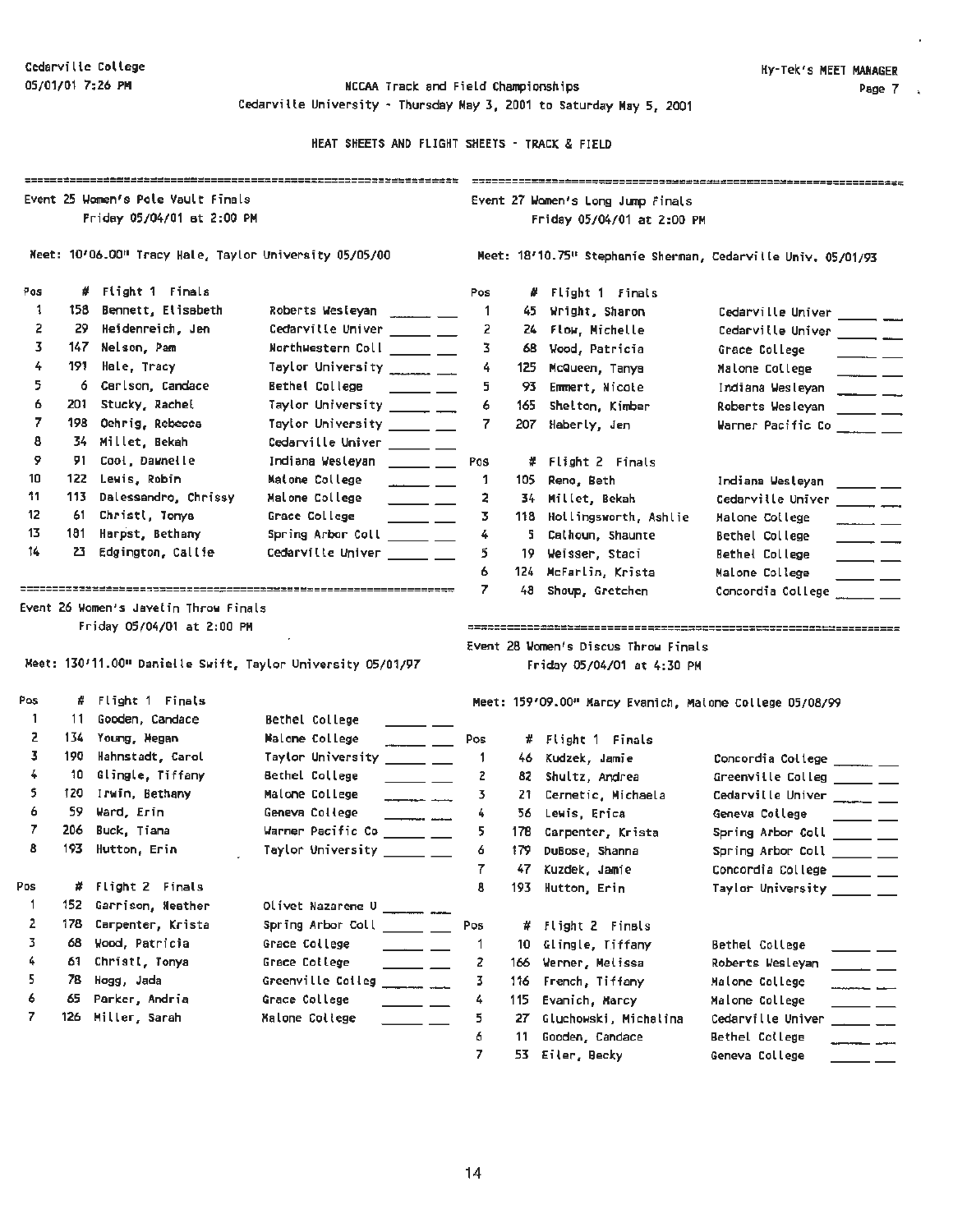05/01/01 7:26 PH MCCAA Track and Field chanpionships Cedarville University - Thursday May 3, 2001 to Saturday May 5, 2001

|           | Event 29 Women's 10,000 Meter Run Finals<br>Friday 05/04/01 at 4:30 PM<br>Meet: 36:45.39 Jenny Kohl, Olivet Nazarene University 05/01/94 |                                            |                                                                    | Event 31 Women's High Jump Finals<br>Saturday 05/05/01 at 11:00 AM<br>Meet: 5'08.00" Lynn Strickland, Cedarville University 05/01/88 |       |                                           |                                                                       |  |  |
|-----------|------------------------------------------------------------------------------------------------------------------------------------------|--------------------------------------------|--------------------------------------------------------------------|--------------------------------------------------------------------------------------------------------------------------------------|-------|-------------------------------------------|-----------------------------------------------------------------------|--|--|
|           |                                                                                                                                          |                                            |                                                                    |                                                                                                                                      |       |                                           |                                                                       |  |  |
| Pos       |                                                                                                                                          | # Final                                    |                                                                    | Pos                                                                                                                                  |       | # Flight 1 Finals                         |                                                                       |  |  |
| -1        | 210.                                                                                                                                     | Hulstrom, Katie                            | York College                                                       | 1                                                                                                                                    | 165   | Shelton, Kimber                           | Roberts Wesleyan<br>$\frac{1}{2}$ and $\frac{1}{2}$ and $\frac{1}{2}$ |  |  |
| 2         | 108                                                                                                                                      | Almond, Missy                              | Malone College<br>$\overline{a}$ . $\overline{a}$ . $\overline{a}$ | 2                                                                                                                                    | 36.   | Nichols, Kristen                          | Cedarville Univer _______ ___                                         |  |  |
| 3         | 163 -                                                                                                                                    | Reed, Elizabeth                            | Roberts Wesleyan<br>$\overline{\phantom{a}}$                       | 3                                                                                                                                    | 99.   | McKee, Lisa                               | Indiana Wesleyan<br>$\overline{\phantom{a}}$                          |  |  |
| 4         | 110                                                                                                                                      | Beery, Rebecca                             | Matome College<br>$ -$                                             | 4                                                                                                                                    | 125.  | McQueen, Tanya                            | Malone College                                                        |  |  |
| 5.        | 104.                                                                                                                                     | Raiston, Julie                             | Indiana Wesleyan                                                   | 5.                                                                                                                                   | 167.  | Chandler, Charity                         | Southwestern Asse ______ __                                           |  |  |
| 6         | 42                                                                                                                                       | Tetrick, Jen                               | Cedarville Univer ______ __                                        | 6                                                                                                                                    | 12.   | Hoover, Leah                              | Bethel College                                                        |  |  |
| 7         | 162                                                                                                                                      | Marcello, Amy                              | Roberts Wesleyan<br>$\overline{\phantom{a}}$                       | 7                                                                                                                                    | 20    | Beatty, Kate                              | Cedarville Univer                                                     |  |  |
| 8         | 117 -                                                                                                                                    | Gateiy, Angela                             | Malone College<br>$ -$                                             | 8                                                                                                                                    | 19.   | Weisser, Staci                            | Bethel College                                                        |  |  |
| 9         | 192                                                                                                                                      | Halgren, Meg                               | Taylor University _____ __                                         | 9                                                                                                                                    | 130 - | Willett, Erica                            | Matone College                                                        |  |  |
| 10        | 188                                                                                                                                      | Brown, Amanda                              | Taylor University _____ __                                         | 10                                                                                                                                   | 48    | Shoup, Gretchen                           | Concordia College ______ ___                                          |  |  |
| 11        | 197.                                                                                                                                     | Nor, Julie                                 | Taylor University _______ ___                                      | 11                                                                                                                                   | 106   | Romagnoli, Tiah                           | Indiana Wesleyan                                                      |  |  |
| 12        | 103.                                                                                                                                     | Pyle, Cindy                                | Indiana Wesleyan<br>$\frac{1}{2}$ and $\frac{1}{2}$                | 12                                                                                                                                   |       | 57 Maze, Melissa                          | Gemeva College                                                        |  |  |
| 13        | 96.                                                                                                                                      | Lanning, Tracie                            | Indiana Wesleyan<br>$\overline{\phantom{a}}$                       | 13                                                                                                                                   | 189.  | Deal, Christel                            | Taylor University ________                                            |  |  |
| 14        | 43.                                                                                                                                      | Ullestad, Maren                            | Cedarville Univer ______ ___                                       | 14                                                                                                                                   | 118   | Mollingsworth, Ashlie                     | Malone College                                                        |  |  |
| 15        | 64.                                                                                                                                      | Moyer, Christy                             | Grace College                                                      |                                                                                                                                      |       |                                           |                                                                       |  |  |
| 16        |                                                                                                                                          | 74 Ferrell, Amy                            | Greenville Colleg $\_\_$                                           |                                                                                                                                      |       |                                           |                                                                       |  |  |
|           |                                                                                                                                          | Friday 05/04/01 at 6:30 PM                 |                                                                    |                                                                                                                                      |       |                                           | Meet: 44'11.75" Dail Haynes Moore, Indiana Wesleyan U. 05/01/82       |  |  |
|           |                                                                                                                                          | Meet: 9:16.47 Malone College 05/05/00      |                                                                    | Pos                                                                                                                                  | #     | Flight 1 Finals                           |                                                                       |  |  |
|           |                                                                                                                                          |                                            |                                                                    | 1.                                                                                                                                   | 56.   | Lewis, Erica                              | Geneva College                                                        |  |  |
| Pos<br>-1 |                                                                                                                                          | # Final                                    |                                                                    | 2                                                                                                                                    | 27.   | Gluchowski, Michalina                     | Cedarville Univer ______                                              |  |  |
|           |                                                                                                                                          | Roberts Wesleyan Univ.                     |                                                                    | 3.                                                                                                                                   | 116.  | French, Tiffany                           | Malome College                                                        |  |  |
| 2<br>3.   |                                                                                                                                          | Spring Arbor College                       |                                                                    | 4                                                                                                                                    | 190   | Hahnstadt, Carol                          | Taylor University _______                                             |  |  |
| 4         |                                                                                                                                          | Indiana Wesleyan Univ.                     |                                                                    | 5                                                                                                                                    | 115   | Evanich, Marcy                            | Maione College                                                        |  |  |
|           |                                                                                                                                          | Taylor University                          |                                                                    | 6                                                                                                                                    | 4     | Brown, Shayna                             | Bethel College                                                        |  |  |
| 5<br>6    |                                                                                                                                          | North Central University                   |                                                                    | 7                                                                                                                                    | 179   | DuBose, Shanna                            | Spring Arbor Coll _____ _                                             |  |  |
|           |                                                                                                                                          | Southwestern Assemblies                    | $\overline{\phantom{a}}$<br>__ _                                   | 8                                                                                                                                    | 11    | Gooden, Candace                           | Bethel College<br><b>Construction Committee</b>                       |  |  |
| ı         |                                                                                                                                          | Cedarville University                      |                                                                    | 9                                                                                                                                    |       | 82 Shuitz, Andrea                         | Greenville Colleg                                                     |  |  |
| 8<br>9    |                                                                                                                                          | Greenville College<br>Northwestern College |                                                                    | 10                                                                                                                                   | 175   | Turner, Brenda                            | Southwestern Asse ______ __                                           |  |  |
|           |                                                                                                                                          |                                            |                                                                    | 11                                                                                                                                   | 126   | Miller, Sarah                             | Malome College                                                        |  |  |
|           |                                                                                                                                          |                                            |                                                                    | Pos                                                                                                                                  | #     | Flight 2 Finals                           |                                                                       |  |  |
|           |                                                                                                                                          |                                            |                                                                    | 1                                                                                                                                    | 199.  | Rea, Andrea                               | Taylor University _____ __                                            |  |  |
|           |                                                                                                                                          |                                            |                                                                    | 2                                                                                                                                    | 144.  | Isakson, Renae                            | Northwestern Coll ________                                            |  |  |
|           |                                                                                                                                          |                                            |                                                                    | з                                                                                                                                    | 78.   | Hogg, Jada                                | Greenville Colleg _____ __                                            |  |  |
|           |                                                                                                                                          |                                            |                                                                    | 4                                                                                                                                    | 8.    | Freed, Kara                               | Bethel College<br><b><i>Company's</i></b>                             |  |  |
|           |                                                                                                                                          |                                            |                                                                    |                                                                                                                                      |       |                                           |                                                                       |  |  |
|           |                                                                                                                                          |                                            |                                                                    | 5.<br>6                                                                                                                              | 21    | Cernetic, Michaela<br>166 Werner, Melissa | Cedarville Univer ______ __<br>Roberts Wesleyan ________              |  |  |

- 
- Fifthermer, Melian College ----- 121 Leonard, Susy Malone College ------ ---<br>8 25 Garcia, Corban Cedarville Univer ----- ----<br>9 88 Weiss, Stephanie Greenville Colleg ------ ---
	-
- <sup>10</sup>**65** Parker, Andria Grace Col !ege ----- 11 53 Eiler, Seeley Geneva College ----- 15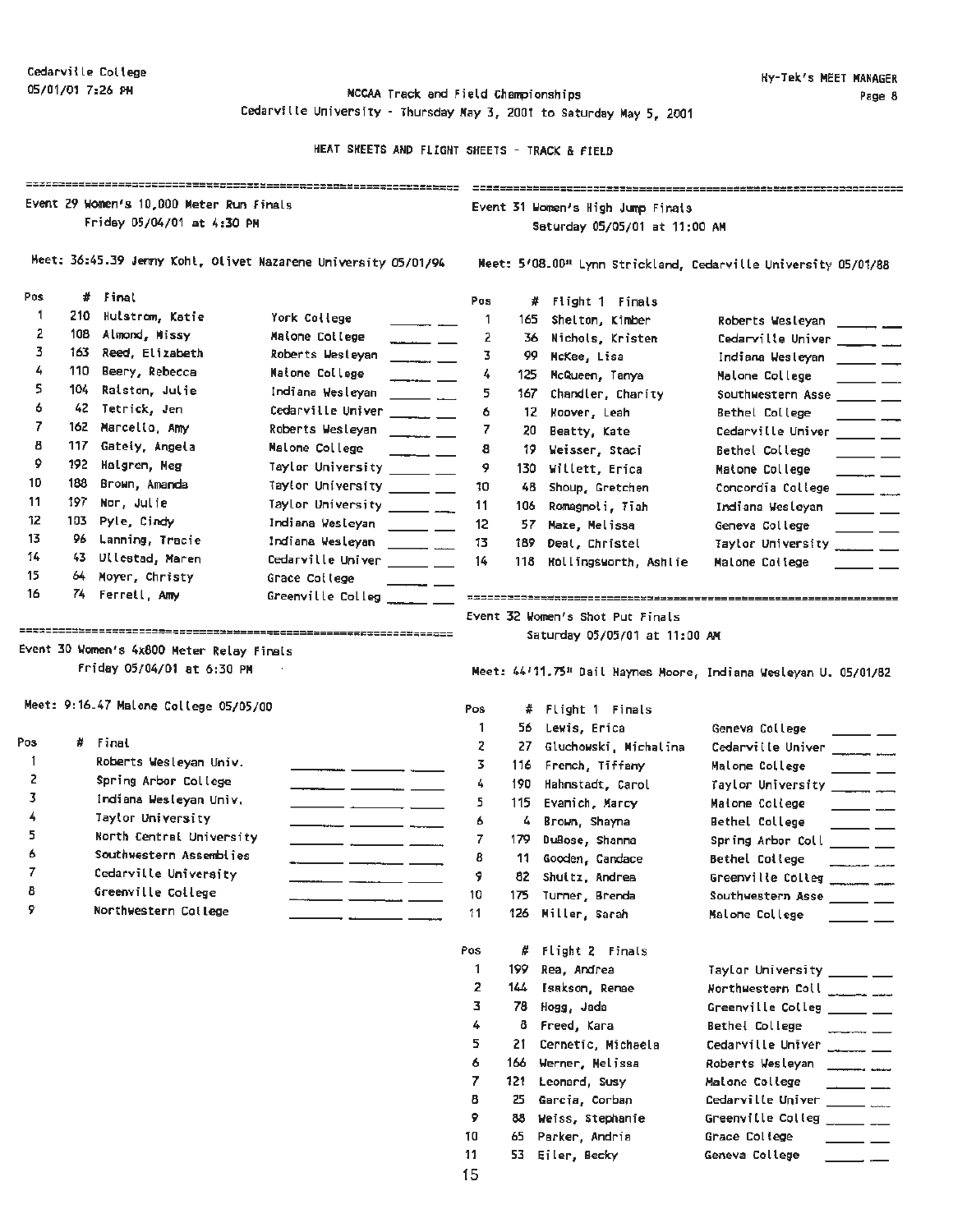05/01/01 7:26 **PM** NCCAA Track and Field Chanpionships Cedarville University - Thursday May 3, 2001 to Saturday **Mey 5,** 2001

|     |      | Event 33 Women's Triple Jump Finals<br>Saturday 05/05/01 at 1:15 PM |                                                                                                                                                                                                                                                                                                                                                                                                                                         | Event 35 Women's 3,000 Meter Race Walk Finals<br>Saturday 05/05/01 at 10:30 AM |       |                                                  |                                                                                 |  |  |  |
|-----|------|---------------------------------------------------------------------|-----------------------------------------------------------------------------------------------------------------------------------------------------------------------------------------------------------------------------------------------------------------------------------------------------------------------------------------------------------------------------------------------------------------------------------------|--------------------------------------------------------------------------------|-------|--------------------------------------------------|---------------------------------------------------------------------------------|--|--|--|
|     |      |                                                                     | Meet: 38/04.25" Stephanie Sherman-Cedarville University 05/01/95 Pos                                                                                                                                                                                                                                                                                                                                                                    | 1.                                                                             |       | # Final<br>26 Gerber, Jen                        | Cedarville Univer ______ ___                                                    |  |  |  |
| Pos |      | # Flight 1 Finals                                                   |                                                                                                                                                                                                                                                                                                                                                                                                                                         | 2                                                                              | 41.   | Rulapaugh, Katie                                 | Cedarville Univer _____ __                                                      |  |  |  |
| 1   | 14.  | Jones, Betty                                                        | <b>Sethel College</b>                                                                                                                                                                                                                                                                                                                                                                                                                   |                                                                                |       |                                                  |                                                                                 |  |  |  |
| 2   |      | 93 Emmert, Nicole                                                   | Indiana Westeyan                                                                                                                                                                                                                                                                                                                                                                                                                        |                                                                                |       |                                                  |                                                                                 |  |  |  |
| 3   |      | 30 Hocevar, Mary Rose                                               | Cedarville Univer                                                                                                                                                                                                                                                                                                                                                                                                                       |                                                                                |       | Event 36 Women's 5,000 Meter Run Finals          |                                                                                 |  |  |  |
| 4   |      | 29 Heidenreich, Jen                                                 | Cedarville Univer ______ __                                                                                                                                                                                                                                                                                                                                                                                                             |                                                                                |       | Saturday 05/05/01 at 11:30 AM                    |                                                                                 |  |  |  |
| 5.  |      | 50 Blackburn, Jessica                                               | Geneva College                                                                                                                                                                                                                                                                                                                                                                                                                          |                                                                                |       |                                                  |                                                                                 |  |  |  |
| б   |      | 130 Willett, Erica                                                  | Malone College<br>$\overline{\phantom{a}}$ $\overline{\phantom{a}}$                                                                                                                                                                                                                                                                                                                                                                     |                                                                                |       |                                                  | Meet: 17:31.23 Julianne Pletcher, Cedarville Univ. 05/01/96                     |  |  |  |
| 7   |      | 19 Weisser, Staci                                                   | Bethel College                                                                                                                                                                                                                                                                                                                                                                                                                          |                                                                                |       |                                                  |                                                                                 |  |  |  |
| 8   | 68.  | Wood, Patricia                                                      | $\overline{\phantom{a}}$<br>Grace College<br>$\overline{\phantom{a}}$ $\overline{\phantom{a}}$                                                                                                                                                                                                                                                                                                                                          | Pos                                                                            |       | # Final                                          |                                                                                 |  |  |  |
| 9   |      | 24 Flow, Michelle                                                   | Cedarville Univer $\_\_\_\_\_\_\_\_\$                                                                                                                                                                                                                                                                                                                                                                                                   | -1                                                                             | 35    | Nehus, Erin                                      | Cedarville Univer ______ __                                                     |  |  |  |
|     |      |                                                                     |                                                                                                                                                                                                                                                                                                                                                                                                                                         | 2                                                                              | 140 - | Nyland, Stacey                                   | North Central Uni _____ __                                                      |  |  |  |
| Pos |      | # Flight 2 Finals                                                   |                                                                                                                                                                                                                                                                                                                                                                                                                                         | 3.                                                                             | 205   | Vanderwal, Jamie                                 | Trinity Christian _______ __                                                    |  |  |  |
| -1  |      | 5 Calhoun, Shaunte                                                  | Bethel College                                                                                                                                                                                                                                                                                                                                                                                                                          | 4                                                                              | 103   | Pyle, Cindy                                      | Indiana Wesleyan _____ __                                                       |  |  |  |
| 2   |      | 124 McFarlin, Krista                                                | $\overline{\phantom{0}}$<br>Malone College                                                                                                                                                                                                                                                                                                                                                                                              | 5                                                                              |       | 74 Ferrell, Amy                                  | Greenville Colleg _____ __                                                      |  |  |  |
| 3   | 95.  | Karnehm, Katrina                                                    | $\overline{\phantom{iiiiiiii}}$<br>Indiana Wesleyan                                                                                                                                                                                                                                                                                                                                                                                     | 6                                                                              | 163.  | Reed, Elizabeth                                  | Roberts Wesleyan ______ __                                                      |  |  |  |
| 4   |      | 172 Grant, Tiffany                                                  | $\overline{\phantom{a}}$<br>Southwestern Asse ______ __                                                                                                                                                                                                                                                                                                                                                                                 | 7                                                                              |       | 18 Storlie, Honey                                | <b>Bethel Callege</b>                                                           |  |  |  |
| 5   | 105  | Reno, Beth                                                          | Indiana Wesleyan                                                                                                                                                                                                                                                                                                                                                                                                                        | 8                                                                              | 40.   | Roberts, Sarah                                   | Cedarville Univer ___________                                                   |  |  |  |
| б   | 211  | Moore, Amber                                                        | <u> 2002 - 20</u>                                                                                                                                                                                                                                                                                                                                                                                                                       | 9                                                                              | 132   | Wollam, Jen                                      | Malone College                                                                  |  |  |  |
| 7   |      |                                                                     | York College<br>$\overline{\phantom{0}}$ $\overline{\phantom{0}}$                                                                                                                                                                                                                                                                                                                                                                       | 10                                                                             | 180   |                                                  | $\overline{\phantom{a}}$ $\overline{\phantom{a}}$<br>Spring Arbor Coll _____ __ |  |  |  |
| 8   | 60.  | Wright, Maureen                                                     | Geneva College<br>$\sim$ $\sim$<br>Malone College                                                                                                                                                                                                                                                                                                                                                                                       | 11                                                                             | 192   | Furgason, Melonnie<br>Halgren, Meg               | Taylor University __________                                                    |  |  |  |
|     | 125  | McQueen, Tanya                                                      | _______                                                                                                                                                                                                                                                                                                                                                                                                                                 | 12                                                                             | 49    | Topolosky, Susan                                 | Concordia College _____ __                                                      |  |  |  |
|     |      |                                                                     |                                                                                                                                                                                                                                                                                                                                                                                                                                         | 13                                                                             | 210   | Hulstrom, Katie                                  | York College                                                                    |  |  |  |
|     |      | Event 34 Women's Hammer Throw Finals                                |                                                                                                                                                                                                                                                                                                                                                                                                                                         | 14                                                                             | 197   | Nor, Julie                                       | Taylor University ______                                                        |  |  |  |
|     |      | Saturday 05/05/01 at 1:15 PM                                        |                                                                                                                                                                                                                                                                                                                                                                                                                                         | 15                                                                             |       | 94 Forgeng, Andrea                               | Indiana Wesleyan _______ __                                                     |  |  |  |
|     |      |                                                                     |                                                                                                                                                                                                                                                                                                                                                                                                                                         | 16                                                                             |       | 37 Nikerle, Jenifer                              | Cedarville Univer _______ ___                                                   |  |  |  |
|     |      |                                                                     | Meet: 149'09.00" Sandy Swales, Cedarville University 05/06/00                                                                                                                                                                                                                                                                                                                                                                           | 17                                                                             | 135   | Beichley, Michelle                               | North Central Uni _____ __                                                      |  |  |  |
|     |      |                                                                     |                                                                                                                                                                                                                                                                                                                                                                                                                                         | 18                                                                             | 196   | Mason, Molly                                     | Taylor University _____ __                                                      |  |  |  |
| Pos |      | # Flight 1 Finals                                                   |                                                                                                                                                                                                                                                                                                                                                                                                                                         | 19                                                                             |       | 54 Farren, Angela                                | Geneva College                                                                  |  |  |  |
| 1   |      |                                                                     | Greenville Colleg $\frac{1}{2}$                                                                                                                                                                                                                                                                                                                                                                                                         |                                                                                |       |                                                  |                                                                                 |  |  |  |
| 2   |      | 88 Weiss, Stephanie<br>82 Shultz, Andrea                            | Greenville Colleg _____ __                                                                                                                                                                                                                                                                                                                                                                                                              |                                                                                |       |                                                  |                                                                                 |  |  |  |
| 3.  |      |                                                                     | Taylor University ______ ___                                                                                                                                                                                                                                                                                                                                                                                                            |                                                                                |       | Event 37 Women's 4x100 Meter Relay Preliminaries |                                                                                 |  |  |  |
| 4.  |      | 199 Rea, Andrea                                                     |                                                                                                                                                                                                                                                                                                                                                                                                                                         |                                                                                |       |                                                  | 9 Advance: Top 1 Each Heat Plus Next 7 Best Times                               |  |  |  |
|     |      | 116 French, Tiffany                                                 | Malone College ______ ___                                                                                                                                                                                                                                                                                                                                                                                                               |                                                                                |       | Friday 05/04/01 at 1:30 PM                       |                                                                                 |  |  |  |
| 5   | 21   | Cernetic, Michaela                                                  | Cedarville Univer ________                                                                                                                                                                                                                                                                                                                                                                                                              |                                                                                |       |                                                  |                                                                                 |  |  |  |
| 6   | 115  | Evanich, Marcy<br>Hahnstadt, Carol                                  | Matone College<br>$\frac{1}{1-\frac{1}{1-\frac{1}{1-\frac{1}{1-\frac{1}{1-\frac{1}{1-\frac{1}{1-\frac{1}{1-\frac{1}{1-\frac{1}{1-\frac{1}{1-\frac{1}{1-\frac{1}{1-\frac{1}{1-\frac{1}{1-\frac{1}{1-\frac{1}{1-\frac{1}{1-\frac{1}{1-\frac{1}{1-\frac{1}{1-\frac{1}{1-\frac{1}{1-\frac{1}{1-\frac{1}{1-\frac{1}{1-\frac{1}{1-\frac{1}{1-\frac{1}{1-\frac{1}{1-\frac{1}{1-\frac{1}{1-\frac{1}{1-\frac{1}{1-\frac{1}{1-\frac{1}{1-\frac{1$ |                                                                                |       |                                                  |                                                                                 |  |  |  |
| 7   | 190  |                                                                     | Taylor University _______                                                                                                                                                                                                                                                                                                                                                                                                               |                                                                                |       | Meet: 46.31 Missouri Baptist 05/01/91            |                                                                                 |  |  |  |
| 8   | 65.  | Parker, Andria                                                      | Grace College                                                                                                                                                                                                                                                                                                                                                                                                                           |                                                                                |       |                                                  |                                                                                 |  |  |  |
| 9   | 178. | Carpenter, Krista                                                   | Spring Arbor Coll $\qquad \qquad \qquad \qquad$                                                                                                                                                                                                                                                                                                                                                                                         | Lane<br>1                                                                      |       | # Heat 1 Preliminaries                           |                                                                                 |  |  |  |
| Pos | #    | Flight 2 Finals                                                     |                                                                                                                                                                                                                                                                                                                                                                                                                                         | 2                                                                              |       | North Central University                         |                                                                                 |  |  |  |
| 1   | 56.  | Lewis, Erica                                                        | Geneva College                                                                                                                                                                                                                                                                                                                                                                                                                          | 3                                                                              |       | Malone College                                   |                                                                                 |  |  |  |
| 2   | 4.   | Brown, Shayna                                                       | Bethel College                                                                                                                                                                                                                                                                                                                                                                                                                          | 4                                                                              |       | Grace College                                    |                                                                                 |  |  |  |
| 3   | 27   | Gluchowski, Michalina                                               | $\overline{\phantom{a}}$<br>Cedarville Univer ______ __                                                                                                                                                                                                                                                                                                                                                                                 | 5                                                                              |       | Cedarville University                            |                                                                                 |  |  |  |
| 4   | 53.  | Eiler, Becky                                                        | $\frac{1}{2}$<br>Geneva College                                                                                                                                                                                                                                                                                                                                                                                                         | ó                                                                              |       | Geneva College                                   | $ -$                                                                            |  |  |  |
| 5.  | 144  | Isakson, Renae                                                      | Northwestern Coll _____ __                                                                                                                                                                                                                                                                                                                                                                                                              |                                                                                |       |                                                  |                                                                                 |  |  |  |
| б   | 179  | DuBose, Shanna                                                      | Spring Arbor Coll ______ __                                                                                                                                                                                                                                                                                                                                                                                                             |                                                                                |       |                                                  |                                                                                 |  |  |  |
| 7   | 83   | Stephens, Jessey                                                    | Greenville Colleg ______ __                                                                                                                                                                                                                                                                                                                                                                                                             |                                                                                |       |                                                  |                                                                                 |  |  |  |
| 8   |      | 166 Werner, Melissa                                                 | Roberts Wesleyan $\frac{1}{\sqrt{2}}$                                                                                                                                                                                                                                                                                                                                                                                                   |                                                                                |       |                                                  |                                                                                 |  |  |  |
|     |      |                                                                     |                                                                                                                                                                                                                                                                                                                                                                                                                                         |                                                                                |       |                                                  |                                                                                 |  |  |  |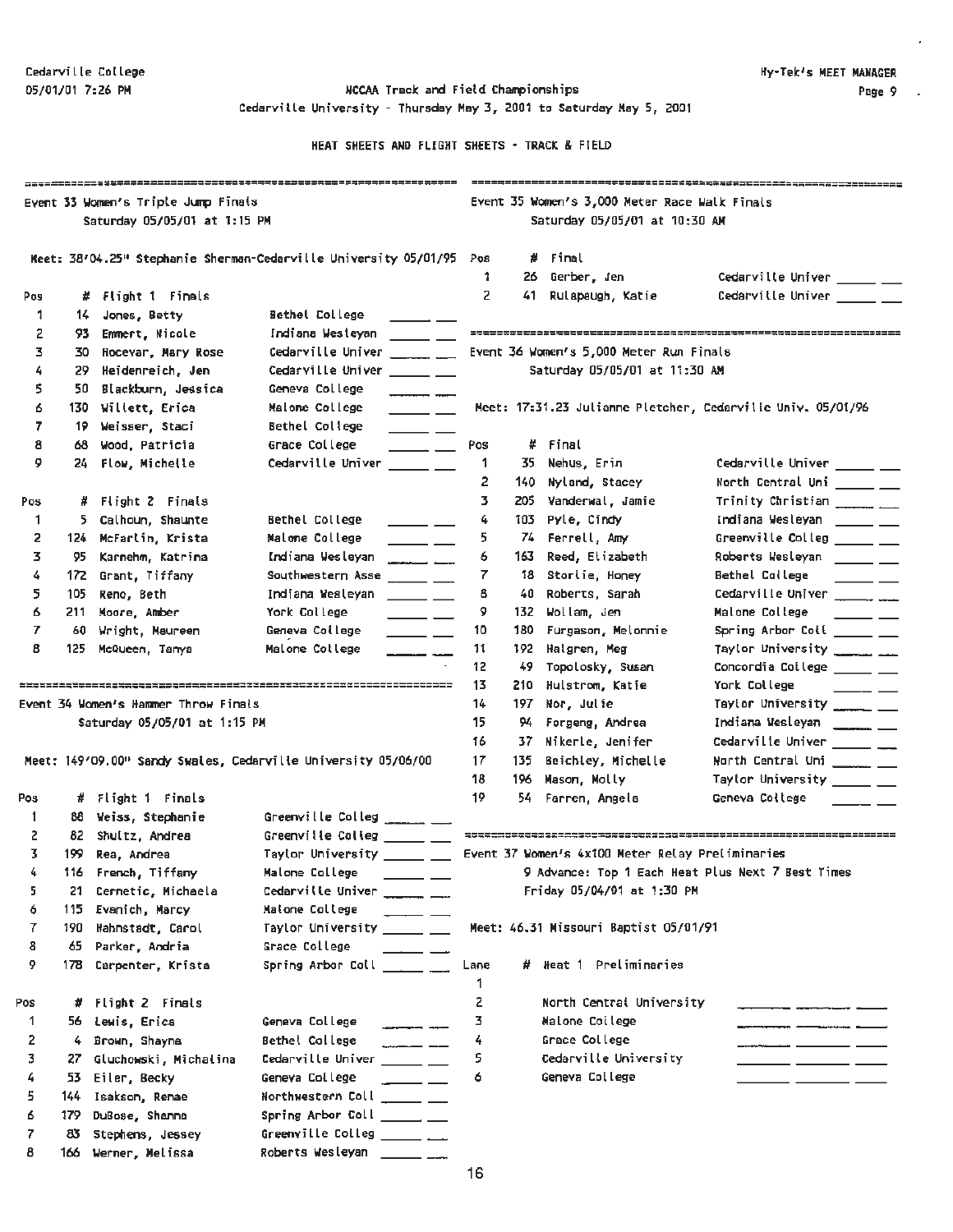$\mathbf{r}$ 

05/01/01 7:26 PM  $NCCAA$  Track and Field Championships Cedarville University - Thursday May 3, 2001 to Saturday May 5, 2001

|        |                                                |                                         | ***ECC2023011316exty===================================                                                                                       |                                                       |      |                                                                                 |                                                                      |  |  |  |
|--------|------------------------------------------------|-----------------------------------------|-----------------------------------------------------------------------------------------------------------------------------------------------|-------------------------------------------------------|------|---------------------------------------------------------------------------------|----------------------------------------------------------------------|--|--|--|
|        | Event 37 Women's 4x100 Meter Relay (Continued) |                                         |                                                                                                                                               | Event 39 Women's 100 Meter High Hurdles Preliminaries |      |                                                                                 |                                                                      |  |  |  |
| Lane   |                                                | # Heat 2 Preliminaries                  |                                                                                                                                               |                                                       |      | 9 Advance: Top 1 Each Heat Plus Next 6 Best Times<br>Friday 05/04/01 at 2:00 PM |                                                                      |  |  |  |
| 1      |                                                |                                         |                                                                                                                                               |                                                       |      |                                                                                 |                                                                      |  |  |  |
| 2      |                                                | Greenville College                      |                                                                                                                                               |                                                       |      | Meet: 14.46 Amy Boothe, Taylor University 05/01/92                              |                                                                      |  |  |  |
| з      |                                                | Taylor University                       |                                                                                                                                               |                                                       |      |                                                                                 |                                                                      |  |  |  |
| 4      |                                                | Bethel College                          |                                                                                                                                               | Lane                                                  |      | # Neat 1 Preliminaries                                                          | Wind Reading: _____                                                  |  |  |  |
| 5      |                                                | Indiana Wesleyan Univ.                  |                                                                                                                                               | 1                                                     |      |                                                                                 |                                                                      |  |  |  |
| 6      |                                                | Southwestern Assemblies                 |                                                                                                                                               | z                                                     | 60.  | Wright, Maureen                                                                 | Geneva College                                                       |  |  |  |
|        |                                                |                                         |                                                                                                                                               | 3.                                                    | 17.  | Morris, Jamie                                                                   | Bethel College                                                       |  |  |  |
|        |                                                |                                         |                                                                                                                                               | 4                                                     | 123  | Macko, Katie                                                                    | Malone College<br>$\overline{\phantom{a}}$                           |  |  |  |
|        |                                                | Event 38 Women's 1,500 Meter Run Finals |                                                                                                                                               | 5.                                                    | 125  | McQueen, Tanya                                                                  | Malone College<br>$\overline{\phantom{a}}$                           |  |  |  |
|        |                                                | Saturday 05/05/01 at 12:25 PM           |                                                                                                                                               | 6.                                                    | 84.  | Stone, Nicki                                                                    | Greenville Colleg<br>$\overline{\phantom{a}}$                        |  |  |  |
|        |                                                |                                         |                                                                                                                                               | 7.                                                    | 128  | Stauffer, Angel                                                                 | Malone College<br>$\frac{1}{2}$                                      |  |  |  |
|        |                                                |                                         | Meet: 4:38.87 Laura Schneiders, Olivet Nazarene U. 05/01/95                                                                                   | 8                                                     | 99   | McKee, Lisa                                                                     | Indiana Wesleyan<br>$\overline{\phantom{a}}$                         |  |  |  |
| Pos    |                                                | # Section 1 Finals                      |                                                                                                                                               | Lane                                                  |      | Heat 2 Preliminaries                                                            | Wind Reading: _____                                                  |  |  |  |
| 1      | 87.                                            | Weiner, Tiffany                         | Greenville Colleg ______ ___                                                                                                                  | 1.                                                    |      |                                                                                 |                                                                      |  |  |  |
| 2      | 148 I                                          | Pike, Robyn                             | Northwestern Coll ______ ___                                                                                                                  | 2                                                     | 63 - | Hostetler, Andrea                                                               | Grace College                                                        |  |  |  |
| 3.     | 64.                                            | Moyer, Christy                          | Grace College<br>$\frac{1}{2}$ and $\frac{1}{2}$ and $\frac{1}{2}$ and $\frac{1}{2}$                                                          | 3.                                                    | 9.   | Gilmer, Carrie                                                                  | Bethel College                                                       |  |  |  |
| 4      | 89.                                            | Werking, Kristen                        | Greenville Colleg ______ ___                                                                                                                  | 4                                                     | 30.  | Hocevar, Mary Rose                                                              | Cedarville Univer ______ __                                          |  |  |  |
| 5      |                                                | 142 Frey, Dinah                         |                                                                                                                                               | 5                                                     | 38.  | Pasciuta, Erica                                                                 | Cedarville Univer                                                    |  |  |  |
| 6      |                                                |                                         |                                                                                                                                               | 6                                                     |      | 58 McCready, Anne                                                               | Geneva College                                                       |  |  |  |
| 7      |                                                |                                         |                                                                                                                                               | 7                                                     | 118  | Hollingsworth, Ashlie                                                           | Matone College                                                       |  |  |  |
| 8<br>9 |                                                |                                         |                                                                                                                                               | a                                                     | 20   | Beatty, Kate                                                                    | Cedarville Univer ______ __                                          |  |  |  |
| 10     |                                                |                                         |                                                                                                                                               |                                                       |      |                                                                                 |                                                                      |  |  |  |
| 11     |                                                |                                         |                                                                                                                                               | Lane                                                  |      | Heat 3 Preliminaries                                                            | $Find$ Reading: $\frac{1}{\sqrt{1-\frac{1}{2}}\sqrt{1-\frac{1}{2}}}$ |  |  |  |
| 12     |                                                |                                         |                                                                                                                                               | 1                                                     |      |                                                                                 |                                                                      |  |  |  |
| 13     |                                                |                                         |                                                                                                                                               | 2                                                     |      | 149 Seely, Becky                                                                | Northwestern Coll ________                                           |  |  |  |
| 14     |                                                |                                         |                                                                                                                                               | 3.                                                    | 189  | Deal, Christel                                                                  | Taylor University _______                                            |  |  |  |
| 15     |                                                |                                         |                                                                                                                                               | 4<br>5.                                               |      | 62 Green, Becky                                                                 | Grace College                                                        |  |  |  |
|        |                                                |                                         |                                                                                                                                               | 6                                                     | 165  | Shelton, Kimber                                                                 | Roberts Wesleyan _____ __                                            |  |  |  |
| Pos    |                                                | # Section 2 Finals                      |                                                                                                                                               | 7                                                     |      | 126 Miller, Sarah                                                               | Malone College                                                       |  |  |  |
| 1      | 194                                            | Kamps, Jennifer                         | Taylor University ______ __                                                                                                                   | 8                                                     |      | 186 Aatbregtse, Alysha                                                          | Taylor University ______ __                                          |  |  |  |
| z      |                                                | 157 Austin, Beth                        | Roberts Wesleyan ______ ___                                                                                                                   |                                                       |      | 12 Hoover, Leah                                                                 | Bethel College                                                       |  |  |  |
| 3.     |                                                | 72 Deters, Meredith                     | Greenville Colleg ______ ___                                                                                                                  |                                                       |      |                                                                                 |                                                                      |  |  |  |
| 4      | 208                                            | Moralez, Tyana                          | Warner Pacific Co ______ ___                                                                                                                  |                                                       |      |                                                                                 |                                                                      |  |  |  |
| 5      | 15                                             | Key, Marybeth                           | Bethel College                                                                                                                                |                                                       |      |                                                                                 |                                                                      |  |  |  |
| 6      | 182                                            | Klein, Michelle                         | Spring Arbor Coll<br>$\frac{1}{2}$                                                                                                            |                                                       |      |                                                                                 |                                                                      |  |  |  |
| 7      | 44.                                            | Wright, Heidi                           | Cedarville Univer _______ ___                                                                                                                 |                                                       |      |                                                                                 |                                                                      |  |  |  |
| 8      | 156.                                           | Vickroy, Leigh                          | Olivet Nazarene U ______ __                                                                                                                   |                                                       |      |                                                                                 |                                                                      |  |  |  |
| 9      | 209                                            | White, Kendel                           | Warner Pacific Co ______ __                                                                                                                   |                                                       |      |                                                                                 |                                                                      |  |  |  |
| 10     | 22.                                            | DeMart, Julia                           | Cedarville Univer ______ __                                                                                                                   |                                                       |      |                                                                                 |                                                                      |  |  |  |
| 11     | 104.                                           | Ralston, Julie                          | Indiana Wesleyan _______ ___                                                                                                                  |                                                       |      |                                                                                 |                                                                      |  |  |  |
| 12     | 80                                             | Louthan, Alison                         |                                                                                                                                               |                                                       |      |                                                                                 |                                                                      |  |  |  |
| 13     | 107                                            | Veenkant, Kelly                         | Indiana Wesleyan _____ __                                                                                                                     |                                                       |      |                                                                                 |                                                                      |  |  |  |
| 74     | 164                                            | Reed, Laurel                            | Roberts Wesleyan<br>$\frac{1}{1}$                                                                                                             |                                                       |      |                                                                                 |                                                                      |  |  |  |
| 15     | 127                                            | Ogle, Sarah                             | Malone College                                                                                                                                |                                                       |      |                                                                                 |                                                                      |  |  |  |
| 16     | 161                                            | Manz, Marji                             | Roberts Wesleyan<br>$\frac{1}{2}$ and $\frac{1}{2}$ and $\frac{1}{2}$ and $\frac{1}{2}$ and $\frac{1}{2}$ and $\frac{1}{2}$ and $\frac{1}{2}$ |                                                       |      |                                                                                 |                                                                      |  |  |  |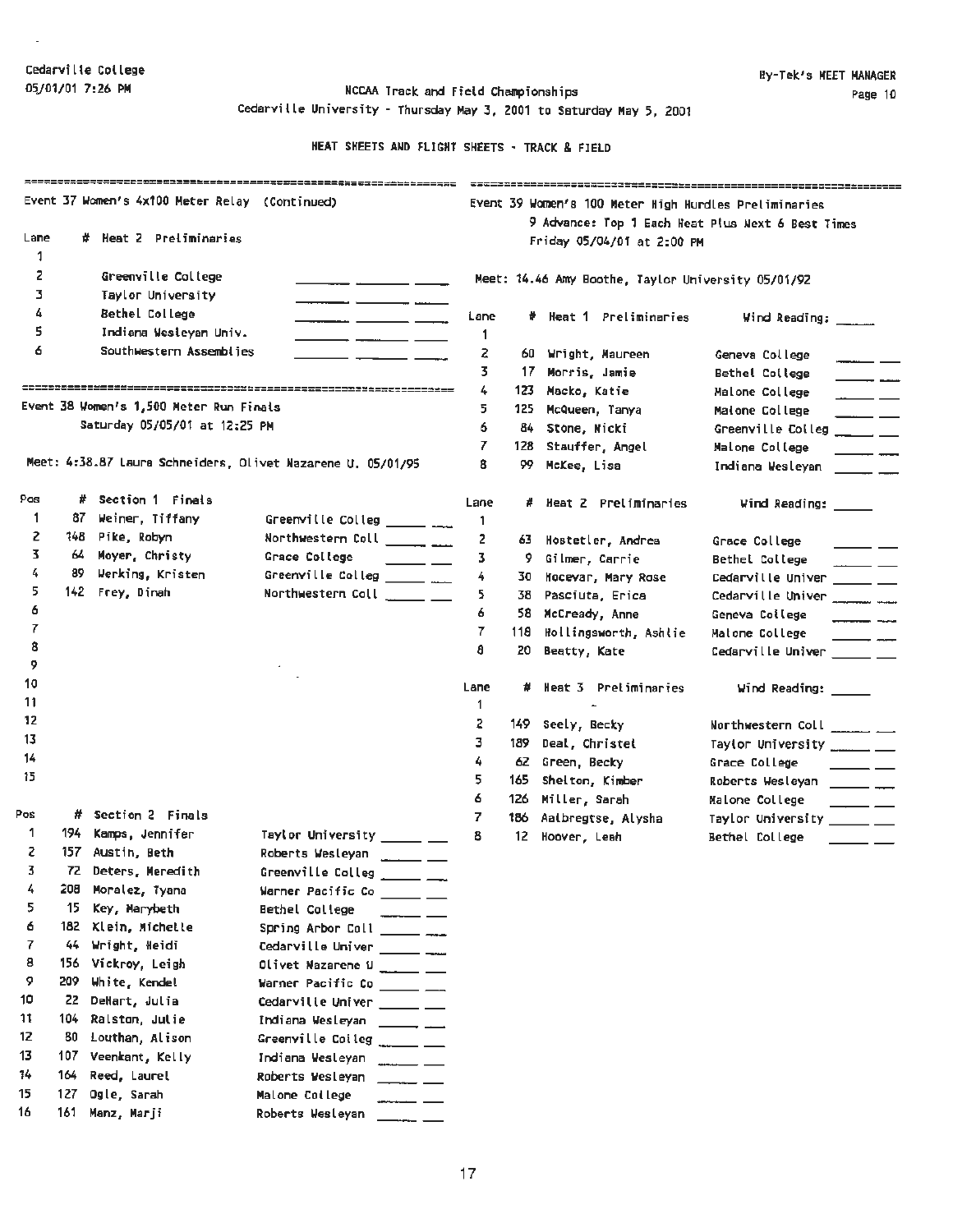J.

05/01/01 7:26 PM **NCCAA** Track and Field Championships Cedarville University - Thursday **May 3,** 2001 to Saturday **May 5,** 2001

|           | =============== |                                                                             |                                                                                                                                                                                                                                                                                                                                                                                                                                           |                                                                                                                                  |     |                        |                                                                                                                                                                                                                                                                                                                                                                                                                                         |  |  |  |
|-----------|-----------------|-----------------------------------------------------------------------------|-------------------------------------------------------------------------------------------------------------------------------------------------------------------------------------------------------------------------------------------------------------------------------------------------------------------------------------------------------------------------------------------------------------------------------------------|----------------------------------------------------------------------------------------------------------------------------------|-----|------------------------|-----------------------------------------------------------------------------------------------------------------------------------------------------------------------------------------------------------------------------------------------------------------------------------------------------------------------------------------------------------------------------------------------------------------------------------------|--|--|--|
|           |                 | Event 40 Women's 400 Meter Dash Preliminaries<br>Friday D5/04/01 at 2:30 PM | 9 Advance: Top 1 Each Heat Plus Next 6 Best Times                                                                                                                                                                                                                                                                                                                                                                                         | Event 41 Women's 10D Meter Dash Preliminaries<br>9 Advance: Top 1 Each Heat Plus Next 6 Best Times<br>Friday 05/04/01 at 2:50 PM |     |                        |                                                                                                                                                                                                                                                                                                                                                                                                                                         |  |  |  |
|           |                 | Meet: 54.75 Felicia Amajali, Missouri Baptist 05/01/91                      |                                                                                                                                                                                                                                                                                                                                                                                                                                           | Meet: 11.80 Faith Idehen, Missouri Baptist 05/01/91                                                                              |     |                        |                                                                                                                                                                                                                                                                                                                                                                                                                                         |  |  |  |
| Lane<br>1 | #.              | Heat 1 Preliminaries                                                        |                                                                                                                                                                                                                                                                                                                                                                                                                                           | Lane<br>1                                                                                                                        |     | # Heat 1 Preliminaries | Wind Reading:                                                                                                                                                                                                                                                                                                                                                                                                                           |  |  |  |
| 2         |                 | 76 Gaesser, Erica                                                           | Greenville Colleg _____ __                                                                                                                                                                                                                                                                                                                                                                                                                | 2                                                                                                                                | 105 | Reno, Beth             | Indiana Wesleyan<br>$\frac{1}{2}$                                                                                                                                                                                                                                                                                                                                                                                                       |  |  |  |
| 3         |                 | 13 Johnson, Alicia                                                          | Bethel College<br><u> 2002 - 2003 - 2004</u>                                                                                                                                                                                                                                                                                                                                                                                              | 3.                                                                                                                               | 51. | Campbell, Abbi         | Geneva College<br>$\overline{\phantom{a}}$                                                                                                                                                                                                                                                                                                                                                                                              |  |  |  |
| 4         |                 | 184 Salisbury, Mandy                                                        | Spring Arbor Coll ______ __                                                                                                                                                                                                                                                                                                                                                                                                               | 4                                                                                                                                | 133 | ¥oolf, Dawn            | Malone College<br>$\overline{\phantom{a}}$                                                                                                                                                                                                                                                                                                                                                                                              |  |  |  |
| 5         |                 | 28 Gruber, Sara                                                             | Cedarville Univer ______ __                                                                                                                                                                                                                                                                                                                                                                                                               | 5                                                                                                                                |     | 34 Millet, Bekah       | Cedarville Univer<br>$\overline{\phantom{a}}$ and $\overline{\phantom{a}}$                                                                                                                                                                                                                                                                                                                                                              |  |  |  |
| 6         |                 | 7 Edler, Lori                                                               | Bethel College                                                                                                                                                                                                                                                                                                                                                                                                                            | 6                                                                                                                                |     | 131 Wise, Katie        | Malone College<br>$\overline{\phantom{0}}$                                                                                                                                                                                                                                                                                                                                                                                              |  |  |  |
| 7         | 169.            | Figueroa, Tara                                                              | Southwestern Asse $\frac{1}{2}$                                                                                                                                                                                                                                                                                                                                                                                                           | $\overline{r}$                                                                                                                   |     | 124 McFarlin, Krista   | Malone College<br>المستحدث المستحدد                                                                                                                                                                                                                                                                                                                                                                                                     |  |  |  |
| 8<br>9    | 31.             | Hollingshead, Stephan<br>202 Thompson, Jessica                              | Taylor University _____ __                                                                                                                                                                                                                                                                                                                                                                                                                | 8                                                                                                                                |     | 102 Purcell, Lindsay   | Indiana Westeyan                                                                                                                                                                                                                                                                                                                                                                                                                        |  |  |  |
|           |                 |                                                                             |                                                                                                                                                                                                                                                                                                                                                                                                                                           | Lane                                                                                                                             | #   | Heat 2 Preliminaries   | Wind Reading: _____                                                                                                                                                                                                                                                                                                                                                                                                                     |  |  |  |
| Lane      |                 | # Heat 2 Preliminaries                                                      |                                                                                                                                                                                                                                                                                                                                                                                                                                           | 1                                                                                                                                |     |                        |                                                                                                                                                                                                                                                                                                                                                                                                                                         |  |  |  |
| 1         |                 |                                                                             |                                                                                                                                                                                                                                                                                                                                                                                                                                           | z                                                                                                                                |     | 174 Sizemare, Becky    | Southwestern Asse ______ __                                                                                                                                                                                                                                                                                                                                                                                                             |  |  |  |
| z         |                 | 111 Sickel, Amy                                                             | Malone College<br>$\frac{1}{1-\frac{1}{1-\frac{1}{1-\frac{1}{1-\frac{1}{1-\frac{1}{1-\frac{1}{1-\frac{1}{1-\frac{1}{1-\frac{1}{1-\frac{1}{1-\frac{1}{1-\frac{1}{1-\frac{1}{1-\frac{1}{1-\frac{1}{1-\frac{1}{1-\frac{1}{1-\frac{1}{1-\frac{1}{1-\frac{1}{1-\frac{1}{1-\frac{1}{1-\frac{1}{1-\frac{1}{1-\frac{1}{1-\frac{1}{1-\frac{1}{1-\frac{1}{1-\frac{1}{1-\frac{1}{1-\frac{1}{1-\frac{1}{1-\frac{1}{1-\frac{1}{1-\frac{1}{1-\frac{1$   | 3                                                                                                                                | 186 | Aalbregtse, Alysha     | Taylor University ______ __                                                                                                                                                                                                                                                                                                                                                                                                             |  |  |  |
| 3         |                 | 160 Hill, Julie                                                             | Roberts Wesleyan<br>$\overline{\phantom{a}}$                                                                                                                                                                                                                                                                                                                                                                                              | 4                                                                                                                                | 61  | Christl, Tonya         | Grace College<br>$\frac{1}{2}$                                                                                                                                                                                                                                                                                                                                                                                                          |  |  |  |
| 4         |                 | 55 King, Kristen                                                            | Geneva College                                                                                                                                                                                                                                                                                                                                                                                                                            | 5.                                                                                                                               | 2.  | Brace, Bethany         | Bethel College<br>$\frac{1}{1}$                                                                                                                                                                                                                                                                                                                                                                                                         |  |  |  |
| 5         | -1.             | King, Diane                                                                 | Asbury College<br>$\overline{\phantom{a}}$                                                                                                                                                                                                                                                                                                                                                                                                | 6                                                                                                                                | 138 | Holmes, Jen            | North Central Uni _______                                                                                                                                                                                                                                                                                                                                                                                                               |  |  |  |
| 6         |                 | 154 Shelley, Stephanie                                                      | Olivet Nazarene U<br><u> Thomas Ma</u>                                                                                                                                                                                                                                                                                                                                                                                                    | 7                                                                                                                                | 77  | Gentry, Sara           | Greenville Colleg _____ __                                                                                                                                                                                                                                                                                                                                                                                                              |  |  |  |
| 7         |                 | 134 Young, Megan                                                            | Malone College<br>and the company of the company of the company of the company of the company of the company of the company of the company of the company of the company of the company of the company of the company of the company of the comp                                                                                                                                                                                          | 8                                                                                                                                | 3.  | Brandsen, Kim          | Bethel College<br>$\overline{\phantom{a}}$                                                                                                                                                                                                                                                                                                                                                                                              |  |  |  |
| 8         |                 | 112 Biebel, Valerie                                                         | Malone College                                                                                                                                                                                                                                                                                                                                                                                                                            |                                                                                                                                  |     |                        |                                                                                                                                                                                                                                                                                                                                                                                                                                         |  |  |  |
| 9         | 86.             | Weeks, Kim                                                                  | Greenville Colleg<br><u> The Common State State State State State State State State State State State State State State State State State State State State State State State State State State State State State State State State State State State</u>                                                                                                                                                                                 | Lane<br>1.                                                                                                                       | #   | Heat 3 Preliminaries   | Wind Reading: _____                                                                                                                                                                                                                                                                                                                                                                                                                     |  |  |  |
| Lane      | #               | Heat 3 Preliminaries                                                        |                                                                                                                                                                                                                                                                                                                                                                                                                                           | 2                                                                                                                                | 119 | Huntington, Leta       | Malone College                                                                                                                                                                                                                                                                                                                                                                                                                          |  |  |  |
| 1         | 195             | Kaufman, Kate                                                               | Taylor University ______ __                                                                                                                                                                                                                                                                                                                                                                                                               | з                                                                                                                                | 172 | Grant, Tiffany         | Southwestern Asse                                                                                                                                                                                                                                                                                                                                                                                                                       |  |  |  |
| z         | 150             | Corbett, Jeanne                                                             | Olivet Nazarene U _____ __                                                                                                                                                                                                                                                                                                                                                                                                                | 4                                                                                                                                | 16  | Leniski, Karolyn       | Bethel College<br>$\frac{1}{1-\frac{1}{1-\frac{1}{1-\frac{1}{1-\frac{1}{1-\frac{1}{1-\frac{1}{1-\frac{1}{1-\frac{1}{1-\frac{1}{1-\frac{1}{1-\frac{1}{1-\frac{1}{1-\frac{1}{1-\frac{1}{1-\frac{1}{1-\frac{1}{1-\frac{1}{1-\frac{1}{1-\frac{1}{1-\frac{1}{1-\frac{1}{1-\frac{1}{1-\frac{1}{1-\frac{1}{1-\frac{1}{1-\frac{1}{1-\frac{1}{1-\frac{1}{1-\frac{1}{1-\frac{1}{1-\frac{1}{1-\frac{1}{1-\frac{1}{1-\frac{1}{1-\frac{1}{1-\frac{1$ |  |  |  |
| 3         | 176             | Sock, Heidi                                                                 | Spring Arbor Coil $\frac{1}{1-\frac{1}{2}}$                                                                                                                                                                                                                                                                                                                                                                                               | 5                                                                                                                                | 69. | Brinkerhoff, Amy       | Greenville Colleg $\_\_\_\_\_\_\_\_\$                                                                                                                                                                                                                                                                                                                                                                                                   |  |  |  |
| 4         | 97.             | Linden, Megan                                                               | Indiana Wesleyan<br>$\frac{1}{1-\frac{1}{1-\frac{1}{1-\frac{1}{1-\frac{1}{1-\frac{1}{1-\frac{1}{1-\frac{1}{1-\frac{1}{1-\frac{1}{1-\frac{1}{1-\frac{1}{1-\frac{1}{1-\frac{1}{1-\frac{1}{1-\frac{1}{1-\frac{1}{1-\frac{1}{1-\frac{1}{1-\frac{1}{1-\frac{1}{1-\frac{1}{1-\frac{1}{1-\frac{1}{1-\frac{1}{1-\frac{1}{1-\frac{1}{1-\frac{1}{1-\frac{1}{1-\frac{1}{1-\frac{1}{1-\frac{1}{1-\frac{1}{1-\frac{1}{1-\frac{1}{1-\frac{1}{1-\frac{1$ | 6                                                                                                                                | 130 | Willett, Erica         | Malone College<br>$\frac{1}{2} \left( \frac{1}{2} \right) \left( \frac{1}{2} \right) \left( \frac{1}{2} \right)$                                                                                                                                                                                                                                                                                                                        |  |  |  |
| 5.        | 100             | Norris, Laura                                                               | Indiana Wesleyan                                                                                                                                                                                                                                                                                                                                                                                                                          | 7                                                                                                                                | 204 | Webb, LaToya           | Taylor University _____ __                                                                                                                                                                                                                                                                                                                                                                                                              |  |  |  |
| 6         | 129             | Volpe, Stephanie                                                            | Malone College<br>$\overline{\phantom{a}}$                                                                                                                                                                                                                                                                                                                                                                                                | 8                                                                                                                                | 185 | Woolsey, Amber         | Spring Arbor Coll _____ __                                                                                                                                                                                                                                                                                                                                                                                                              |  |  |  |
| 7         | 50              | Blackburn, Jessica                                                          | Geneva College                                                                                                                                                                                                                                                                                                                                                                                                                            |                                                                                                                                  |     |                        |                                                                                                                                                                                                                                                                                                                                                                                                                                         |  |  |  |
| 8         | 45              | Wright, Sharon                                                              | Cedarville Univer _____ __                                                                                                                                                                                                                                                                                                                                                                                                                |                                                                                                                                  |     |                        |                                                                                                                                                                                                                                                                                                                                                                                                                                         |  |  |  |
| 9         | 145             | Krauel, Missy                                                               | Northwestern Coll                                                                                                                                                                                                                                                                                                                                                                                                                         |                                                                                                                                  |     |                        |                                                                                                                                                                                                                                                                                                                                                                                                                                         |  |  |  |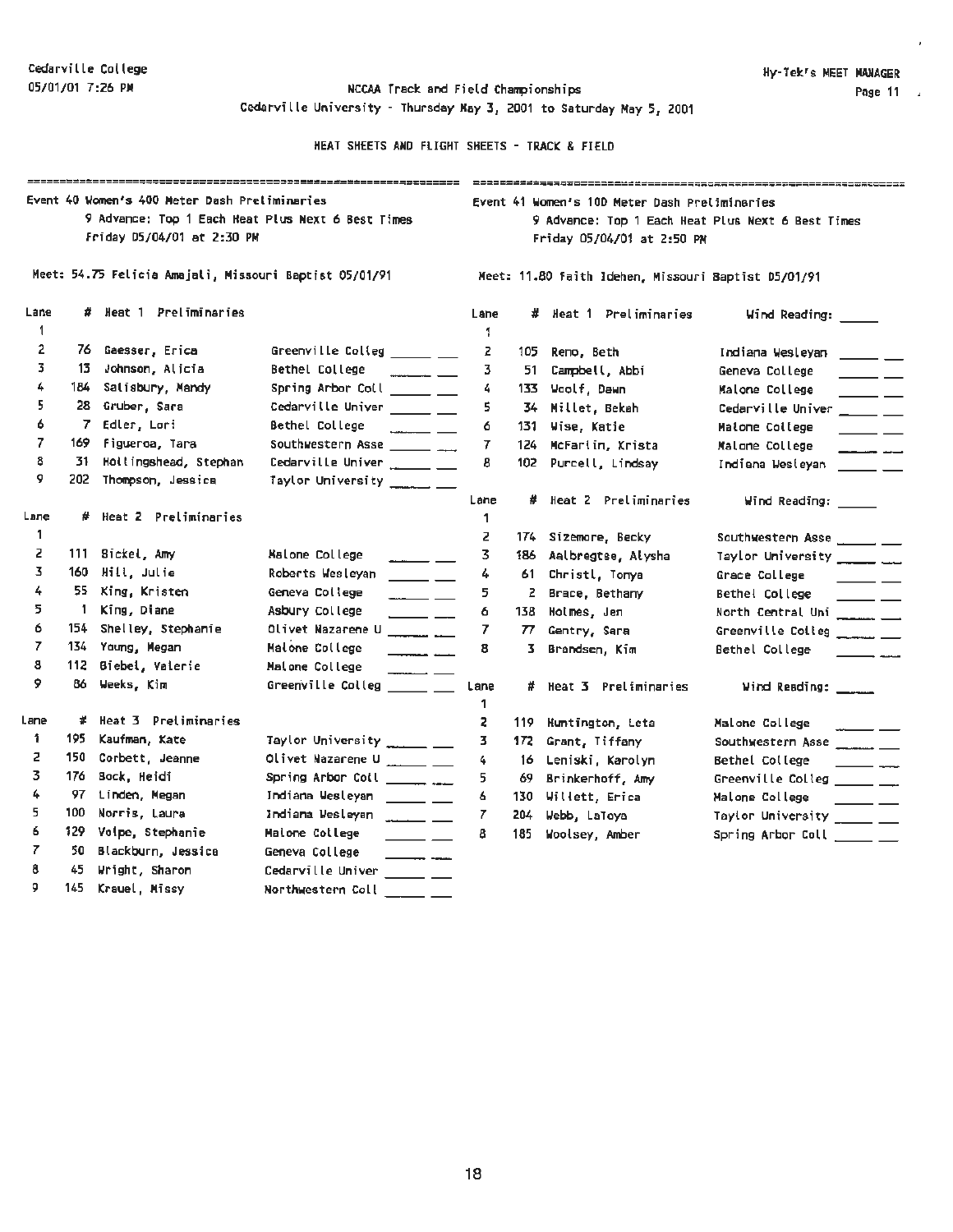Cedarville University - Thursday May 3, 2001 to Saturday May 5, 2001

| =====================================<br>Event 42 Women's 800 Meter Dash Preliminaries<br>9 Advance: Top 1 Each Heat Plus Next 6 Best Times<br>Friday 05/04/01 at 3:10 PM |      |                      |                                                                    |      | Event 43 Women's 400 Meter Low Hurdles Preliminaries<br>9 Advance: Top 1 Each Heat Plus Next 6 Best Times<br>Friday 05/04/01 at 3:35 PM |                        |                                                                         |  |  |  |
|---------------------------------------------------------------------------------------------------------------------------------------------------------------------------|------|----------------------|--------------------------------------------------------------------|------|-----------------------------------------------------------------------------------------------------------------------------------------|------------------------|-------------------------------------------------------------------------|--|--|--|
|                                                                                                                                                                           |      |                      | Meet: 2:14.43 Josephine Suge, Mid-America Nazarene 05/08/99        |      | Meet: 1:02.92 Michelle Albrecht, Geneva College 05/01/96                                                                                |                        |                                                                         |  |  |  |
| Lane                                                                                                                                                                      | #    | Heat 1 Preliminaries |                                                                    | Lane |                                                                                                                                         | # Heat 1 Preliminaries |                                                                         |  |  |  |
| 1                                                                                                                                                                         |      | 79 Lewis, Keyana     | Greenville Colleg _____ __                                         | 1    |                                                                                                                                         |                        |                                                                         |  |  |  |
| 2                                                                                                                                                                         | 18   | Storlie, Honey       | Bethel College<br>$\frac{1}{1}$                                    | z    | 128                                                                                                                                     | Stauffer, Angel        | Malone College                                                          |  |  |  |
| 3                                                                                                                                                                         | 143. | Hutchinson, Amy      | Northwestern Coll ______ __                                        | 3    | 16 -                                                                                                                                    | teniski, Karolyn       | Bethel College<br>$\overline{\phantom{a}}$ $\overline{\phantom{a}}$     |  |  |  |
| 4                                                                                                                                                                         | 39   | Pollock, Sarah       | Cedarville Univer ________ ___                                     | 4    | 189                                                                                                                                     | Deal, Christel         | Taylor University _____ __                                              |  |  |  |
| 5                                                                                                                                                                         | 32.  | Iden, Abby           | Cedarville Univer _______ ___                                      | 5.   | 85                                                                                                                                      | Svoboda, Jenny         | Greenville Colleg _____ __                                              |  |  |  |
| 6                                                                                                                                                                         | 127  | Ogle, Sarah          | Malone College<br>$\frac{1}{2}$                                    | 6    | 38.                                                                                                                                     | Pasciuta, Erica        | Cedarville Univer _____ __                                              |  |  |  |
| 7                                                                                                                                                                         | 66.  | Raber, Brittney      | Grace College<br>$\overline{\phantom{a}}$ $\overline{\phantom{a}}$ | 7    | 20                                                                                                                                      | Beatty, Kate           | Cedarville Univer _____ __                                              |  |  |  |
| 8                                                                                                                                                                         | 73.  | Ernst, Val           | Greenville Colleg ______ __                                        | 8    | 12                                                                                                                                      | Hoover, Leah           | Bethel College<br>$ -$                                                  |  |  |  |
| 9                                                                                                                                                                         | 148  | Pike, Robyn          | Northwestern Coll _____ __                                         | 9    | 155                                                                                                                                     | Swallow, Cathy         | Olivet Nazarene U                                                       |  |  |  |
| Lane                                                                                                                                                                      |      | Heat 2 Preliminaries |                                                                    | Lane | #                                                                                                                                       | Heat 2 Preliminaries   |                                                                         |  |  |  |
| 1                                                                                                                                                                         | 161  | Manz, Marji          | Roberts Wesleyan ______ ___                                        | 1    |                                                                                                                                         |                        |                                                                         |  |  |  |
| 2                                                                                                                                                                         |      | 183 Miles, Meran     | Spring Arbor Coll _______ __                                       | 2    | 63.                                                                                                                                     | Hostetler, Andrea      | Grace College<br>$\overline{\phantom{a}}$ $\overline{\phantom{a}}$      |  |  |  |
| 3.                                                                                                                                                                        | 194. | Kamps, Jennifer      | Taylor University ______ __                                        | 3.   | 14                                                                                                                                      | Jones, Betty           | Bethel College<br>$\overline{\phantom{a}}$                              |  |  |  |
| 4                                                                                                                                                                         |      | 209 White, Kendel    | Warner Pacific Co ______ __                                        | 4    | 51.                                                                                                                                     | Campbell, Abbi         | Geneva College                                                          |  |  |  |
| 5                                                                                                                                                                         | 114  | Deane, Lyndsey       | Malone College<br>$\overbrace{\qquad \qquad }^{ \qquad \qquad }$   | 5.   | 99                                                                                                                                      | McKee, Lisa            | Indiana Wesleyan<br>$\overline{\phantom{a}}$                            |  |  |  |
| 6                                                                                                                                                                         | 26   | Gerber, Jen          | Cedarville Univer ______ __                                        | 6    | 17                                                                                                                                      | Morris, Jamie          | Bethel College<br>$\overline{\phantom{a}}$                              |  |  |  |
| 7                                                                                                                                                                         | 187  | Bowers, Kelli        | Taylor University ______ __                                        | 7.   | 122                                                                                                                                     | Lewis, Robin           | Malone College<br>$\overline{\phantom{a}}$                              |  |  |  |
| 8                                                                                                                                                                         | 70   | Cox, Angela          | Greenville Colleg ______ ___                                       | 8    | 181                                                                                                                                     | Harpst, Bethany        | Spring Arbor Coll _____ __                                              |  |  |  |
| 9                                                                                                                                                                         | 151  | Gac, Alicia          | Olivet Wazarene U                                                  | 9    |                                                                                                                                         |                        |                                                                         |  |  |  |
| Lane                                                                                                                                                                      | #.   | Heat 3 Preliminaries |                                                                    | Lane |                                                                                                                                         | # Heat 3 Preliminaries |                                                                         |  |  |  |
| 1                                                                                                                                                                         |      |                      |                                                                    |      |                                                                                                                                         |                        |                                                                         |  |  |  |
| 2                                                                                                                                                                         | 75.  | Fisher, Miriam       | Greenville Colleg ______ __                                        | 2    | 62.                                                                                                                                     | Green, Becky           | Grace College                                                           |  |  |  |
| 3                                                                                                                                                                         | 159  | Davis, Hillary       | Roberts Wesleyan _____ __                                          | 3    | 95                                                                                                                                      | Karnehm, Katrina       | Indiana Wesleyan<br>$\overline{\phantom{a}}$                            |  |  |  |
| 4                                                                                                                                                                         | 153  | Leatherman, Melissa  | Olivet Nazarene U ______ __                                        | 4    | 101                                                                                                                                     | Ohrn, Ashley           | Indiana Wesleyan<br>$\frac{1}{2}$                                       |  |  |  |
| 5.                                                                                                                                                                        |      | 72 Deters, Meredith  | Greenville Colleg ______ ___                                       | 5    | 203                                                                                                                                     | Turner, Kathryn        | Taylor University $\_\_\_\_\_\_\_\_\_\_\_\_\_\_\_$                      |  |  |  |
| 6                                                                                                                                                                         | 107  | Veenkant, Kelly      | Indiana Wesleyan                                                   | 6.   | 29                                                                                                                                      | Heidenreich, Jen       | Cedarville Univer $\frac{1}{\sqrt{1-\frac{1}{2}}}$                      |  |  |  |
| 7                                                                                                                                                                         | 208  | Moralez, Tyana       | Warner Pacific Co ______ __                                        | 7    | 109                                                                                                                                     | Arthur, Kate           | Malone College<br>$\overline{\phantom{a}}$ and $\overline{\phantom{a}}$ |  |  |  |
| 8                                                                                                                                                                         | 81   | Mesecher, Misty      | Greenville Colleg ______ __                                        | 8    | 149                                                                                                                                     | Seely, Becky           | Northwestern Coll _____ __                                              |  |  |  |
| 9                                                                                                                                                                         | 98.  | Long, Beth           | Indiana Wesleyan                                                   | ۰    | 30                                                                                                                                      | Hocevar, Mary Rose     | Cedarville Univer<br>_____                                              |  |  |  |